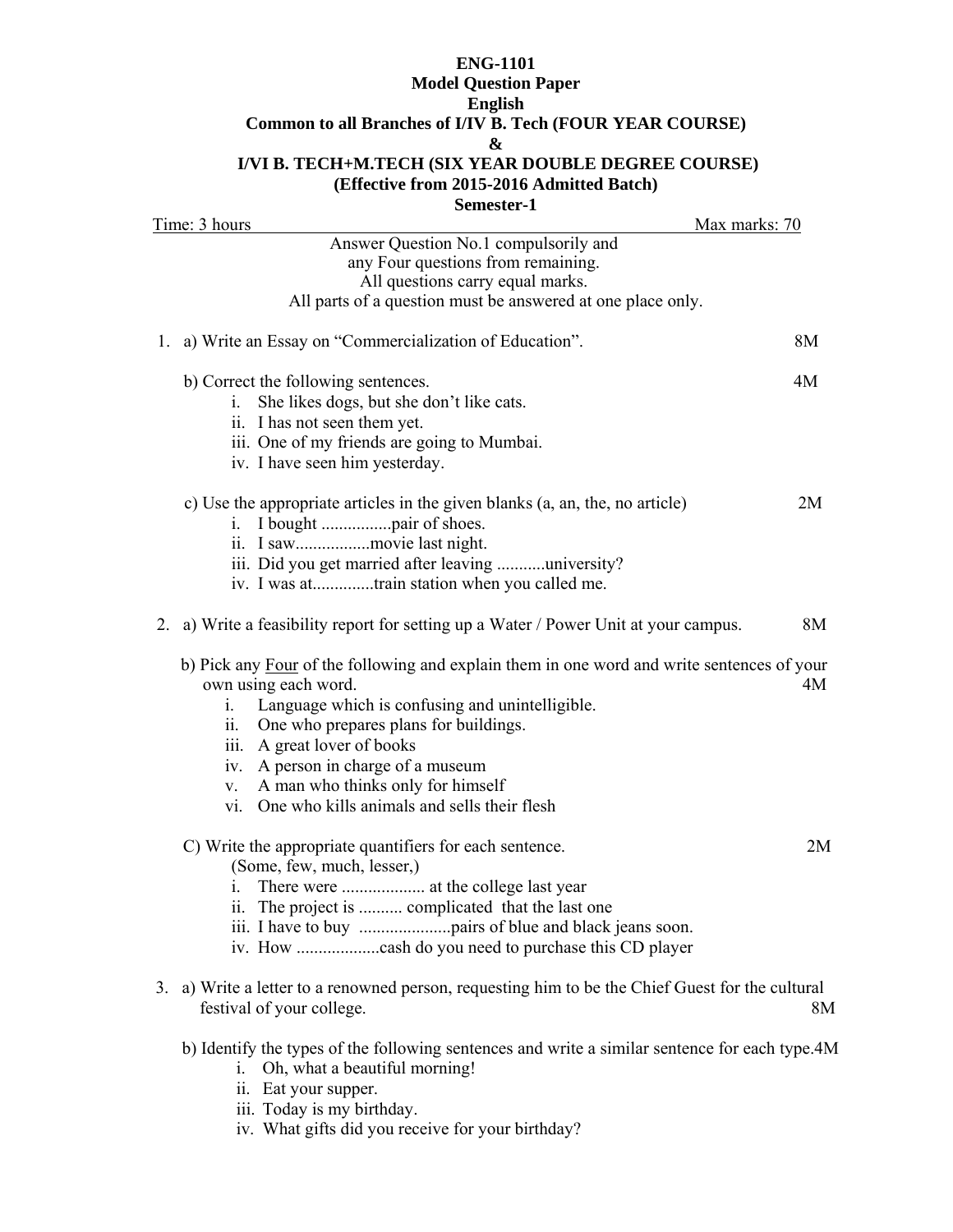c) Re-write the sentences by using Gerunds and infinitives forms. 2M i. She is good at.................. (dance) ii. He is crazy about.................. (sing) iii. He'd like............... (fly) an aeroplane. iv. I enjoy............. (write) picture postcards. 4. a) Draft an E-Mail to your friend about your career plans. 8M b) Punctuate the following sentences taken from the text correctly. 4M i. Sunil Sharma is Documentation Development Manager at Cerner Corporation one of the world's largest medical software developers ii. As part of his job Sunil writes web-based content for Cerner iii. One type of website that Cerner develops is marketed to health facilities for use by doctors nurses hospital administrators and patients iv. This explains the communication challenge that Sunil faces. Cerner's end user is diverse consisting of lay readers and high-tech specialists c) Pick the right synonyms of the following words. 2M i. Euphoria ii. Vicious iii. Remnant iv. Acclaim a) Sober a)cruel a)horror a) praise b) High spirits b)kind b)whole sale b) blame c) Mean c)splendid c)left over c)honour d) Feeble d)dearest d)energize d)criticism 5. a) Develop a paragraph based on the following hints. The hints are from the text in about 150words. 8M As the 11th President of India---- the Indian National Congress-------'people's president', he was--------. His contribution ---------Bharat Ratna. During ---------in India. He is the --- ----India: 2020 and Ignited Minds. b) Fill in the blanks with appropriate idioms from the box. 4M (The cream of the crop, an arm and a leg, Eager beaver, shape up) i. Frank always tries to finish his work before everyone else. He is an ii. We chose the prettiest, best behaved puppy. She was certainly iii. If Madge doesn't\_\_\_\_\_\_, she could lose her job. iv. Our new office was very expensive. It cost\_\_\_\_\_\_. c) Pick the right antonyms of the following words. 2M i. Awake ii. Create iii. Emerge iv. Warm a)alive a) build a) abandon a) cold b) stir b) beak b) appear b) pleasant c) asleep c) deny c) fall c) unkind d) truce d) refuse d) hide d)indifferent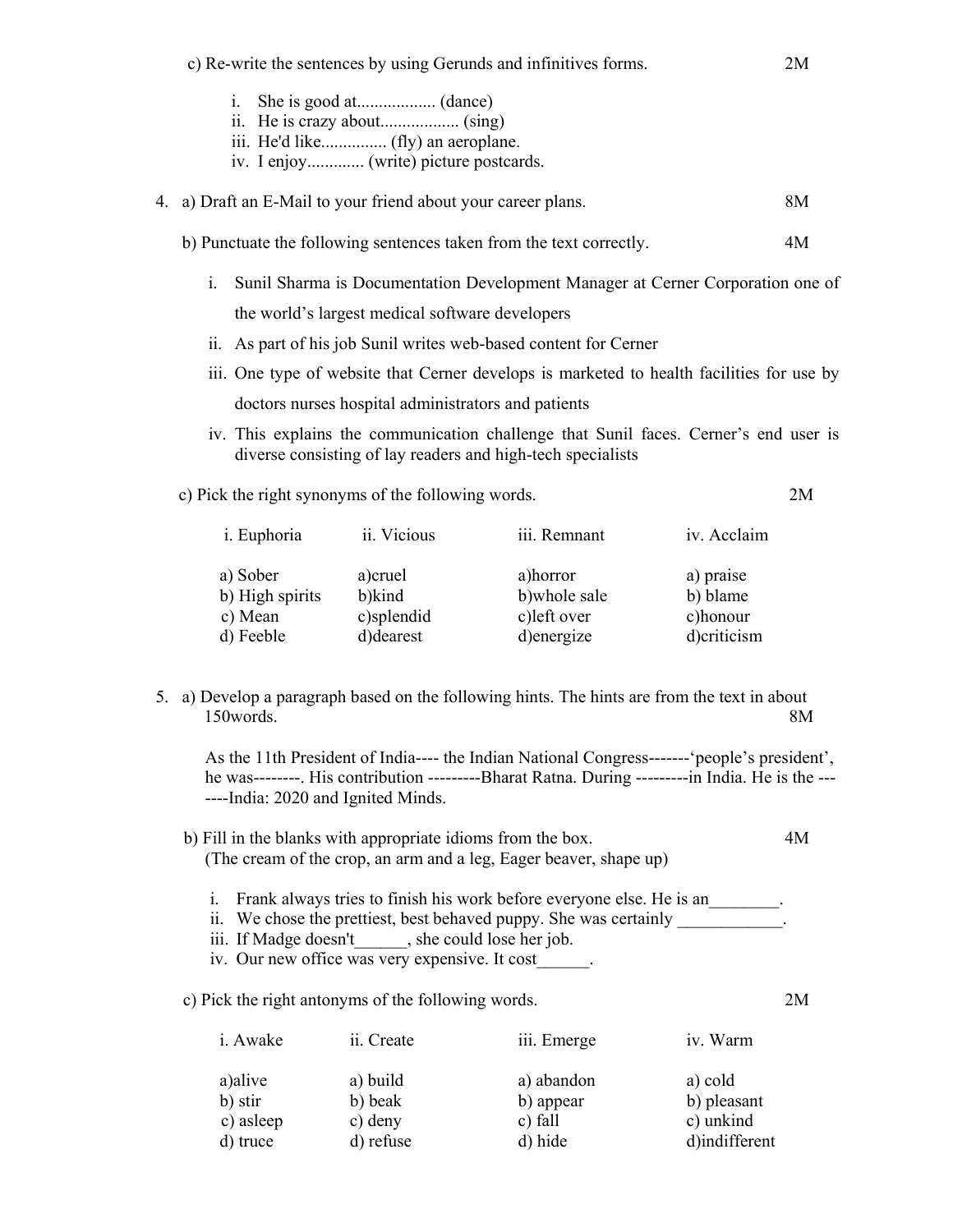| 6. | a) Draft a pamphlet on any Electronic home appliances/Places of tourists' interest/an<br>Educational institution.                                                                                                                             | 8M |
|----|-----------------------------------------------------------------------------------------------------------------------------------------------------------------------------------------------------------------------------------------------|----|
|    | b) Fill in the blanks using the appropriate forms of verbs given in the brackets.                                                                                                                                                             | 4M |
|    | i. The wind furiously. (Blow)<br>ii. He to his mother every week. (Write)<br>iii. In a fit of rage, she _____ up the letter. (Tear)<br>iv. We couldn't have a better day for organizing the party. (Choose)                                   |    |
|    | c) Fill in the blanks with appropriate prepositions from the box.<br>(in, at, the, at, on,)<br>i. They are staying at hotel<br>ii. That is girl I told you about<br>iii. My birthday is May<br>iv. We are going to see my parents the weekend | 2M |
| 7. | a) Present an argument in about 150 words on 'Women are not suitable to work in the<br>industry.' Substantiate your argument with reasons.                                                                                                    | 8M |
|    | b) Read the following paragraph and answer the questions :                                                                                                                                                                                    | 4M |

 The study of history provides many benefits. First, we learn from the past. We may repeat mistakes, but, at least, we have the opportunity to avoid them. Second, history teaches us what questions to ask about the present. Contrary to some people's view, the study of history is not the memorization of names, dates, and places. It is the thoughtful examination of the forces that have shaped the courses of human life. We can examine events from the past and then draw inferences about current events. History teaches us about likely outcomes.

 Another benefit of the study of history is the broad range of human experience which is covered. War and peace are certainly covered as are national and international affairs. However, matters of culture (art, literature, and music) are also included in historical study. Human nature is an important part of history: emotions like passion, greed, and insecurity have influenced the shaping of world affairs. Anyone who thinks that the study of history is boring has not really studied history.

- i. What is the main idea of this passage?
- ii. In the first paragraph, inferences mean?
- iii. Which method of teaching history would the author of this passage support?
- iv. In the second paragraph, shaping of world affairs Means.

c) Fill the blanks by using appropriate conjunctions (because, neither-nor, and, and) 2M

- i. Receptionists must be able to relay information pass messages accurately.
- ii. Mary is a member of the Historical Society the Literary Society.
- iii. Susie bhoned wrote after she left home.
- iv. The committee rejected the proposal \_\_\_\_\_\_ they did not think it was practical.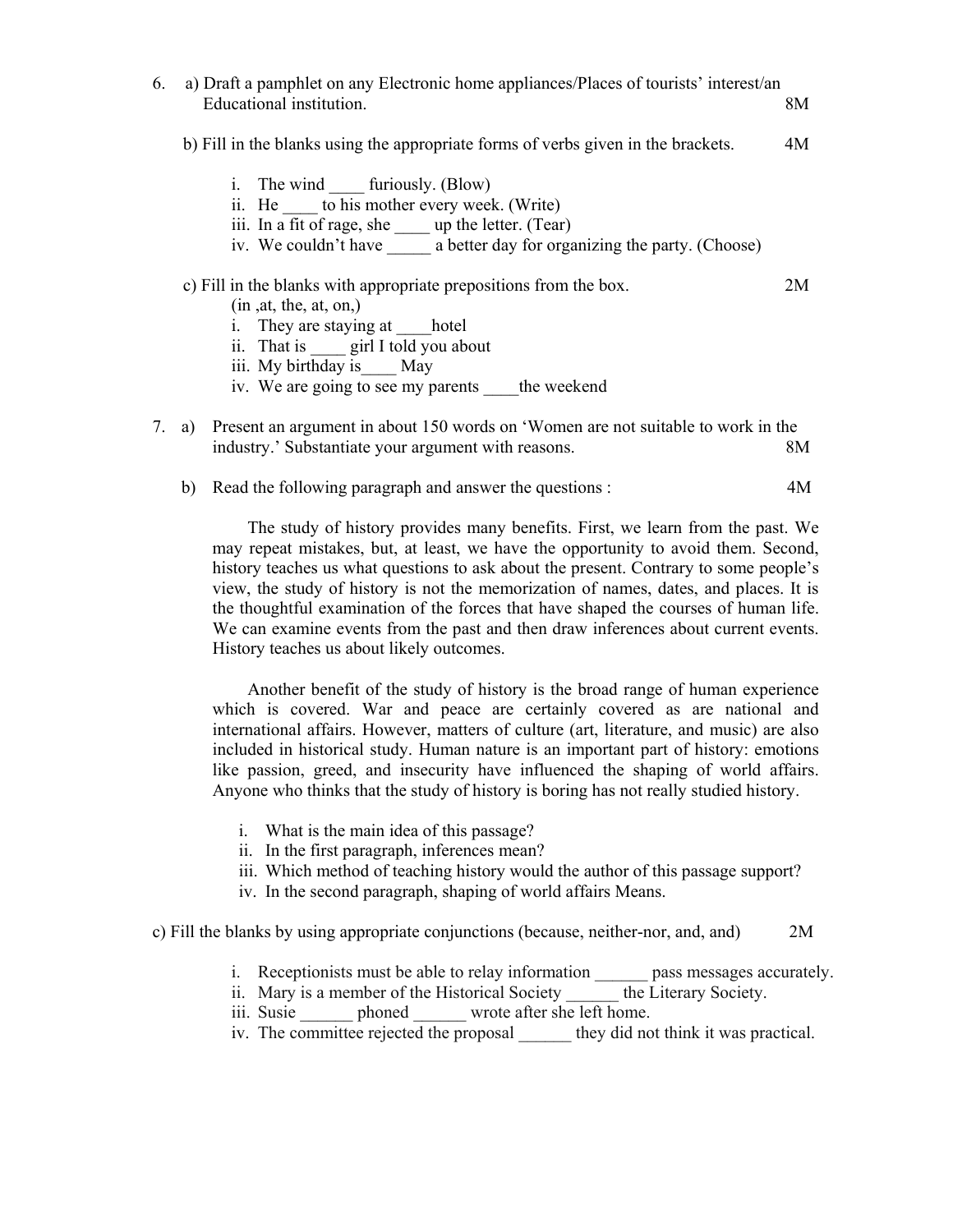#### **ENG-1102 Model Question Paper MATHEMATICS-I Common to all Branches of I/IV B. Tech (FOUR YEAR COURSE) & I/VI B. TECH+M.TECH (SIX YEAR DOUBLE DEGREE COURSE) (Effective from 2015-2016 Admitted Batch) Semester-1**  Time: 3 hours Max marks: 70

**First question is compulsory. And answer any Four out of the remaining seven questions. All** questions carry equal marks. All parts of a question must be answered at one place only; otherwise **they will not be valued.**

#### **PART – I**

1. (a) Find the value of 
$$
\frac{du}{dt}
$$
 from given  $u = y^2 - 4x$ ,  $x = 2t^2$ ,  $y=4t$ .

(b) If  $u = \sin^{-1}\frac{x}{2} + \tan^{-1}\frac{y}{2}$ , then prove that  $x \frac{\partial u}{\partial x} + y \frac{\partial u}{\partial y} = 0$ . *y x*  $u = \sin^{-1} \frac{x}{2} + \tan^{-1} \frac{y}{2}$ , then prove that  $x \frac{\partial u}{\partial x} + y \frac{\partial u}{\partial y}$  $x \rightarrow \partial y$  $=\sin^{-1}\frac{x}{2} + \tan^{-1}\frac{y}{2}$ , then prove that  $x \frac{\partial u}{\partial x} + y \frac{\partial u}{\partial y}$  $\partial x$   $\partial$ 

(c) Write the necessary conditions for  $f(x, y)$  to have a maximum or minimum at (a, b).

(d) Formulate a differential equation from the relation  $y = A\cos x + B\sin x$ .

(e) Find the particular integral of the differential equation 
$$
\frac{d^2y}{dx^2} + \frac{dy}{dx} + y = (1 - e^x)^2.
$$

(f) Test the convergence of the series 
$$
\sum \left(\frac{n}{n+1}\right)^n
$$
.

(g) Define the absolute and conditional convergence of a series. Give simple examples.

#### **PART – II**

2. (a) If 
$$
x^x y^y z^z = c
$$
, show that  $\frac{\partial^2 z}{\partial x \partial y} = -(x \log e x)^{-1}$ .

(b)  
\n
$$
u = \frac{x+y}{1-xy}
$$
 and  $v = \tan^{-1} x + \tan^{-1} y$ , then find  $\frac{\partial(u, v)}{\partial(x, y)}$ . Are u and v functionally related.

If so, find this relationship.

- 3. (a) Expand  $e^x$ siny at  $\left(-1, \frac{\pi}{4}\right)$  as far as the terms of third degree.
- 1  $\overline{0}$ (b) Using the method of differentiation under the integral sign, prove that  $\int e^{-x} \frac{\sin ax}{\cos ax} dx = \tan^{-1}(a)$ .  $\int_{0}^{\infty} e^{-x} \frac{\sin ax}{x} dx = \tan^{-1}$ 4. (a) Solve  $\sec^2 x \tan y dx + \sec^2 y \tan x dy = 0$ .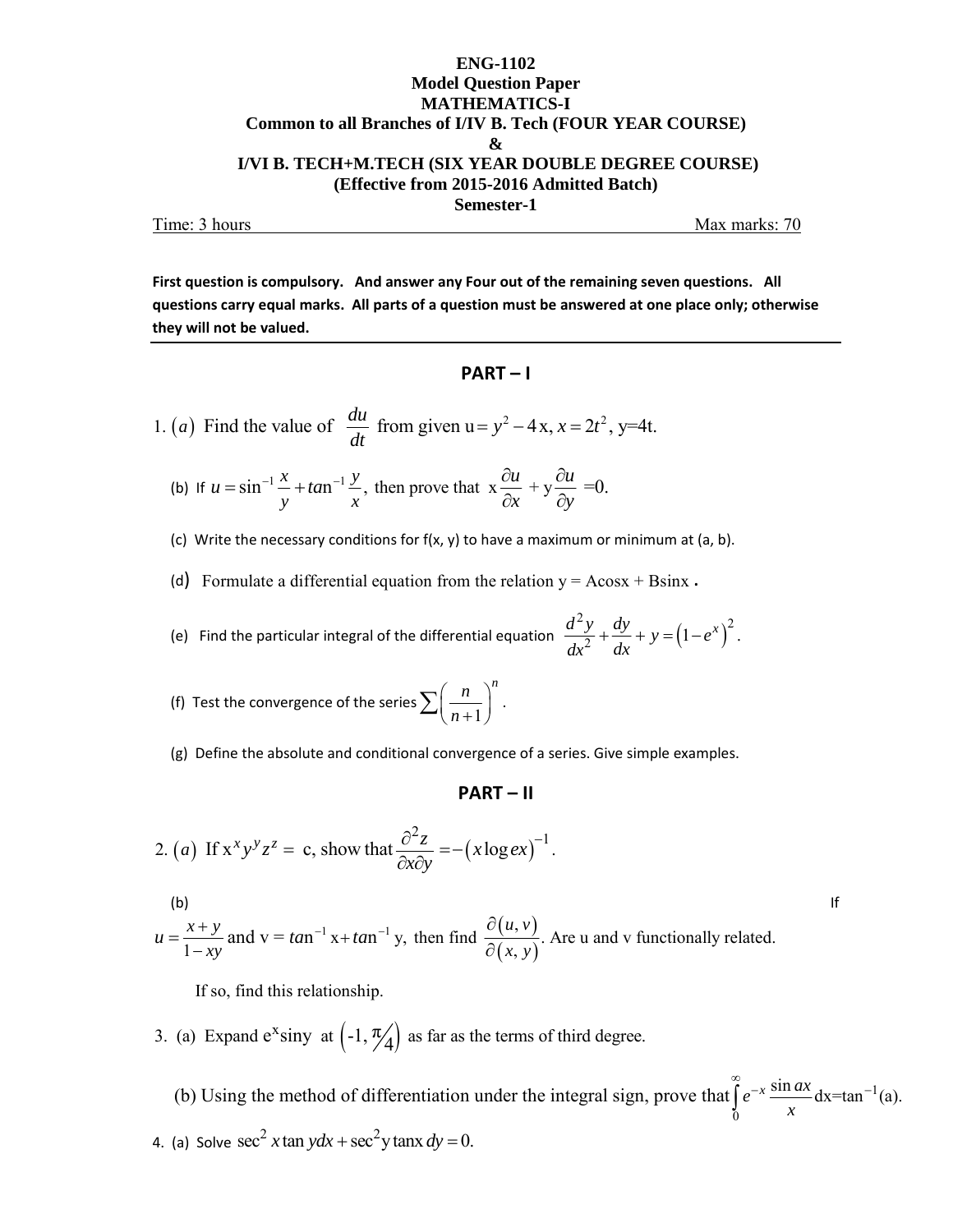- (b) Solve  $xdy ydx + a(x^2 + y^2)dx = 0$  by reducing into exact form.
- 5. (a) Find the orthogonal trajectories of the family of coaxial circles given by

$$
x^{2} + y^{2} + 2\lambda x + c = 2
$$
,  $\lambda$  being the parameter.

(b) The number N of bacteria in a culture grew at a rate proportional to N. The value of N was

initially 100 and increased to 332 in one hour. What would be the value of N after  $1\frac{1}{2}$  $\frac{1}{2}$  hours?.

6. (a) Solve 
$$
\frac{d^2 y}{dx^2} - 2\frac{dy}{dx} + 10y = 0
$$
, when  $y = 4$  and  $\frac{dy}{dx} = 1$  at  $x = 0$ .

(b) Solve 
$$
(D^2 - 4D + 3)y = \sin 3x \cos 2x.
$$

7. (a) Solve  $\frac{d^2y}{dx^2} + y = \tan x$  by applying the method of variation of parameters.

(b) Solve 
$$
x^3 \frac{d^3 y}{dx^3} + 2x^2 \frac{d^2 y}{dx^2} + 2y = 10\left(x + \frac{1}{x}\right)
$$
.

8. (a) Test for convergence  $\frac{1}{2\sqrt{1}} + \frac{x^2}{3\sqrt{2}} + \frac{x^4}{4\sqrt{3}} + \frac{x^6}{5\sqrt{4}}$ ..... of the series  $\frac{1}{\sqrt{1-\frac{1}{2}}}+\frac{x}{\sqrt{1-\frac{1}{2}}}+\frac{x}{\sqrt{1-\frac{1}{2}}}....\infty$ .  $5\sqrt{4}$  $+\frac{x^2}{\sqrt{2}}+\frac{x^4}{\sqrt{2}}+\frac{x^6}{\sqrt{2}}... \infty$ 

 (a) For what values of 'x' is the series 2  $3^{3}$   $4^{4}$   $1^{5}$  $x - \frac{x^2}{2} + \frac{x^3}{3} - \frac{x^4}{4} + \frac{x^5}{5}$ ......∞ convergent?

**\* \* \* \* \***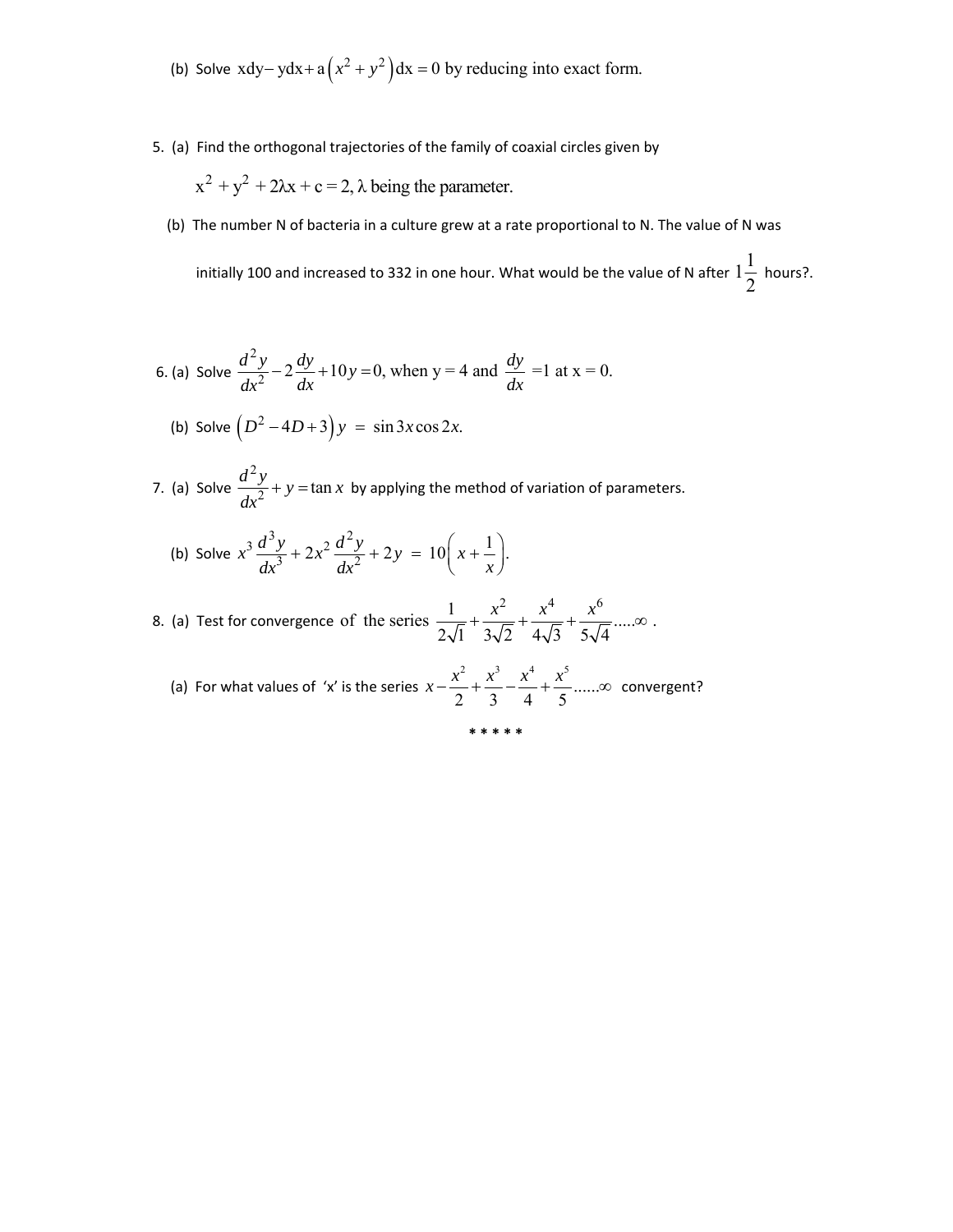#### **ENG-1103 Model Question Paper MATHEMATICS-II Common to all Branches of I/IV B. Tech (FOUR YEAR COURSE) & I/VI B. TECH+M.TECH (SIX YEAR DOUBLE DEGREE COURSE) (Effective from 2015-2016 Admitted Batch) Semester-1**

Time: 3 hours Max marks: 70

Part A is compulsory. Answer any FOUR questions from Part B. Each question will carry 14 marks.

#### PART A

- 1. a) Find the value of  $\lambda$  for which the system of equations  $2x + y + 2z = 0$ ,  $x + y + 3z = 0$ ,  $4x + 3y + \lambda z = 0$  have a non-zero solution.
	- b) Define Hermitian matrix and give an example.
	- c) Write any two properties of Laplace transforms
	- d) Find the Laplace transform of unit step function
	- e) Find  $\int$   $s^2$  $L^{-1} \left( \frac{s^2 - 3s + 4}{s^3} \right)$ . *s*  $\frac{-1}{s^2-3s+4}$  $\begin{pmatrix} s^3 & \end{pmatrix}$
	- f) Write the expressions for  ${\overline J}_1$ 2  $J_1(x)$  and  $J_{-1}$ 2  $J_{-1}(x)$ .
	- g) Express  $x^2 2x + 5$  in terms of Legendre polynomials.

#### PART B

- 2. a) Find the rank of the matrix  $0 \quad 1 \quad 2 \quad -2$ 402 6 213 1 *A*  $=\begin{bmatrix} 0 & 1 & 2 & -2 \\ 4 & 0 & 2 & 6 \\ 2 & 1 & 3 & 1 \end{bmatrix}$ by reducing into normal form.
	- b) Find the eigen values and eigen vectors of the matrix 2  $-1$  1  $-1$  2  $-1$  $1 -1 2$ *A*  $=\begin{bmatrix} 2 & -1 & 1 \\ -1 & 2 & -1 \\ 1 & -1 & 2 \end{bmatrix}$ .

3. a) Verify Cayley‐Hamilton theorem for the matrix 2  $-1$  1  $-1$  2  $-1$  $1 -1 2$ *A*  $=\begin{bmatrix} 2 & -1 & 1 \\ -1 & 2 & -1 \\ 1 & -1 & 2 \end{bmatrix}$ and use it to evaluate the matrix equation  $A^6 - 6A^5 + 9A^4 - 2A^3 - 12A^2 + 23A - 9I$ .

b) If 
$$
A = \begin{bmatrix} 0 & 1+2i \\ -1+2i & 0 \end{bmatrix}
$$
 then show that  $(I-A)(I+A)^{-1}$  is a unitary matrix.

4. a) Reduce the quadratic form  $2xy + 2xz - 2yz$  to canonical form by an orthogonal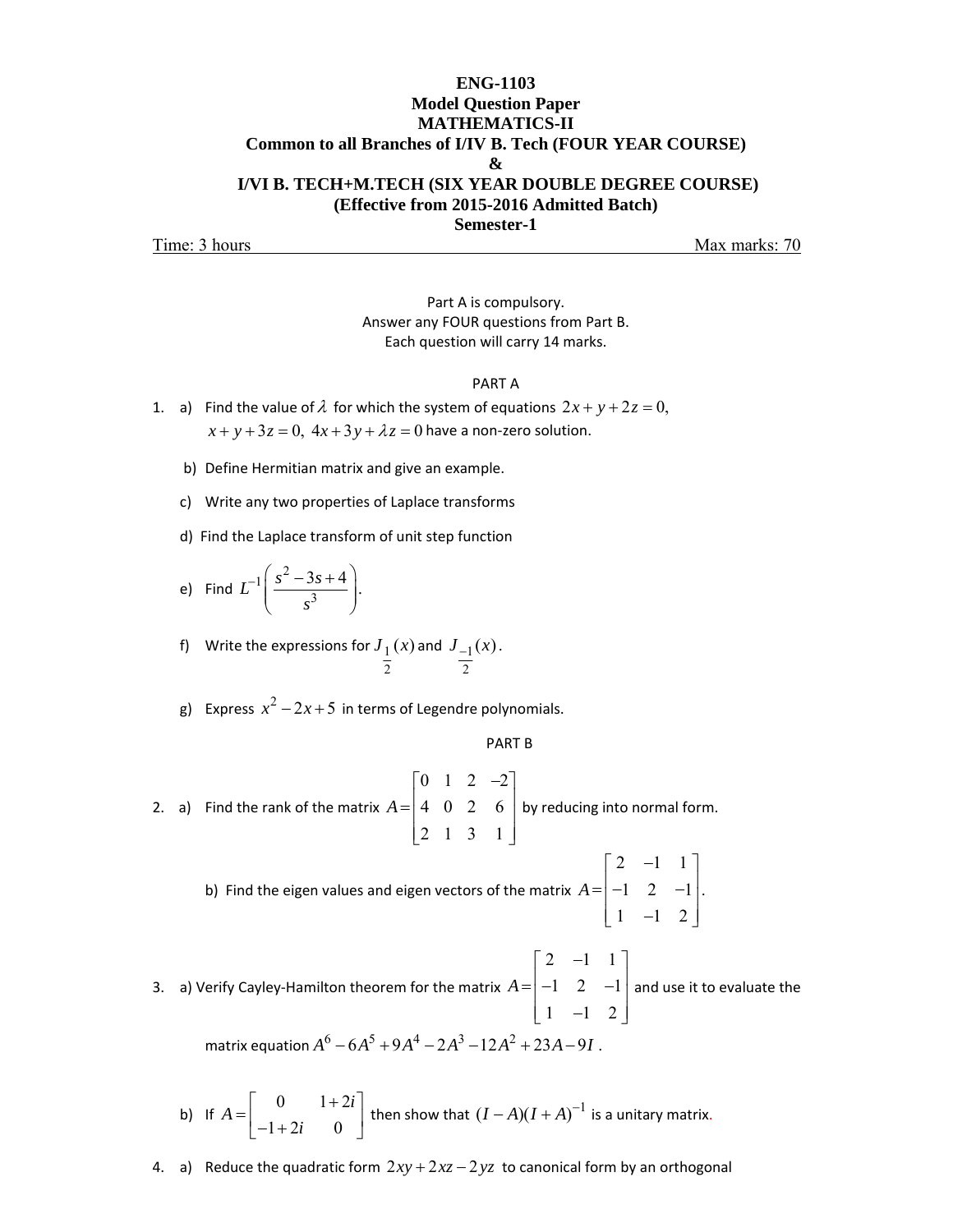transformation and discuss its nature.

b) Solve:  $x + 2y + 3z = 14$ ,  $2x + 3y + 4z = 20$ ,  $3x + 4y + z = 14$  by Gauss elimination method.

5. a) Find i) 
$$
L\{\frac{\cos at - \cos bt}{t}\}\
$$
 ii)  $L\{\int_{0}^{t} e^{-t} \cos t dt\}.$ 

b) Find the Laplace transform of the triangular wave function of period 2*a* given by

$$
f(t) = t, \ 0 < t < a
$$
\n
$$
= 2a - t, \ a < t < 2a.
$$

6. a) Evaluate: i) 
$$
L^{-1} \{ \log \left( \frac{s+1}{s-1} \right) \}
$$
 ii)  $L^{-1} \{ \frac{3s}{s^2 + 2s + -8} \}$ .

b) State Convolution theorem and use it to evaluate  $L^{-1}\{\frac{1}{(s-2)(s+2)^2}\}$  $(s-2)(s+2)$ *L*  $(s-2)(s)$  $\frac{1}{(s-2)(s+2)^2}$ .

7. a) Using Laplace transformation method, solve:  $y'' + 2y' - 3y = \sin t$ ,  $y = y' = 0$  at  $t=0$ .

b) Prove that 
$$
J'_n(x) = \frac{1}{2} [J_{n-1}(x) - J_{n+1}(x)].
$$

8. a) Prove that 
$$
\int_{-1}^{1} P_n^2(x) dx = \frac{2}{2n+1}.
$$

b) Prove that 
$$
P_n(x) = \frac{1}{\angle n} \frac{d^n}{dx^n} (x^2 - 1)^n
$$
.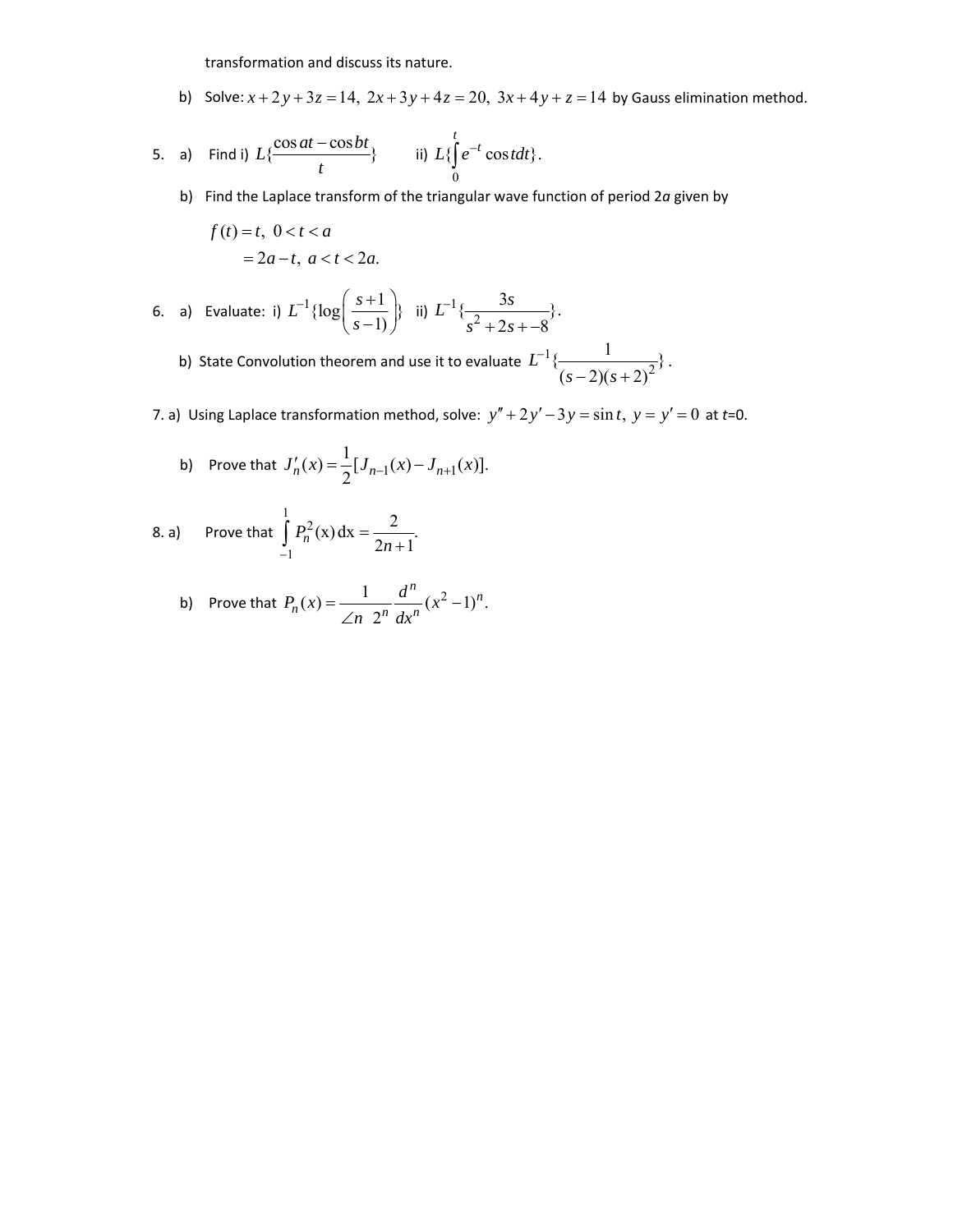#### **ENG-1104 Model Question Paper Chemistry Common to all Branches of I/IV B. Tech (FOUR YEAR COURSE) & I/VI B. TECH+M.TECH (SIX YEAR DOUBLE DEGREE COURSE) (Effective from 2015-2016 Admitted Batch)**

**Semester-1** 

Time: 3 hours Max marks: 70

# **Question No.1 is compulsory. Answer any FOUR from the remaining. All questions carry equal marks.**

- 1. Explain the following terms in short:
	- (a) Pitting corrosion
	- (b) EMF of a cell
	- (c) Paints
	- (d) Polymer
	- (e) Break-point chlorination
	- (f) Semiconductors.
- 2. (a) Explain boiler troubles and write methods to remove.
	- (b) How do you determine hardness of water by complexation method.
- 3. (a) Discuss the band theory of solids.
	- (b) Write short note on zone refining.
- 4. (a) What are the different types of polymerisation?
	- (b) Write the preparation and properties of Nylon-6,6 and Bakelite.
- 5. (a) Write the different types of corrosion.
	- (b) Discuss the various methods of corrosion control.
- 6. (a) Discuss the manufacture of cement.
	- (b) What is meant by hardening and setting properties of cement.
- 7. (a) Discuss the fractionation of crude oil.
	- (b) Explain cetane-number and octane-number.
- 8. (a) What are lubricants? Discuss any four properties of lubricants.
	- (b) Write short note on types of propellants and their applications.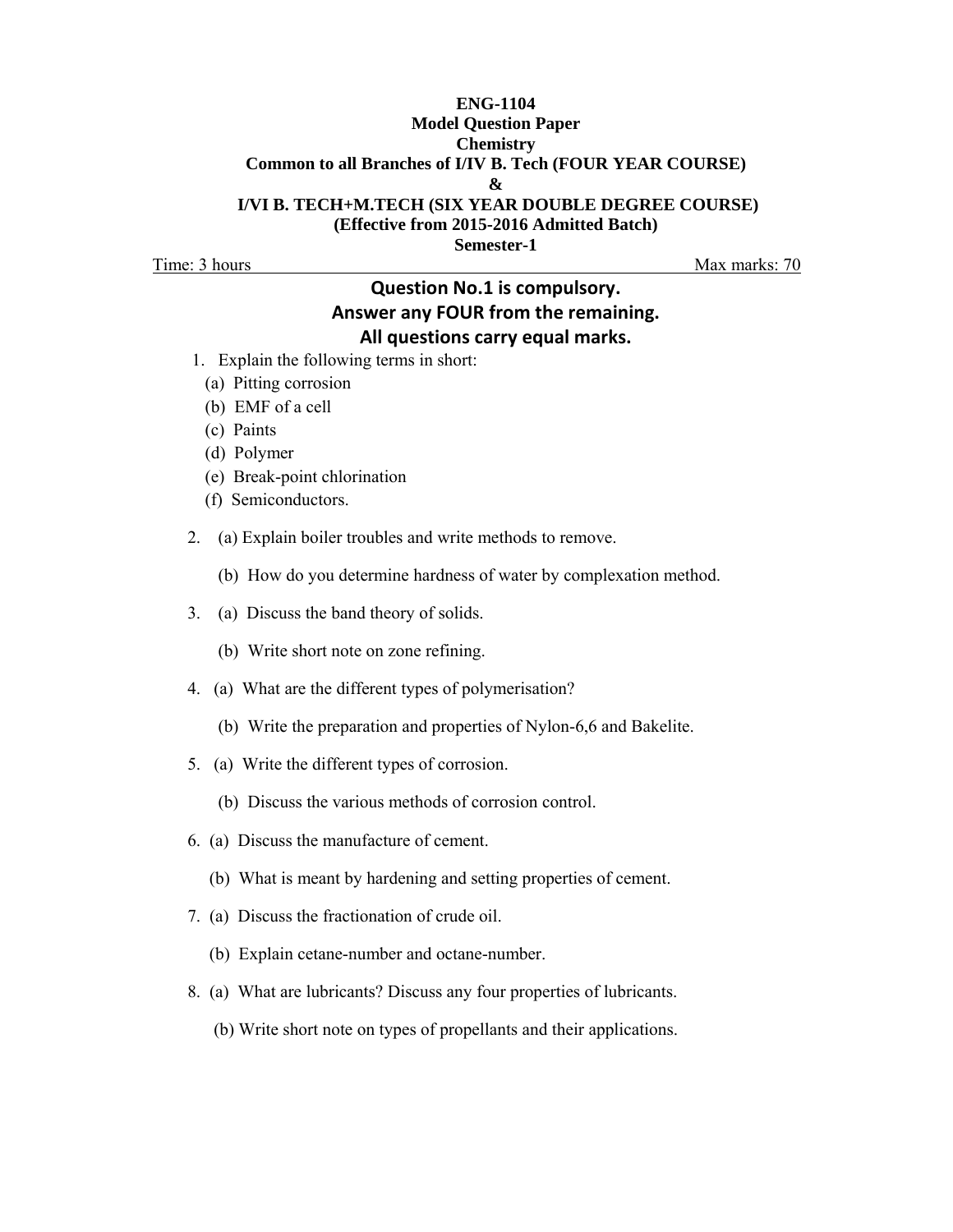## **ENG-1106 Model Question Paper COMPUTER PROGRAMMING NUMERICAL METHODS Common to all Branches of I/IV B. Tech (FOUR YEAR COURSE)**

**&** 

#### **I/VI B. TECH+M.TECH (SIX YEAR DOUBLE DEGREE COURSE) (Effective from 2015-2016 Admitted Batch)**

Time: Three Hours Maximum Marks: 70

Answer any FIVE questions First question is compulsory Answer any FOUR from the remaining questions. All questions carry equal marks

- 1. a) Write the precedence rules for arithmetic operators and give example.
	- b) What is keyword? Write any five keywords and explain them.
		- c) What are the advantages of functions?
		- d) Distinguish between local and global variables.
	- e) What is meant by structure within structure? Explain briefly.
	- f) Explain Bisection method.
- 2. a) Write the general forms of if-else and switch-case statements and compare them.
	- b) Write a program to compute roots of quadratic equation using switch-case statement.
- 3. a) What are loops? Explain various loop statements with suitable example. b) Write a C program to find the sum of digits in a given number.
- 4. a) Explain the following concepts associated with functions :
	- i) Function declaration.
	- ii) Function definition and
	- iii) Function call.
- 5. a) What is a Pointer? How is it initialized? What is the function of a pointer variable? What are its uses?

b) Explain the concept of pointers to structures with suitable example.

- 6. a) Explain the following
	- i) Structure
	- ii) Accessing elements in structure
	- iii) Arrays of structures
	- b) Write a program to process employee records by using structures.
- 7. a) Briefly explain file handling functions.
- b) Write a C program to copy the contents of one file to another file.
- 8. a) Find the root of the following equation using Newton-Raphson method, correct the result upto 3 decimal places.

 $x^3 - 3x\overline{5} = 0$ 

b) Evaluate

2

 *f* x sin (x) dx using Simpson's rule. -2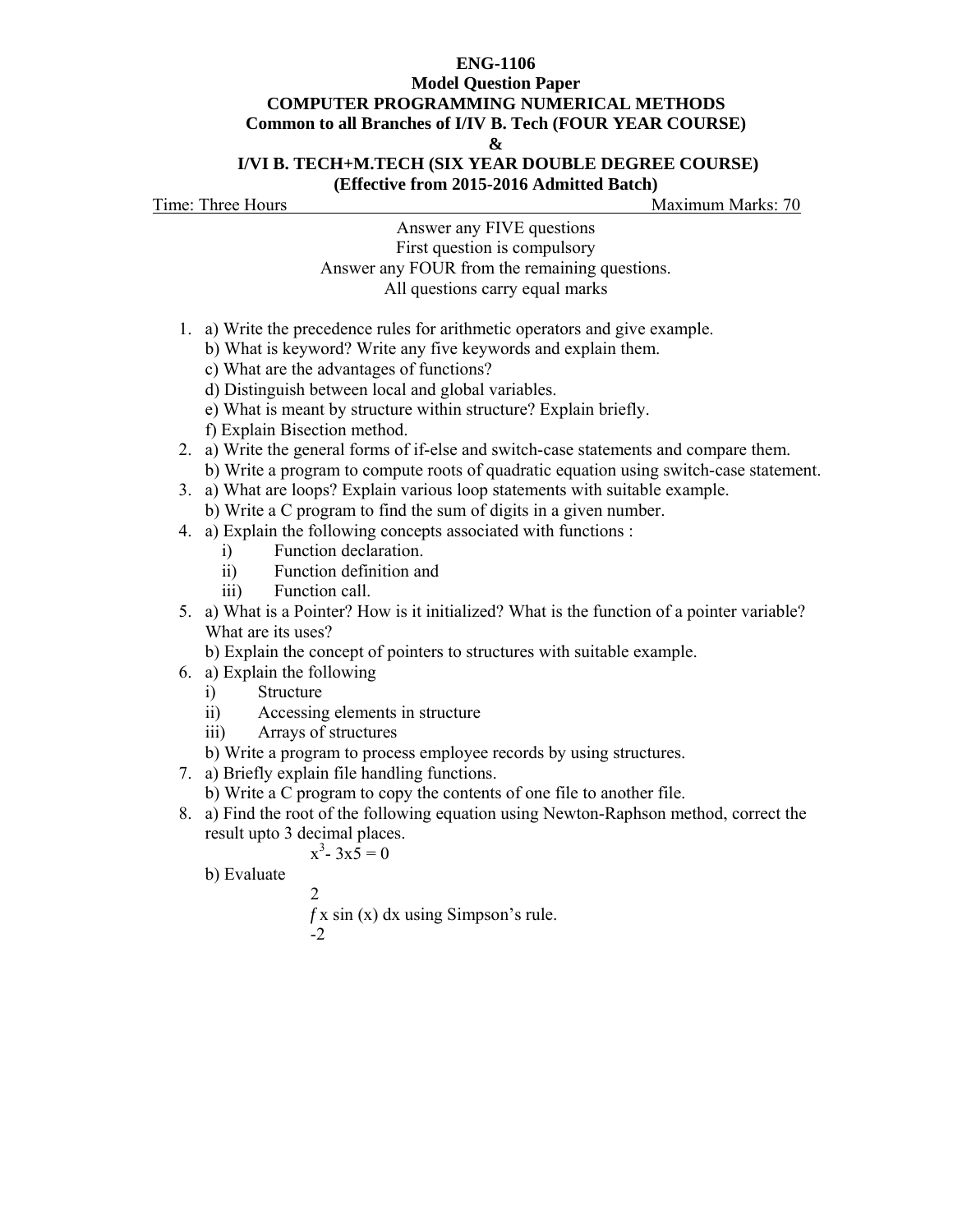#### **ENG-1108 Model Question Paper History of Science and Technology Common to all Branches of I/IV B. Tech (FOUR YEAR COURSE) & I/VI B. TECH+M.TECH (SIX YEAR DOUBLE DEGREE COURSE)**

**(Effective from 2015-2016 Admitted Batch)** 

Time: Three Hours Maximum Marks: 70

Answer Question No.1 compulsorily and any Four questions from remaining. All questions carry equal marks. All parts of a question must be answered at one place only.

- 1. Write short answers for the following.
	- a) Explain the terms Science and Technology.
	- b) Describe the role of Scientist in the society.
	- c) Science and Technology Policy resolutions.
	- d) Defense Spin-offs.
	- e) Biosensors.
	- f) Barriers of Technological change.
	- g) Types of Technology transfer.
- 2. Describe the roots of science and technology in ancient period in India.
- 3. Explain the salient features of new technology fund and programs aimed at technological self reliance.
- 4. Describe the achievements of Council of Scientific and Industrial Research.
- 5. Explain the salient features of Space program and INSAT services.
- 6. Explain the importance of Nuclear energy and describe the nuclear explosion and India's safety measures.
- 7. Describe the importance of Ocean development and explain the marine research and capacity building.
- 8. What is Appropriate technology? Explain the criteria for selection of an appropriate technology.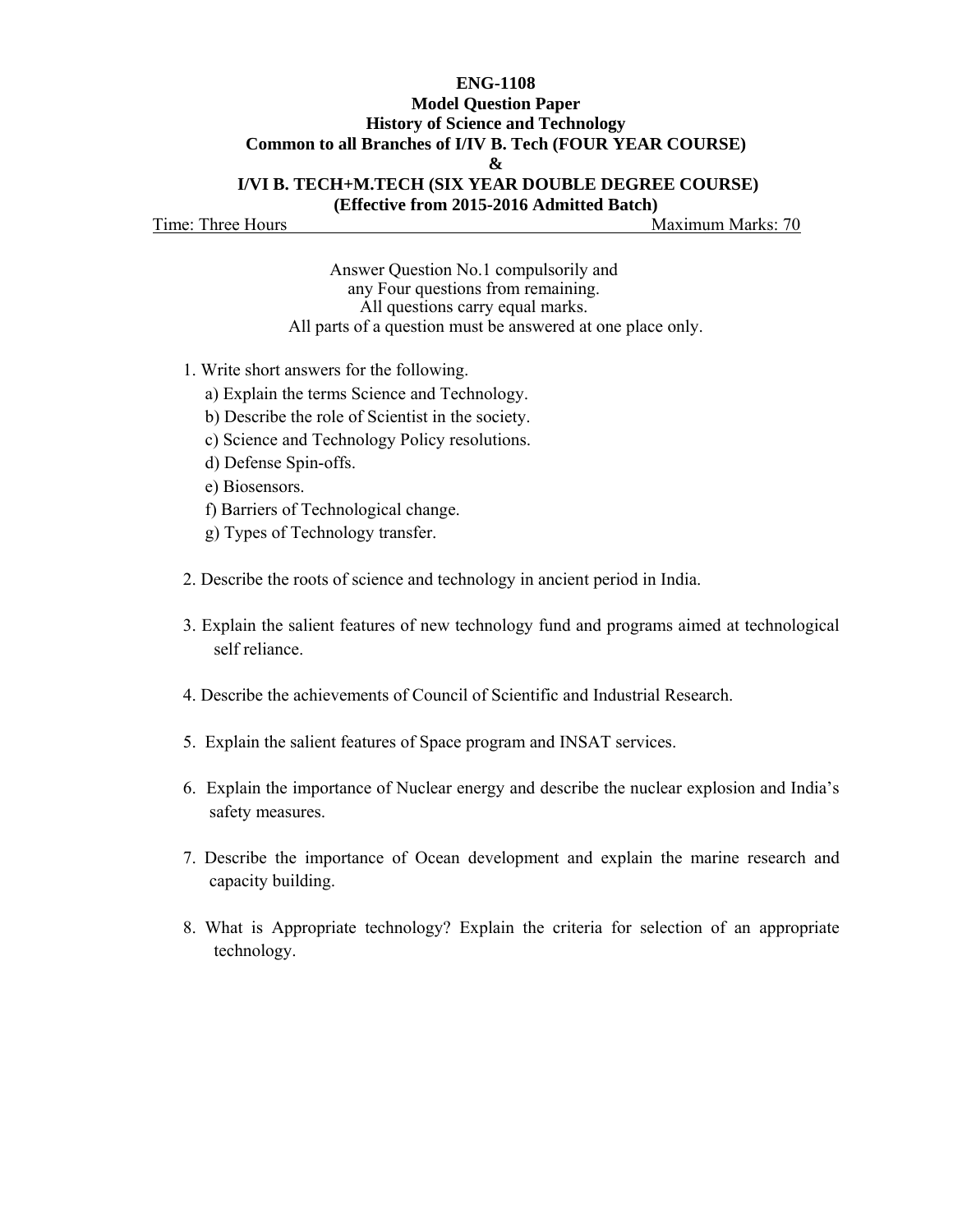## **ENG-1201 MODEL PAPER I/IV B.Tech. Degree Examination& I/VI B.TECH+M.TECH(DOUBLE DEGREE COURSE) MATHEMATICS-III (Common for All Branches) (Effective from the admitted batch of 2015-2016)**

Time: 3 Hrs Max. Marks: 70

#### **Answer all questions in Part A and Four questions from Part B**  All questions carry equal marks **Questions of Part A must be answered at one place**

#### **Part A**

**1.** (a) Find the angle between the line  $\frac{x+1}{2} = \frac{y}{2} = \frac{z-3}{4}$ 236  $\frac{x+1}{2} = \frac{y}{2} = \frac{z-3}{4}$  and the plane  $3x + y + z = 7$ .

- (b) Define right circular cylinder.
- (c) Change the integral  $\int_{0}^{\infty} \int_{0}^{\infty} e^{-(x^2+y^2)}$  $\int_0^\infty \int_0^\infty e^{-(x^2+y^2)} dx dy$  into polar coordinates.
- (d) Express  $\int_0^{\frac{\pi}{2}} \sqrt{\tan \theta} d\theta$  in terms of gamma function.
- (e) Evaluate  $\int_{0}^{1} \int_{0}^{1}$  $0\,$ <sup>0</sup>  $\int_0^1 \int_0^{1-y} xy \, dx dy$  using Dirichlets integral.
- (f) Is the function  $f(x) =\begin{cases} -1 + x, & -1 < x \le 0, \\ -1 x, & 0 \le x < 1 \end{cases}$ *f x*  $=\begin{cases} -1 + x, & -1 < x \le \\ -1 - x, & 0 \le x < \end{cases}$  $\begin{cases} 1+x, & x=0, \\ -1-x, & 0 \le x < 1 \end{cases}$  odd or even? Justify.
	- (g) State the Dirichlet's conditions for the expansion of a function as Fourier series.

#### **Part B**

- **2.** (a) Find the image of the point  $(2, -1, 3)$  in the plane  $3x 2y z 9 = 0$ .
	- (b) Find the magnitude and the equations of the shortest distance between the lines  $\frac{1}{2} = \frac{y-2}{2} = \frac{z+3}{4}$  and  $\frac{x-2}{2} = \frac{y-4}{4} = \frac{z-5}{4}$ 234 345  $\frac{x-1}{2} = \frac{y-2}{2} = \frac{z+3}{4}$  and  $\frac{x-2}{2} = \frac{y-4}{4} = \frac{z-3}{4}$

**3**. (a) Find the equation of the sphere having its centre on the plane  $4x-5y-z=3$  and passing through the circle  $x^2 + y^2 + z^2 - 2x - 3y + 4z + 8 = 0$ ,  $x - 2y + z = 8$ .

(b) Find the equation of the right circular cone generated by rotating the line  $\frac{x}{1} = \frac{y}{2} = \frac{z}{3}$ 

about the line 
$$
\frac{x}{-1} = \frac{y}{1} = \frac{z}{2}
$$
.

**4**. (a) Evaluate the integral by changing the order of integration  $\int_0^3 \int_1^{\sqrt{4-y}} (x+y) dxdy$ .

(b) Find by double integration the area of the lemniscate  $r^2 = a^2 \cos 2\theta$ .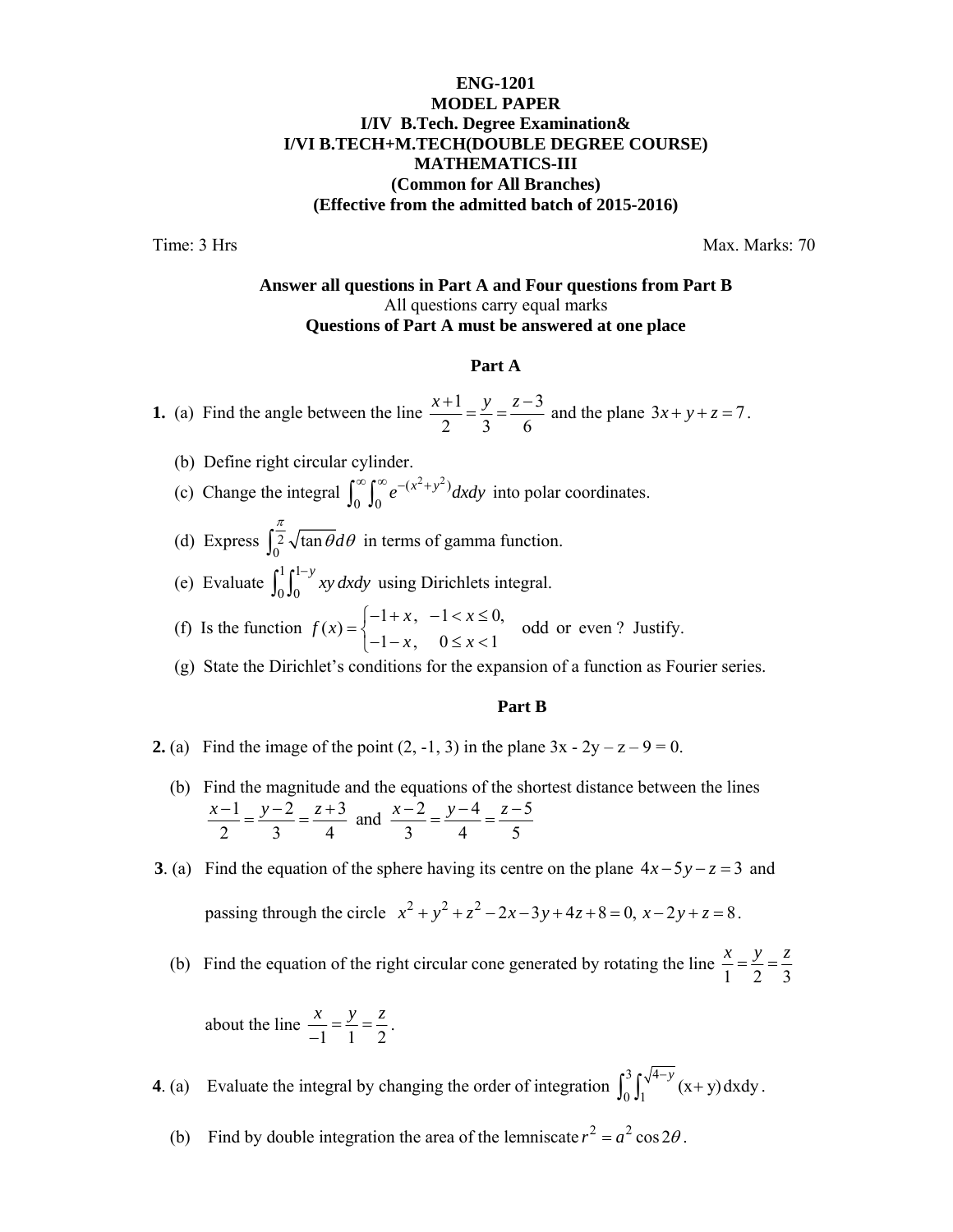- **5.** (a) Evaluate the integral  $\int_1^e \int_1^{\log y} \int_1^{e^x} \log z \, dz \, dx \, dy$ .
- (b) Find the volume common to the cylinders  $x^2 + y^2 = a^2$  and  $x^2 + z^2 = a^2$ .
- **6.** (a) Find the centroid of the area enclosed by the parabola  $y^2 = 4ax$ , the x-axis and its latus rectum.
- (b) Prove that  $\int_0^1 \frac{x dx}{\sqrt{1-x^2}}$  $\int_0^1 \frac{xdx}{\sqrt{1-x^2}} = \frac{1}{5} \beta \left( \frac{2}{5}, \frac{1}{2} \right).$

**7.** (a) Find the Fourier Series of  $f(x) = \begin{cases} \pi x, & 0 \le x \le 1 \\ \pi(2-x), & 1 \le x \le 2 \end{cases}$ *f x x* π  $=\begin{cases} \pi x, & 0 \leq x \leq \\ \pi(2-x), & 1 \leq x \leq \end{cases}$  $\int_{\pi/2-x}^{\pi/3} f(x+2) = f(x)$  for all x.<br> $\int_{\pi/2-x}^{\pi/3} f(x+2) = f(x)$ 

(b) Expand 
$$
f(x) = \begin{cases} 0, & 0 \le x \le \pi \\ \sin x, & \pi \le x \le 2\pi \end{cases}
$$
 as Fourier Series.

**8.** (a) Find the half range cosine series for  $f(x) = x$  in  $0 < x < 2$ .

(b) Expand 
$$
f(x) = \begin{cases} \frac{-(\pi + x)}{2} & \text{for } -\pi \leq x < 0 \\ \frac{(\pi - x)}{2} & \text{for } 0 \leq x < \pi \end{cases}
$$
 as a Fourier series and hence deduce that

$$
\frac{1}{1^2} + \frac{1}{2^2} + \frac{1}{3^2} + \dots \dots \dots = \frac{\pi^2}{6}.
$$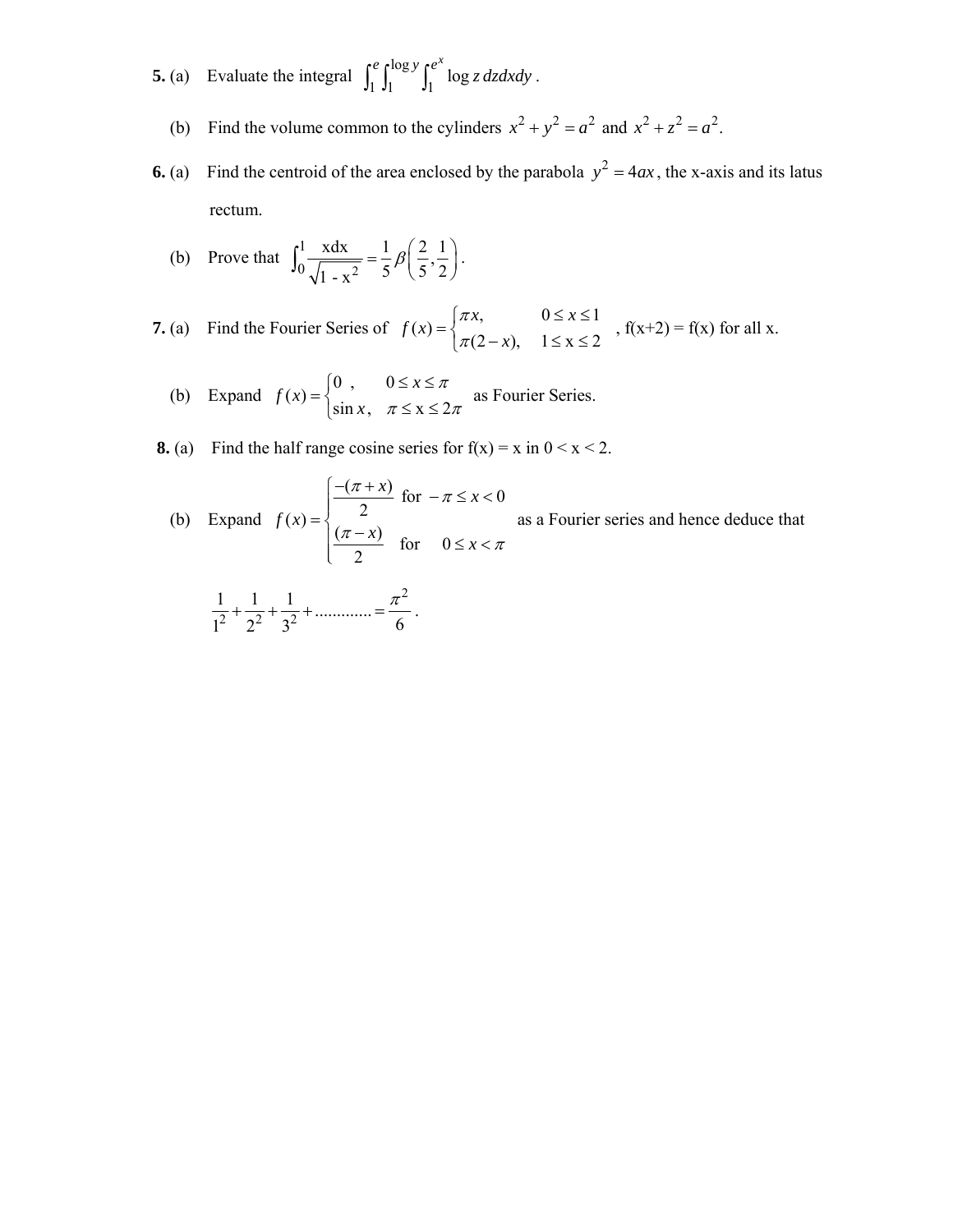## **ENG-1202 MODEL PAPER I/IV B.Tech. Degree Examination& I/VI B.TECH+M.TECH(DOUBLE DEGREE COURSE) PHYSICS (Common for All Branches) (Effective from the admitted batch of 2015-2016)**

Time: 3 Hrs Max. Marks: 70

#### Answer FIVE questions. The First question is compulsory. Answer any FOUR out of the remaining Seven.

- 1. (a) State and Explain first law of thermodynamics. (4)
	- (b) What is electric flux explain. (3)
	- (c) Explain double refraction (4)
	- (d) Explain the basic principle of optical fibre.(3)
- 2. (a) Explain the working of Carnot's heat engine. Obtain an expression for its efficiency. (10) (b) Explain the concept of entropy? (4)
- 3. (a) State and prove Gauss theorem in electrostatics. (7) (b) Explain what is Hall effect and its importance. (7)
- 4. (a) State and explain Ampere's law. (4) (b) Discuss the growth and decay of current in L-R circuit.(10)
- 5. (a) Obtain the conditions for the interference of light reflected by a thin parallel film. (7) (b) Discuss the qualitative description of diffraction of light at single slit. (7)
- 6. (a) Explain what is population inversion and pumping in lasers? (4)
	- (b) With neat diagrams, describe the principle, construction and working of Ruby laser. Discuss the applications of lasers.(10)
- 7. (a) What is Piezoelectric effect? Explain how Ultrasonics can be generated by piezoelectric phenomena. (8)
	- (b) State and explain Heisenberg's uncertainty principle. (6)
- 8. (a) Derive Schrödinger time independent wave equation. (8) (b) What are nano materials? Give some applications of nano materials. (6)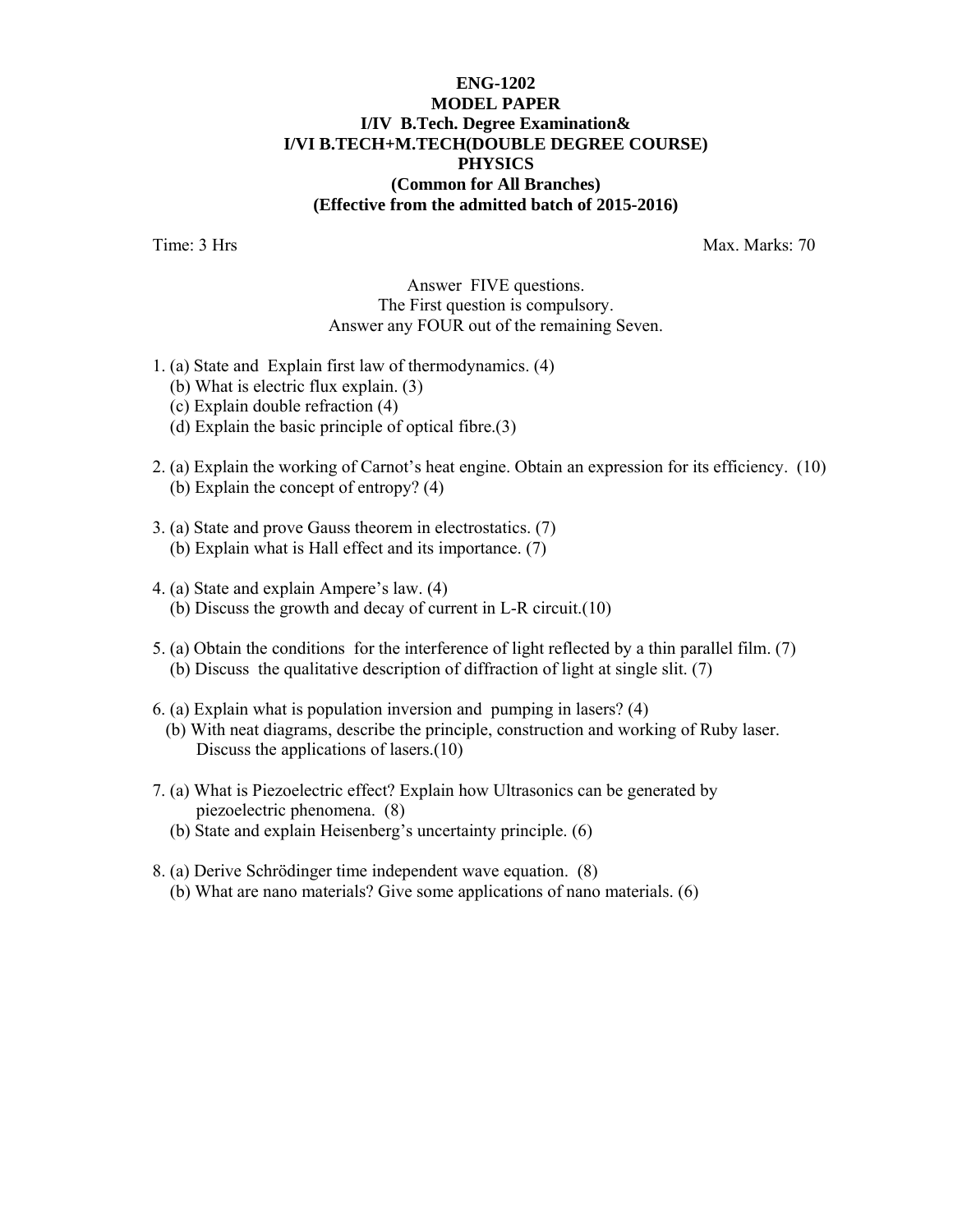#### **ENG-1204 Model Question Paper ENGINEERING GRAPHICS Common to all Branches of I/IV B. Tech (FOUR YEAR COURSE) & I/VI B. TECH+M.TECH (SIX YEAR DOUBLE DEGREE COURSE) (Effective from 2015-2016 Admitted Batch)**

**Time: 3 hrs** Marks: 70

Part A is compulsory. Answer any Four questions from Part B. Part A is to be answered on the main answer book and Part B on the drawing sheet. All questions carry equal marks.

Assume the missing data if any, suitably.

#### **PART-A**

- 1. Write the following in brief:
	- (a). What is representative fraction?
	- (b). Define the term horizontal trace.
	- (c). What is meant by oblique plane?
	- (d). What are the different types of solids?
	- (e). Define the term section plane.
	- (f). State the methods of development.
	- (g). Define isometric scale.

#### **PART-B**

2. Construct an ellipse when the distance of the focus from the directrix is equal to 50 mm and eccentricity is  $\frac{2}{3}$ .

3. A line AB, 75 mm long, is inclined at  $45^{\circ}$  to the H.P. and  $30^{\circ}$  to the V.P. Its end B is in the H.P. and 40 mm in front of the V.P. Draw its projections.

4. Draw the projections of a regular pentagon of 40 mm side, having its surface inclined at  $30^{\circ}$  to the H.P. and a side parallel to the H.P. and inclined at an angle of  $60^{\circ}$  to the V.P.

5. Draw the projections of a cone, base 45 mm diameter and axis 50 mm long, when it is resting on the ground on a point on its base circle with the axis making an angle of  $30^{\circ}$  with the H.P. and its top view making  $45^{\circ}$  with the V.P.

6. A hexagonal prism, has a face on the ground and the axis parallel to the V.P. It is cut by a vertical section plane, the H.T. of which makes an angle of  $45^{\circ}$  with xy and which cuts the axis at a point 20 mm from one of its ends. Draw its sectional front view and the true shape of the section. Take side of the base 25 mm long and height 65 mm.

7. Draw the development of the lateral surface of the part P of the cylinder in Fig.1.

8. Draw the isometric view of the below Fig.2.



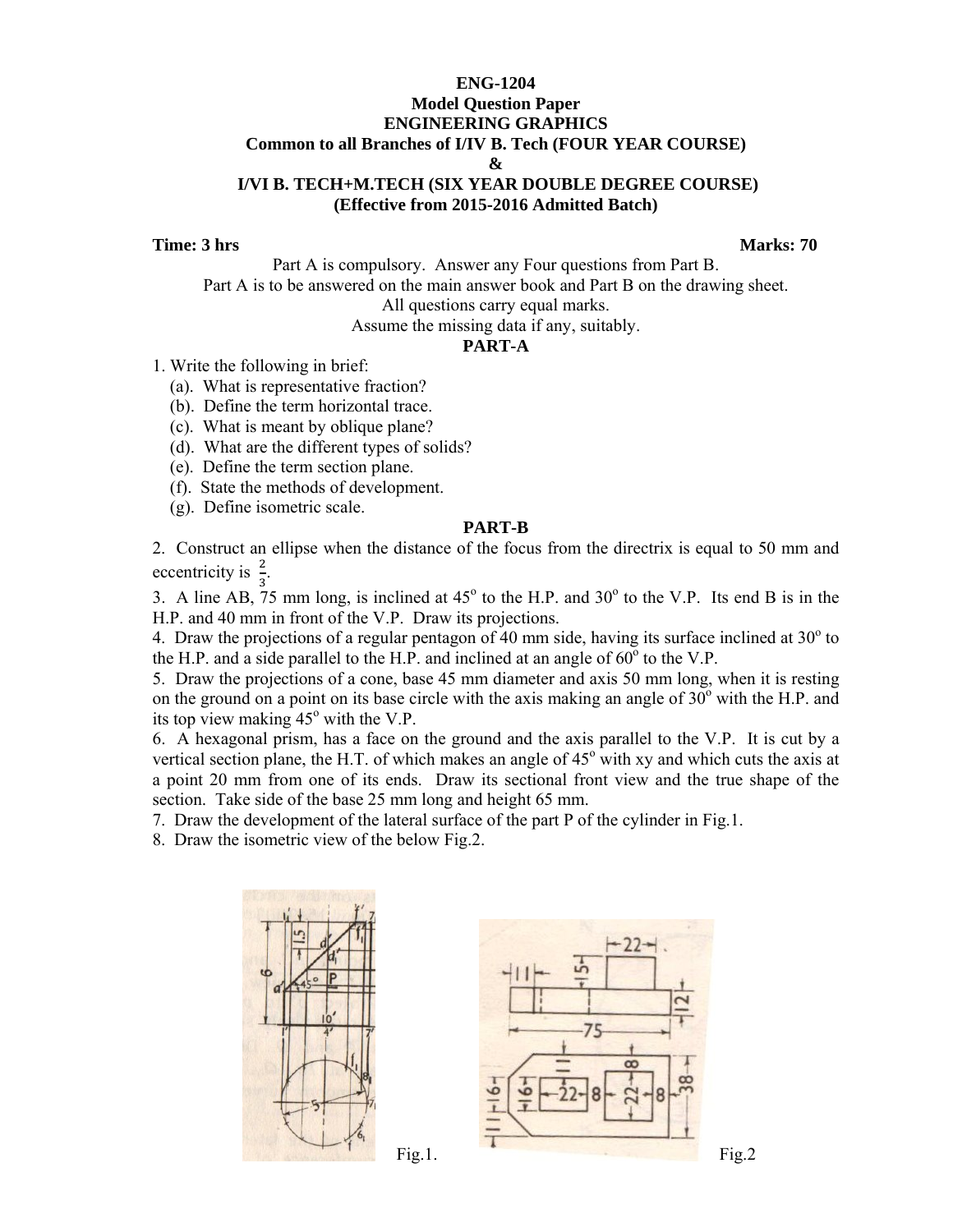## **ENG-1206 Model Question Paper PROFESSIONAL ETHICS AND HUMAN VALUES Common to all Branches of I/IV B. Tech (FOUR YEAR COURSE) &**

#### **I/VI B. TECH+M.TECH (SIX YEAR DOUBLE DEGREE COURSE) (Effective from 2015-2016 Admitted Batch)**

Time : Three hours and the matter of the matter of the Maximum : 70 marks

Question No.1 is compulsory. Answer any FOUR from the remaining All questions carry equal marks.

- 1. Write short answers for the following:
	- (a) Ethical Vision
	- (b) Profession and Professionalism
	- (c) Environmental Ethics
	- (d) Bhopal Gas Tragedy
	- (e) Gender discrimination
	- (f) Cyber Crimes
	- (g) Engineers as Managers
- 2. Discuss the scope and aim of Engineering Ethics.
- 3. Explain the role of Engineers in promoting ethical climate.
- 4. What are Values? Explain in detail the classification of human values.
- 5. Elucidate the moral responsibility of engineers towards safety and risk.
- 6. Define the concept of globalization and explain the role of MNCs in our country.
- 7. What are the functions of various sample codes of ethics?
- 8. Discuss the need to focus on professional ethics.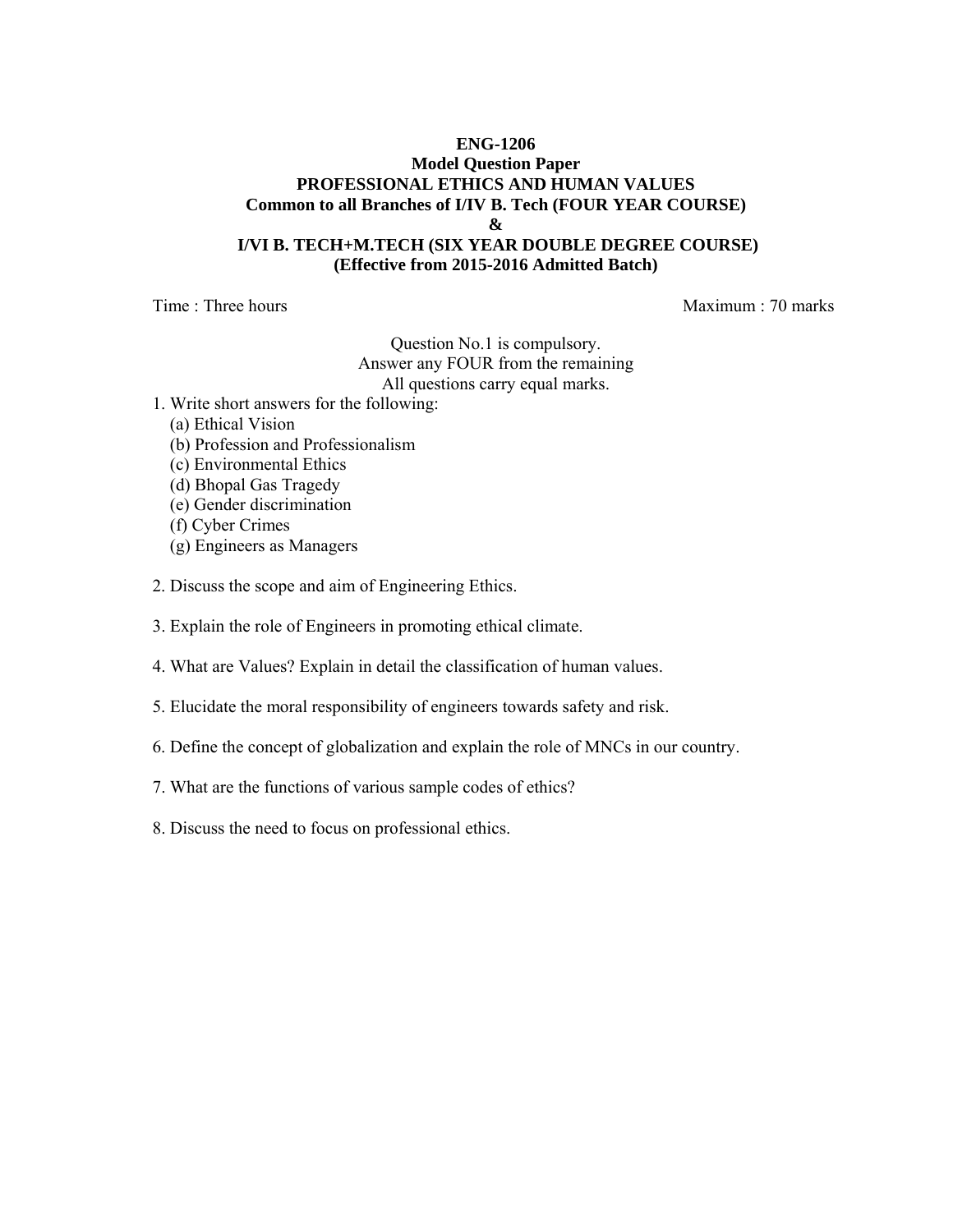#### **DS-1208 Model Question Paper INORGANIC CHEMISTRY Common to all Branches of I/IV B. Tech (FOUR YEAR COURSE) & I/VI B. TECH+M.TECH (SIX YEAR DOUBLE DEGREE COURSE) (Effective from 2015-2016 Admitted Batch)**

Time : Three hours and the matter of the matter of the Maximum : 70 marks

Question No.1 is compulsory. Answer any FOUR from the remaining All questions carry equal marks.

- 1. (a) Explain the dual nature of matter.
	- (b) What is de-Broglie's wavelengths?
	- (c) What is Resonance?
	- (d) How ionization potential queries among groups in the Periodic Table?
	- (e) Define crystal field stabilization energy (CFSE).
	- (f) What is the importance of significant figures in the representation of analytical data?
	- (g) Define standard deviation.
- 2. (a) Explain Radial and angular functions of Hydrogen atom.
	- (b) Write the important postulates of Rutherfords' model.
- 3. (a) Discuss the classification of elements in the Periodic Table.
	- (b) Discuss the variation of electron affinity among the elements in the periods.
- 4. (a) Write the important postulates of Molecular orbital theory.
	- (b) Draw and explain the M.O. diagram of  $O_2$  molecule.
- 5. (a) How do you explain the multiple bonding characters of Second period elements and higher period elements?
- 6. (a) Write the salient features of valence bond theory.
	- (b) Explain the bonding in  $BF_3$  and  $CH_4$  according to V-B. Theory.
- 7. (a) Describe the general physical and chemical properties of first Transition series.
	- (b) How do you calculate the crystal Field stabilization energy in Coordination compounds?
- 8. (a) Explain the classification of reactions in titrimetric analysis with examples.
	- (b) Explain the classification of errors with examples.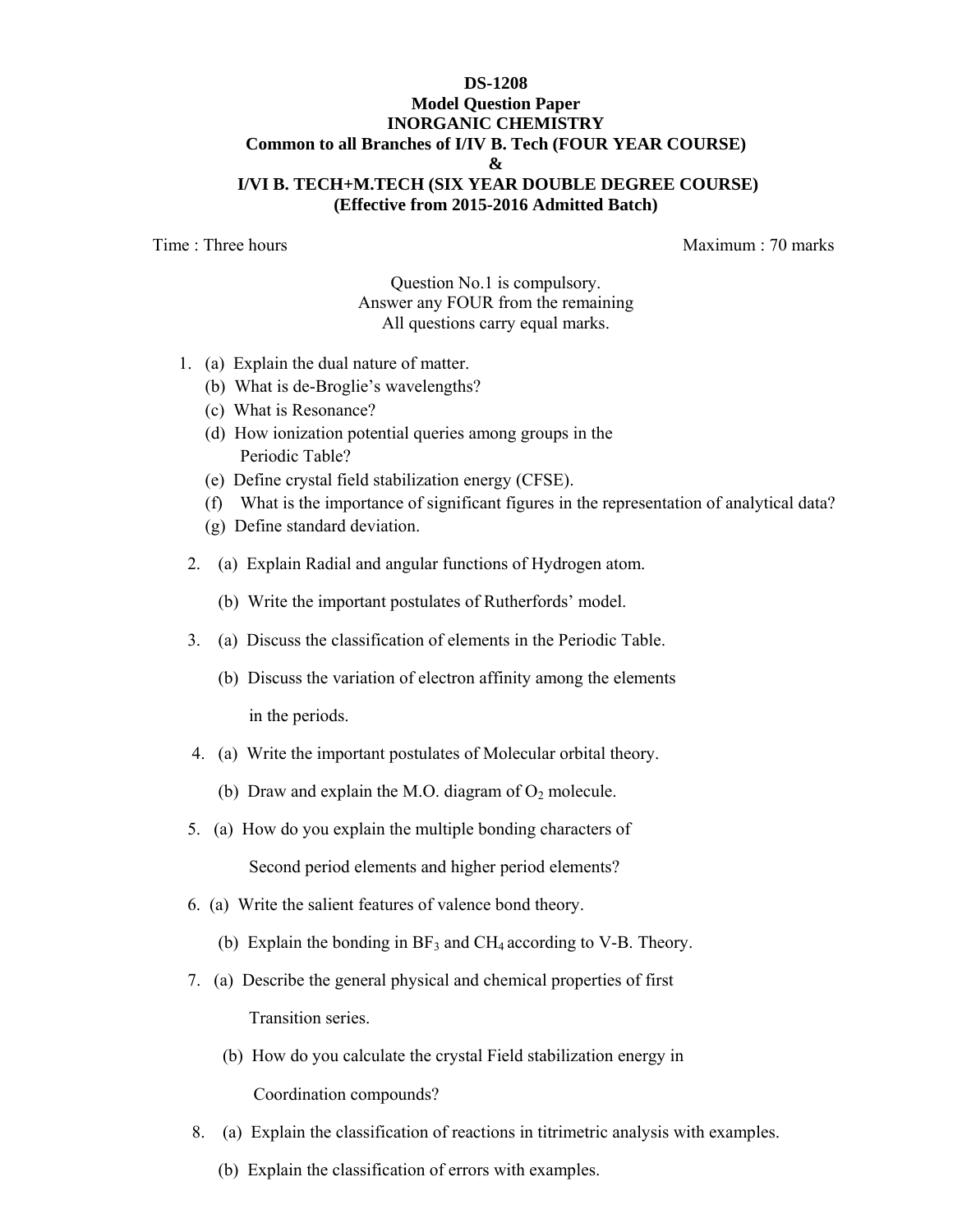#### **CHE-2.1.1**

#### **MODEL QUESTION PAPER II/IV B.Tech (CHEMICAL & BIOTECH))Degree Examination& II/VI B.TECH+M.TECH(DOUBLE DEGREE COURSE) First semester CHEMICAL ENGINEERING MATHEMATICS-IV**  *(Effective from the admitted batch of 2015-16)*

**Time: 3 hrs** Marks:70

#### **Answer all questions in Part A and Four questions from Part B**  All questions carry equal marks **Questions of Part A must be answered at one place only**

#### **Part A**

1. (a) Find a unit normal to the surface  $x^2yz + 4xz^2 = 5$  at the point  $(1, -2,1)$ .

- (b) State Green's theorem in the plane.
- (c) If  $\overline{A}$  and  $\overline{B}$  are irrotational, then prove that  $\overline{A} \overline{X} \overline{B}$  is solenoidal.
- (d) Find the partial differential equation of all spheres whose centers lie on the Z-axis.

(e) Solve 
$$
\frac{\partial^3 z}{\partial x^3} - 4 \frac{\partial^3 z}{\partial x^2 \partial y} + 4 \frac{\partial^3 z}{\partial x \partial y^2} = 0
$$

- (f) State change of scale and shifting properties of Fourier transform
- (g) Find the finite Fourier sine transform of  $f(x)=2x, 0 < x < 4$ .

#### **Part B**

2. (a) Prove that 
$$
\nabla^2 f(r) = f''(r) + \frac{2}{r} f'(r)
$$

(b) Show that  $\overline{A} = 3x^2yI + (x^3 - 2yz^2)J + (3x^2 - 2y^2z)K$  is irrotational, but not solenoidal

Also, find  $\phi$  such that  $\overline{A} = \text{grad}\phi$ .

3. (a) Compute the line integral  $\int_c (y^2 dx - x^2 dy)$  about the triangle whose vertices are (1, 0),

(0, 1) and (-1, 0).

- (b) Verify Stokes's theorem for  $\overline{F} = (y z + 2)I + (yz + 4)J xzK$ , where S is the surface of the cube  $x = 0$ ,  $y = 0$ ,  $z = 0$ ,  $x = 2$ ,  $y = 2$ ,  $z = 2$  above the xy plane.
- 4. (a) Using divergence theorem, evaluate  $\mid R$ .  $\int_s R.N \, ds$ , where S is the surface of the

sphere 
$$
x^2 + y^2 + z^2 = 9
$$
,  $\overline{R} = xi + yj + zk$ .

(b) Solve  $(z - y)p + (x - z)q = y - z$ .

5. (a) Solve 
$$
\frac{\partial^2 z}{\partial x^2} - \frac{\partial^2 z}{\partial x \partial y} = \cos x \cos 2y
$$
  
(b) Solve  $(D - D' - 1)(D - D' - 2)z = e^{2x - y}$ .

6. (a) Solve  $\frac{\partial u}{\partial x} = 4 \frac{\partial u}{\partial y}$ ,  $u(0, y) = 8 e^{-3y}$  by using the method of separation of variables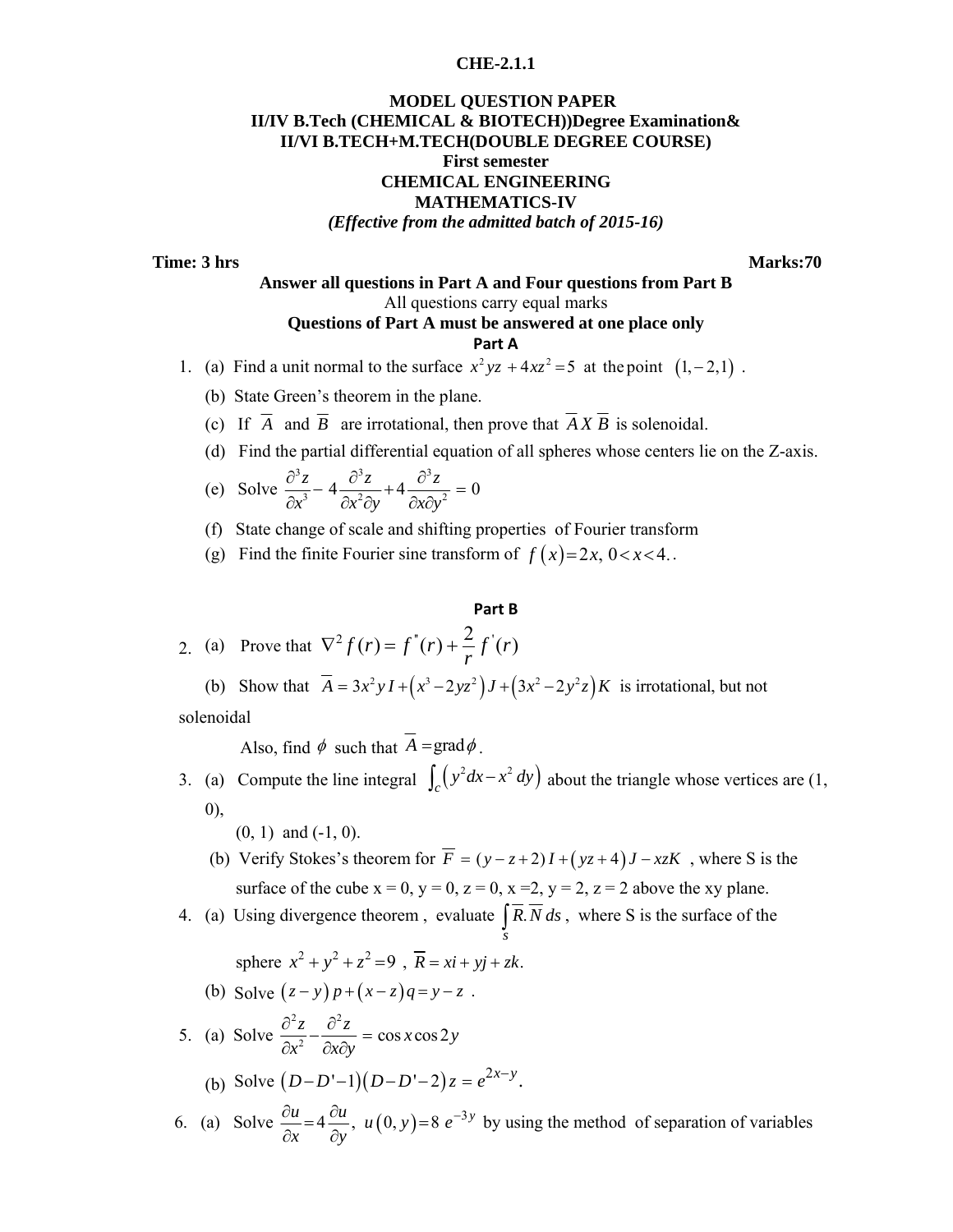(b) Solve completely the equation 
$$
\frac{\partial^2 y}{\partial t^2} = c^2 \frac{\partial^2 y}{\partial x^2}
$$
, representing the vibrations of a

string

of length *l*, fixed at both ends, given that  $y(0,t)=0$ ;  $y(l,t)=0$ ;  $y(x,0)=f(x)$  and  $\partial y(x,0)/\partial t = 0, 0 < x < l.$ 

7. (a) Express the function  $f(x) = \begin{cases} 1 & \text{for } |x| \leq 1, \\ 0 & \text{otherwise.} \end{cases}$  $f(x) = \begin{cases} 1 & \text{for} \quad |x| \leq 1, \\ 0 & \text{for} \quad |x| > 1, \end{cases}$ ⎨  $=\begin{cases} 1 & \text{for} \quad |x| \leq \\ 0 & \text{for} \quad |x| > \end{cases}$  as a Fourier integral. Hence evaluate 0  $\frac{\sin \lambda \cos \lambda x}{\lambda} d\lambda.$ ∞  $\int \frac{\sin \lambda \cos \lambda x}{\lambda} d\lambda.$ 

- (b) Find the Fourier cosine transform of  $e^{-x^2}$ .
	- 8. (a) Solve the integral equation  $\int_0^\infty f(x) \cos \alpha x \, dx = e^{-\alpha}$ .
- (b) Using Parseval's identity, show that  $\int_0^{\infty} \frac{dx}{(x^2+1)^2}$ .  $(x^2+1)^2$  4  $\int_{0}^{\infty} \frac{dx}{(x^2+1)^2} = \frac{\pi}{4}$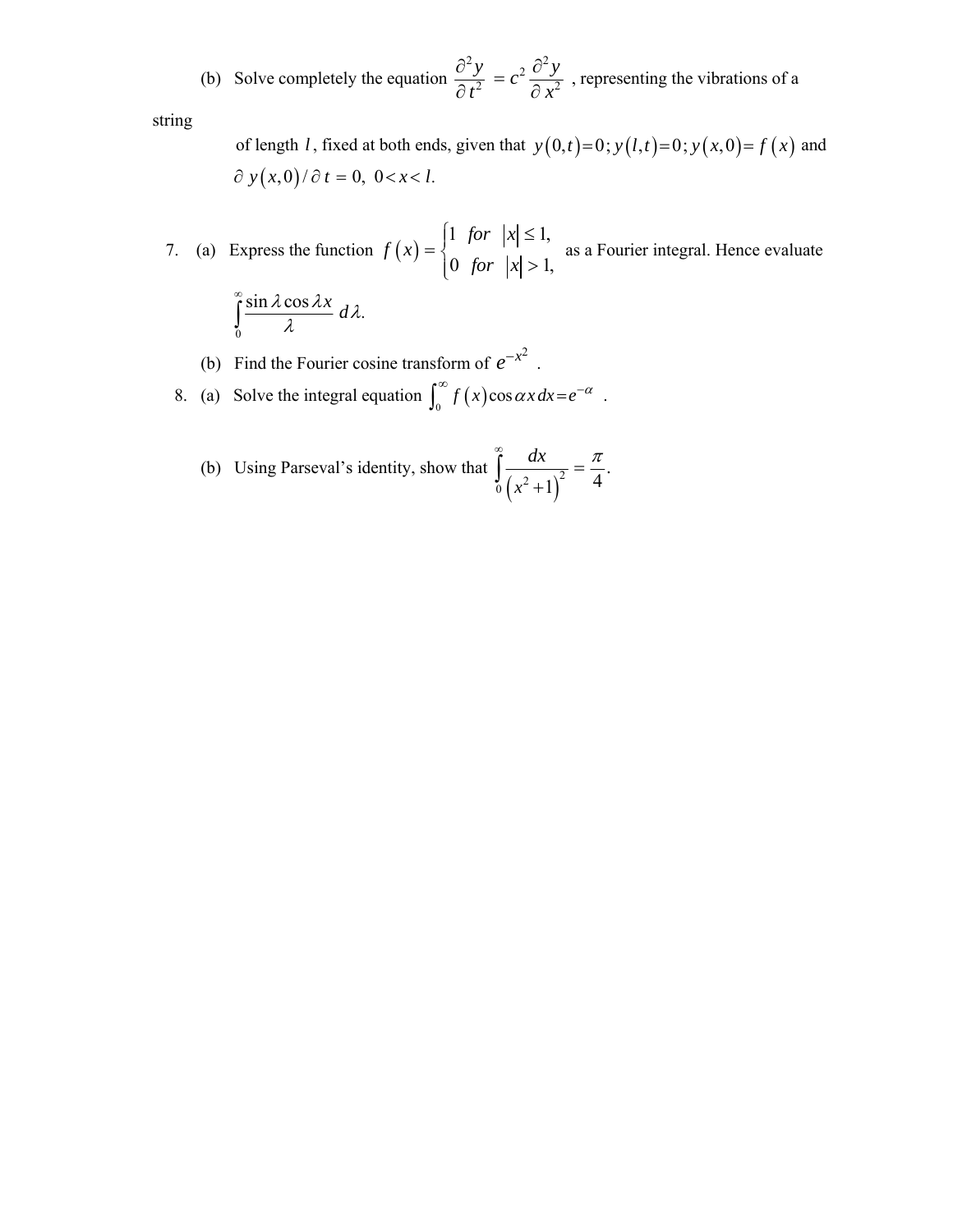# **CHE-2.1.2 MODEL QUESTION PAPER II/IV B.Tech (CHEMICAL & BIOTECH))Degree Examination& II/VI B.TECH+M.TECH(DOUBLE DEGREE COURSE) First semester CHEMICAL ENGINEERING Physical Chemistry**

*(Effective from the admitted batch of 2015-16)* 

Time: 3 hours Max. Marks: 70

Question no. ONE is compulsory and answer any FOUR from remaining questions. All question carry equal marks

- 1. Explain the following terms in short:
	- (a) Eutectic point
	- (b) EMF of a cell
	- (c) Surface tension
	- (d) Over-potential
	- (e) Electrode potential
	- (f) Critical constants
- 2. (a) Explain briefly the liquefaction of gases.
	- (b) What is the difference between zeotropic and azeotropic mixtures.
- 3. (a) Derive phase rule and explain each term involved in it.
	- (b) What is the difference between steam distillation and fractional distillation.
- 4. (a) Write short note on intermolecular forces in liquids and their importance.
	- (b) Draw and explain the phase diagram of a one-component system.
- 5. (a) Derive the Claussius Clapeyron equation.
	- (b) How do you explain the effect of temperature on heat of reaction.
- 6. (a) Derive and discuss the importance of Vant-Hoff's equation.
	- (b) Explain entropy and give an expression for entropy change accompanying a phase change.
- 7. (a) Discuss in short the importance of calomel electrode.
	- (b) Explain the working of lead-acid battery.
- 8. (a) Write a short note on industrial catalysts and their importance
	- (b) Discuss the kinetic equation involved in enzyme catalysis.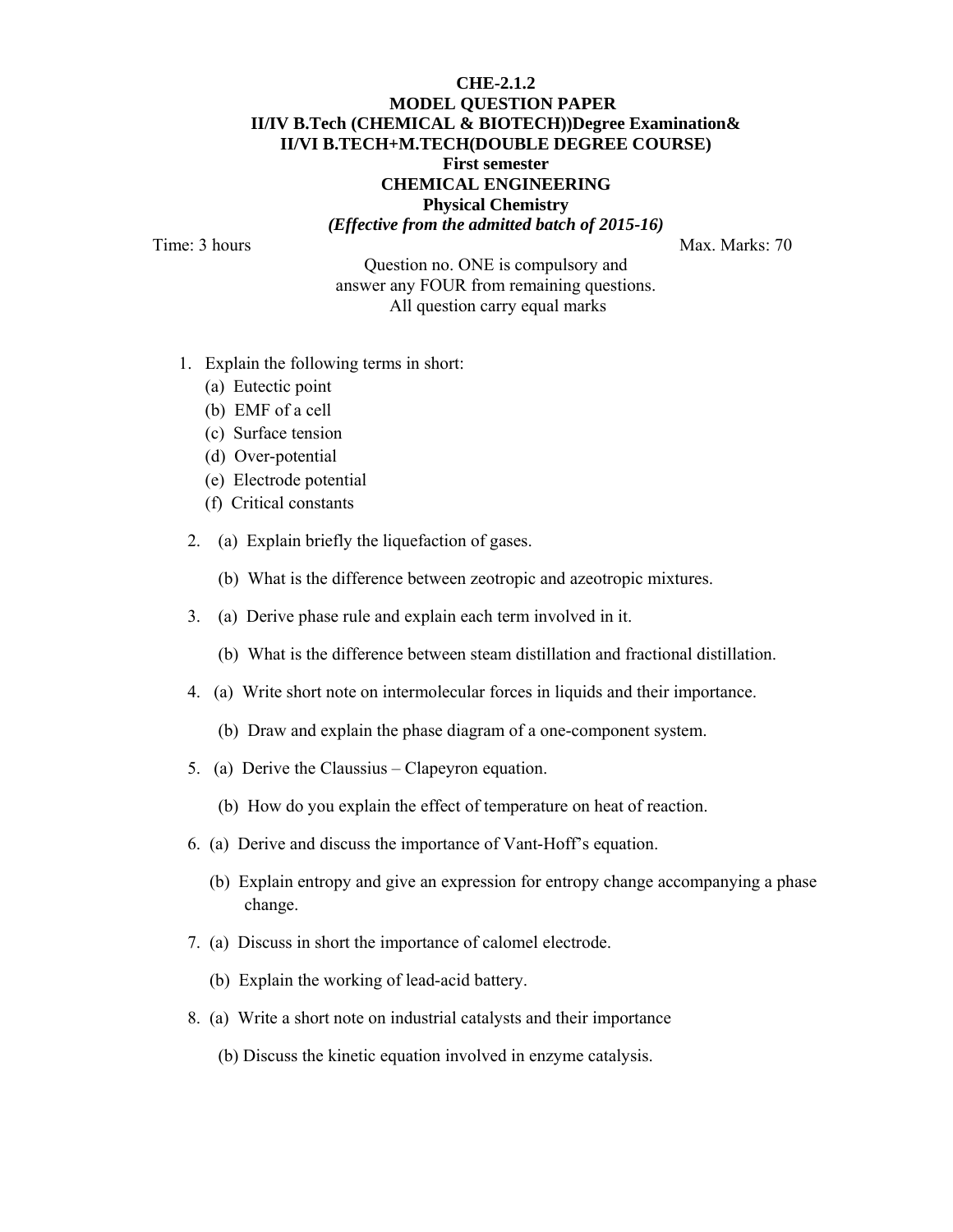# **CHE-2.1.3 MODEL QUESTION PAPER II/IV B.Tech (CHEMICAL)Degree Examination& II/VI B.TECH+M.TECH(DOUBLE DEGREE COURSE) First semester CHEMICAL ENGINEERING ORGANIC CHEMISTRY**

*(Effective from the admitted batch of 2015-16)* 

Time: 3 hours Max. Marks: 70

*ANSWER QUESTION NO. 1 AND ANY OTHER FOUR QUESTIONS.* 

#### *EACH QUESTION CARRIES 14 MARKS.*

- 1. Write a short note for each of the following  $(7\times2=14)$ 
	- a) Give Conformation structures for n-butane
	- b) What is Beyer's Strain Theory?
	- c) What is Saytzeff Rule?
	- d) What is vulcanisation of rubber?
	- e) Give reaction for halogenations of alkanes.
	- f) Give example for free radical polymerisation.
	- g) Give the reaction for converting carboxylic acid to amide

| 2. | a)            | Explain the methods of determining the molecular weight of an acid<br>and a base                                                                                                                                                                  | 6 M |
|----|---------------|---------------------------------------------------------------------------------------------------------------------------------------------------------------------------------------------------------------------------------------------------|-----|
|    | b)            | An organic compound on analysis gave the following results. 0.73 g<br>of the compound gave 1.32 g of $CO_2$ and 0.6 g of $H_2O$ , 0.365 g of the<br>compound gave 56 cc of $N_2$ at NTP. Calculate the percentage<br>composition of the compound. | 4 M |
|    | c)            | Give the confirmation tests for identifying carboxylic acid group and a<br>primary amine group in an organic compound.                                                                                                                            | 4 M |
| 3. | a)            | Explain the concept of aromaticity with the structure of benzene                                                                                                                                                                                  | 6 M |
|    | b)            | Give any two methods of preparation each for alkanes and alkenes                                                                                                                                                                                  | 4 M |
|    | $\mathbf{c})$ | Explain Clemmensen and Wolffkishner reductions with examples                                                                                                                                                                                      | 4 M |
| 4. | a)            | Explain the industrial preparation and any three chemical reactions of<br>ethyl alcohol                                                                                                                                                           | 6 M |
|    | b)            | Explain HVZ reaction and Hoffmann Bromamide reactions                                                                                                                                                                                             | 4 M |
|    | c)            | Discuss the mechanism of $E_2$ and $E_1$ elimination reactions                                                                                                                                                                                    | 4 M |
| 5. | a)            | Explain industrial method of preparation and any two chemical<br>reactions of acetaldehyde and acetone                                                                                                                                            | 6 M |
|    | b)            | Explain Pinacol-Pinacolone rearrangement and Reimer-Tiemann<br>reactions.                                                                                                                                                                         | 4 M |
|    | $\mathbf{c})$ | Give the structures of glucose and fructose and explain how you<br>distinguish them chemically                                                                                                                                                    | 4 M |
| 6. | a)            | Explain industrial method of preparation of aniline and give reaction<br>and mechanism for Hoffmann elimination                                                                                                                                   | 6 M |
|    | $\mathbf{b}$  | Give the tests for distinguishing $1^0$ , $2^0$ and $3^0$ amines                                                                                                                                                                                  | 4 M |
|    | $\mathbf{c})$ | Give the reactions for the preparation of sulphanilamide and write the<br>mode of action of sulpha drugs                                                                                                                                          | 4 M |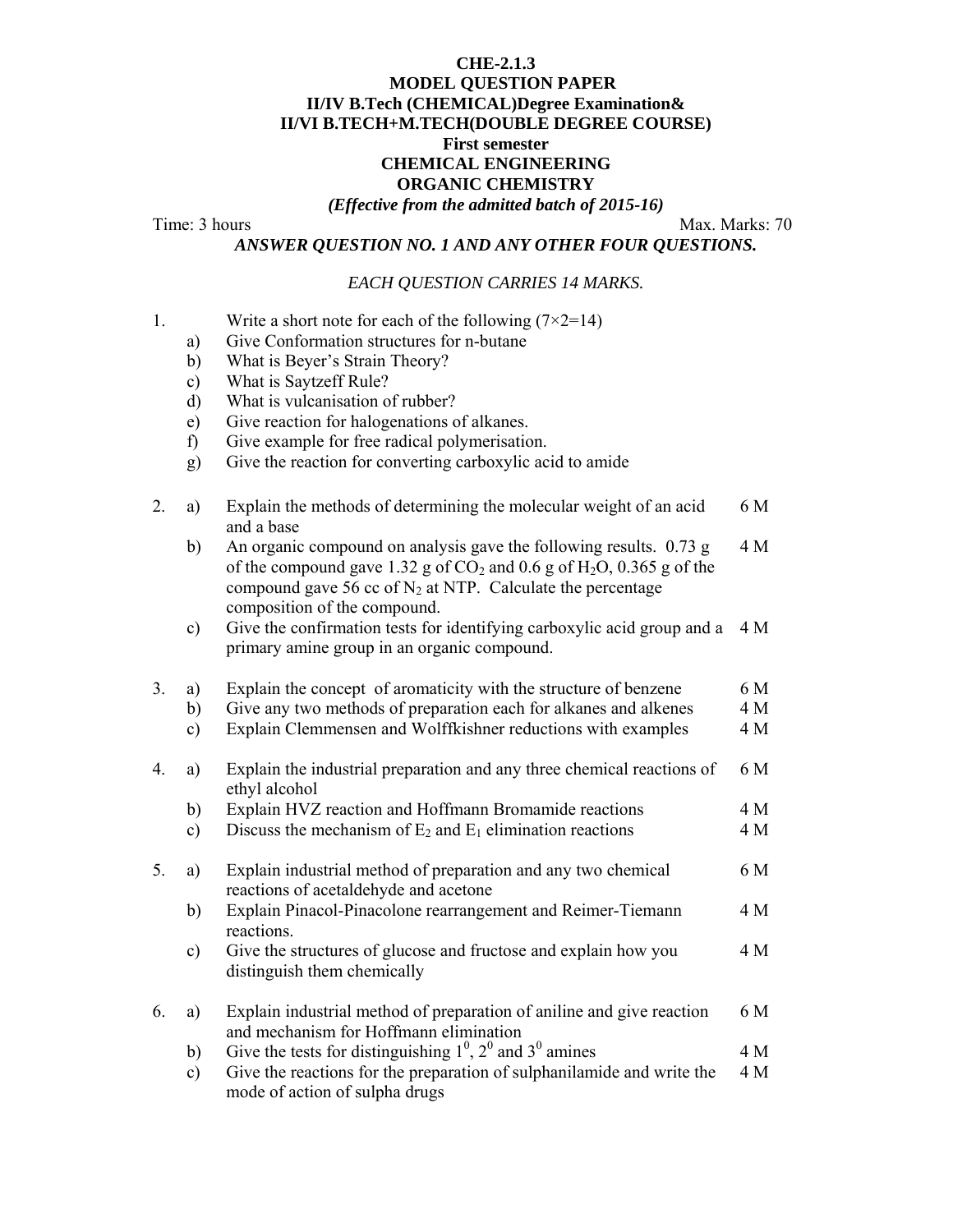|   | a)              | Give the method of preparation of melonic ester and acetoacetic ester<br>and mention any two of their synthetic applications | 6 M |
|---|-----------------|------------------------------------------------------------------------------------------------------------------------------|-----|
|   | b)              | Differentiate Soaps and Detergents                                                                                           | 4 M |
|   | $\mathcal{C}$ ) | Give the reactions for the preparation and applications of Teflon and<br>Nylon $6,6$                                         | 4 M |
| 8 | a)              | Explain the sequence rules in R and S configurations with suitable<br>examples                                               | 6 M |
|   | b)              | What is a racemic mixture and how it is separated                                                                            | 4 M |
|   | $\mathbf{c})$   | Explain the synthetic applications of LAH and $OsO4$ with two<br>examples each                                               | 4 M |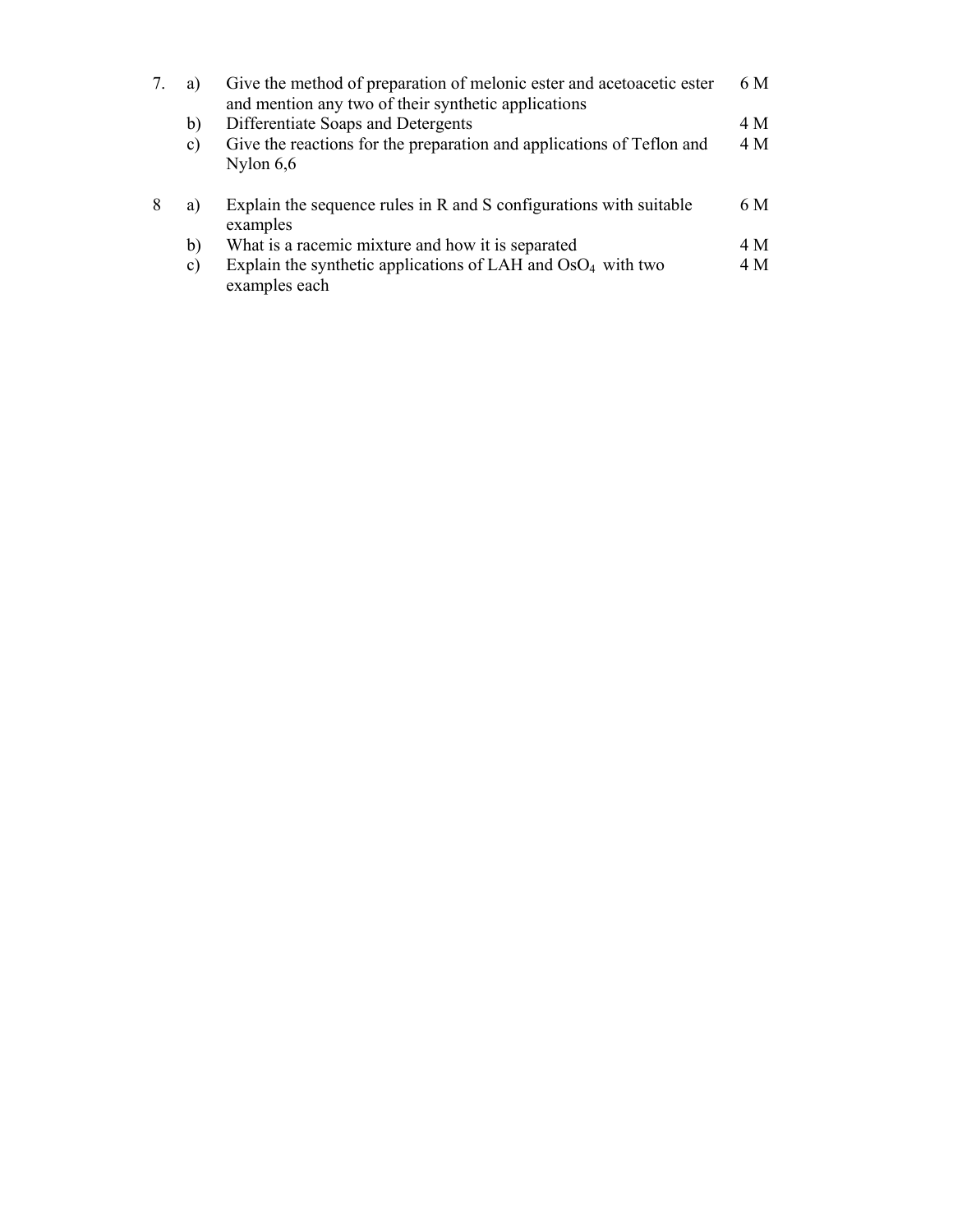#### **CHE-2.1.4 MODEL QUESTION PAPER II/IV B.Tech (CHEMICAL)Degree Examination& II/VI B.TECH+M.TECH(DOUBLE DEGREE COURSE) First semester CHEMICAL ENGINEERING MECHANICAL ENGINEERING**  *(Effective from the admitted batch of 2015-16)*

Time: 3 hours Max. Marks: 70

Question no. ONE is compulsory and

answer any FOUR from remaining questions. All question carry equal marks

- 1. (a) Differentiate open system and closed system.
	- (b) State the Zeroth law of thermodynamics.
	- (c) Kelvin- Planck statement.
	- (d) Isothermal efficiency of air compressor
	- (e) Two differences between petrol engine and diesel engine.
	- (f) Classification of steam turbines.
	- (g) Define module and pitch of a gear.
- 2. (a) 0.1 m<sup>3 of</sup> an ideal gas at 300k and 1 bar is compressed adiabatically to 8 bar. It is then cooled at constant volume and further expanded isothermally so as to reach the condition from where it started. Calculate:
	- (i) Pressure at the end of constant volume cooling.
	- (ii) Change in internal energy during constant volume process.
	- (iii) Net work done and heat transferred during the cycle. Assume  $c_p = 14.3$  kJ/kg K and  $c_v = 10.2 \text{kJ/kg K}$ .
	- (b) Derive the energy equation (m kg of fluid) for a steady flow system and also its application for steam or gas turbine.
- 3. (a) What are the characteristics of entropy? Prove that entropy is a property of a system.
	- (b) The volume ratios of compression an expansion for a diesel engine as measured from an indicator diagram are 15.3 and 7.5 respectively. The pressure and temperature at the beginning of the compression are 1 bar and  $27^{\circ}$ C. Assuming an ideal engine, determine the mean effective pressure, the ratio of maximum pressure to mean effective pressure and cycle efficiency is 0.8 and the calorific value of oil 42000kJ/kg.

Assume for air:  $c_p = 1.005 \text{ kJ/kg K}$ ;  $c_v = 0.718 \text{ kJ/kg K}$ ,  $\gamma = 1.4$ 

- 4. (a) Discuss how the stream generations Aare classified. Give example of each classification.
	- (b) With the help of neat sketch, explain Cochran boiler. What are its special features?
- 5. Derive an expression for force, work done, diagram efficiency, state efficiency and axial thrust in case of steam turbines.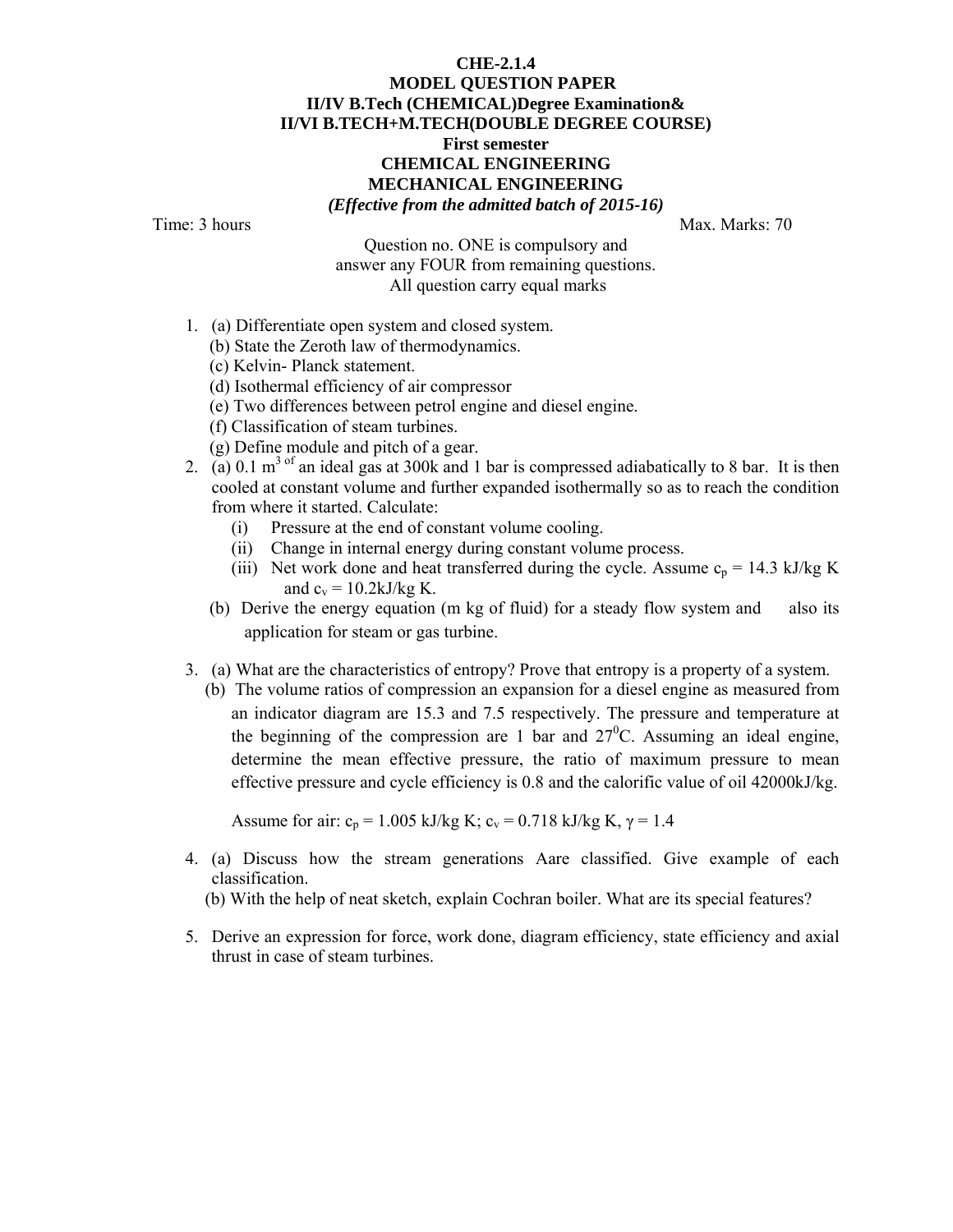6. (a) Discuss the various methods of cooling internal combustion engine giving merits and demerits of each.

(b) Calculate the bore and stroke of a four stroke single cylinder diesel engine designed to the following particulars. Brake power=25kW when running on diesel fuel having composition by mass C=85% and  $H_2=15%$  and lower calorific value of 41000kJ/kg. The fuel oil is burnt with 25% excess air and volumetric efficiency reckoned on atmosphere condition of 101.325kPa and  $10^{0}$ C is 80%. Assume mechanical efficiency of 0.9, indicated thermal efficiency of 0.35. Assume R=0.287 kJ/kg.K and bore to stroke ratio of 1:1.2. Assume speed of the engine 300rpm..

- 7. (a) The following particulars refer to a two stage single acting air compressor. Capacity  $4.5$  Cubic meters per minute measured under free conditions of  $15^{\circ}$  C and  $1.01325$  bar, delivery pressure 17.5bar, pressure during suction stroke 0.98bar, temperature at start of compression 30°C, clearance volume of low pressure cylinder is 6% of stroke volume. Index of compression and expansion 1.25 throughout. Speed 120rpm. Assuming that the inter cooler pressure is chosen such that theoretically the work is shared equally between the two cylinders determine (i) the indicated power (ii) the dimensions of the low pressure cylinder if the bore is equal to the stroke.
- 8. (a) What are the advantages and disadvantages of V-belt drive over flat belt drive? (b) A V-belt is to transmit 20kW from a 250mm pitch diameter sheave to a 900mm diameter pulley. The centre distance between the two shafts is 1000mm. The groove angle is  $40^{\circ}$  and the coefficient of friction for the belt and sheave is 0.2 and the coefficient of friction between the belt and flat pulley is 0.2. The cross-section of the belt is 40mm wide at the top, 20mm wide at the bottom and 25mm deep. The density of the belt is  $1000\text{kg/m}^3$  and the allowable tension per belt is 1000N. Find the number of belts required.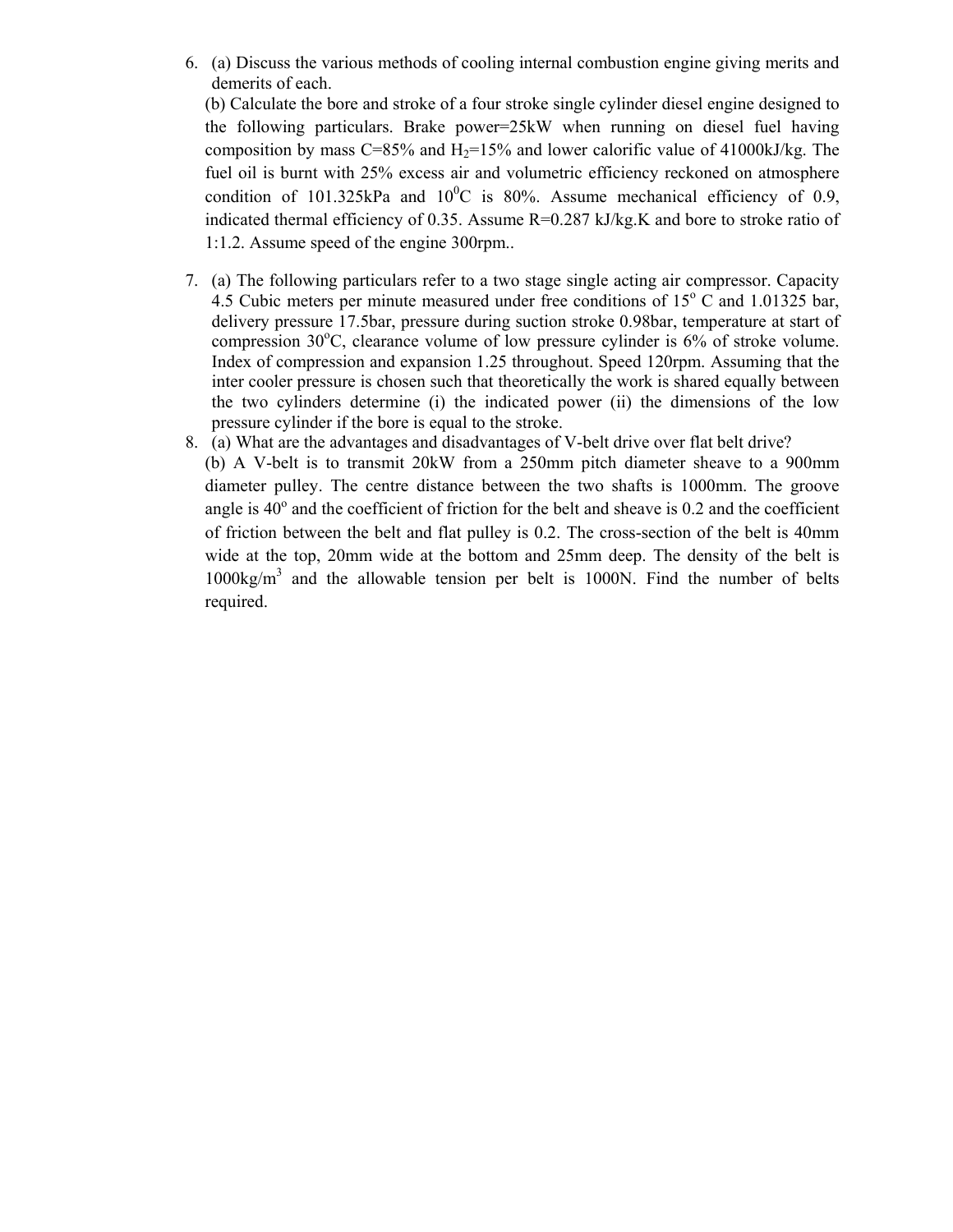## **CHE-2.1.5 MODEL QUESTION PAPER II/IV B.Tech (CHEMICAL)Degree Examination& II/VI B.TECH+M.TECH(DOUBLE DEGREE COURSE) First semester CHEMICAL ENGINEERING BASIC ELECTRICAL ENGINEERING**  *(Effective from the admitted batch of 2015-16)*

Time: 3 hours Max. Marks: 70

Question no. ONE is compulsory and answer any FOUR from remaining questions. All question carry equal marks

- 1. (a) Define magneto motive force and reluctance.
	- (b) What is meant by self induced EMF?
	- (c) What is the significance of back EMF?
	- (d) List the applications of D.C. Motor.
	- (e) Define voltage regulation of the transformer.
	- (f) Why the slots on the rotor of an induction motor are usually skewed?
	- (g) Why the synchronous motors always run at synchronous speed?
- 2. (a) State and explain Faraday's laws of electromagnetic induction.
	- (b) A cast steel magnet has an air gap of length 2mm and an iron path of 30cm. Find the number of ampere turns necessary to produce a flux density of  $1.2 \text{ wb/m}^2$ . The relative permeability of cast steel is 900. Neglect leakage and fringing.
- 3. (a) From the fundamentals, derive the E.M.F. equation of a D.C generator.
	- (b) The armature of a 6-pole D.C Generator has a wave winding containing 650 conductors.

Calculate

- (i) The EMF when the flux per ole is 0.055wb and the speed is 300 rpm.
- (ii) The speed at which the armature must be driven to generate an EMF of 550V if the flux per pole is reduced to 0.05 wb.
- 4. (a) Derive an expression for the torque of a D.C. motor.
	- (b) A D.C series motor of resistance 1.5 ohm runs at 750 r.p.m. at 220 with a current of 20A. Find the speed at which it will run when connected in series with a 4.5 ohms resistance and taking the same current.
- 5. (a) Show that in an induction motor the rotor input : power developed : rotor copper losses : :1: (1-S) : S, where S is the fractional slip.
	- (b) A three phase alternator having 12 poles is driven at a speed of 500 r.p.m. It supplies power to an 8-pole, 3- phase induction motor. If the slip of the motor at full-load is 4%, calculate the full load speed of the motor.
- 6. (a) Describe the method of calculating the regulation and efficiency of a single phase transformer by open and short circuit tests.
	- (b) A 40 KVA, single phase transformer has 400 turns on the primary and 100 turns on the secondary. The primary is connected to 2000 V, 50 Hz supply. Determine (i) The secondary voltage on open circuit
		- (ii) The maximum value of flux.
- 7. (a) Explain in detail, the comparison between single phase systems and three phase systems.
	- (b) A balanced star connected load of  $(4 + i3)$  Q per phase is connected to a 400V, 3-phase, 50 Hz supply. Find the
		- (i) Line current
		- (ii) Power
		- (iii) Power factor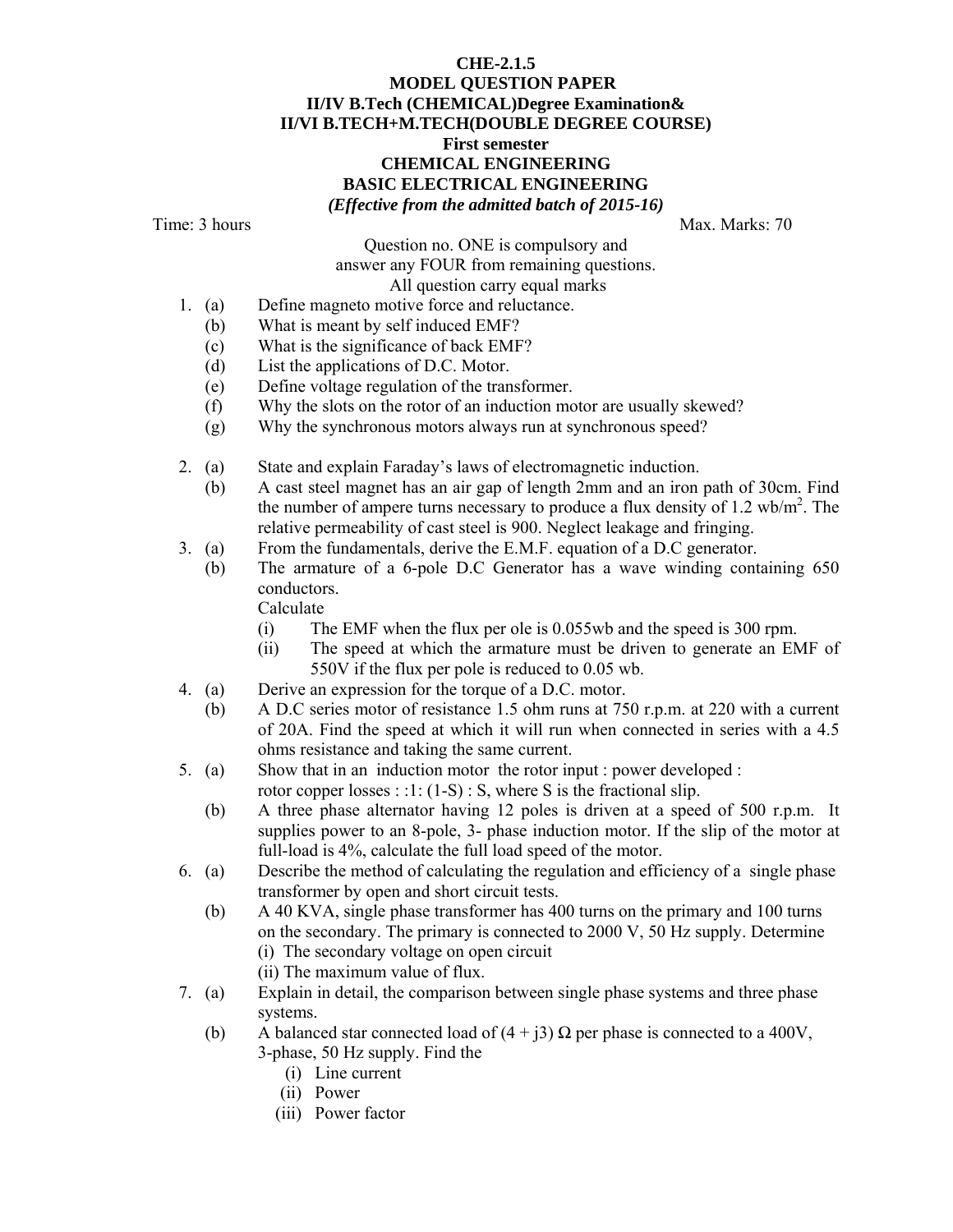- 8. (a) What is voltage regulation? Discuss the synchronous impedence method for calculating voltage regulation.<br>(b) A 3-phase star connected alter.
	- (b) A 3-phase star connected alternator is rated at 1500 kVA, 12000 V. the armature effective resistance and synchrouous reactance are 2  $\Omega$  and 35  $\Omega$  respectively per phase. Calculate the percentage regulation for a load of 1200 Kw at power factor of 0.8 lagging.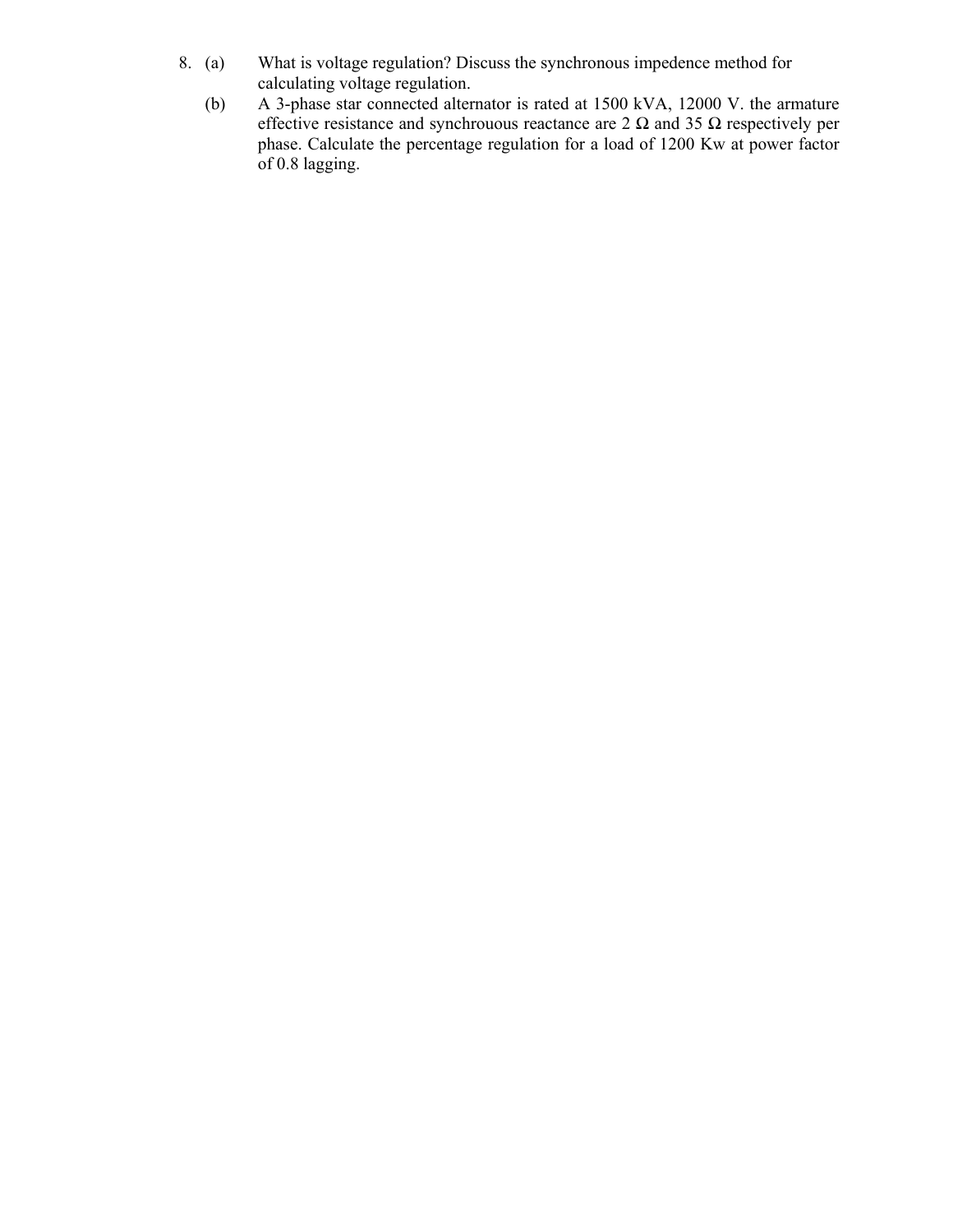#### **CHE-2.1.6 MODEL QUESTION PAPER II/IV B.Tech (CHEMICAL)Degree Examination& II/VI B.TECH+M.TECH(DOUBLE DEGREE COURSE) First semester CHEMICAL ENGINEERING STRENGTH OF MATERIALS**  *(Effective from the admitted batch of 2015-16)*

Time: 3 hours Max. Marks: 70

Question no. ONE is compulsory and answer any FOUR from remaining questions. All question carry equal marks

1. Answer the following.  $7 \times 2 = 14$  M

- a. What is yield stress of a material ? State its importance.
- b. Distinguish between thin and thick cylinders with suitable examples.
- c. What are the assumptions made in theory of simple bending?
- d. Draw typical stress-strain curve for mild steel.
- e. What are principal stresses? State their practical significance.
- f. A steel tube of outside diameter 250mm and thickness 10mm is 2m long and carries a load of 1000kN. Find the changes in outside diameter if E= 200GPa and Poisson's ration=  $0.33$ .
- g. On two perpendicular planes passing through a point there are complementary shear stress  $\pm 150$  N/mm<sup>2</sup>. The normal stress on these planes is zero. What is maximum principal stress at the point?
- 2. When a bar of certain material 50 mm diameter is subjected to an axial tensile force of 220 kN, there is an extension of 0.32 mm on a gauge length of 200 mm and the decrease in diameter is 0.024 mm. Calculate Young's modulus (E), Modulus of rigidity (N), Bulk Modulus (K) and Poisson's ratio.
- 3. Draw the shear force and bending moment diagrams for the beam shown in Fig.1.



4. (a) A vertical flag staff 4 m high is of square section throughout, the dimension being 4 cm by 4 cm at the top, tapering uniformly to 8 cm by 8 cm at the ground. A horizontal pull of 320 N is applied at the top along a diagonal of the section. Calculate the maximum bending stress in the staff.

(b) Determine the ratio of maximum shear stress to average shear stress for a circular section of diameter D.

- 5. At a point in a strained material, there is tensile stress of  $80N/mm^2$  upon a horizontal plane and a compressive stress of 40 N/mm<sup>2</sup> upon a vertical plane. There is also shear stress of 48 N/mm<sup>2</sup> upon each of these planes. Determine the planes of maximum shear stress at the point. Determine also the resultant stresses on planes of maximum shear stress.
- 6. Derive the expression to calculate deflection in a spring subjected to axial load. Use the usual notations. Mention the assumptions made.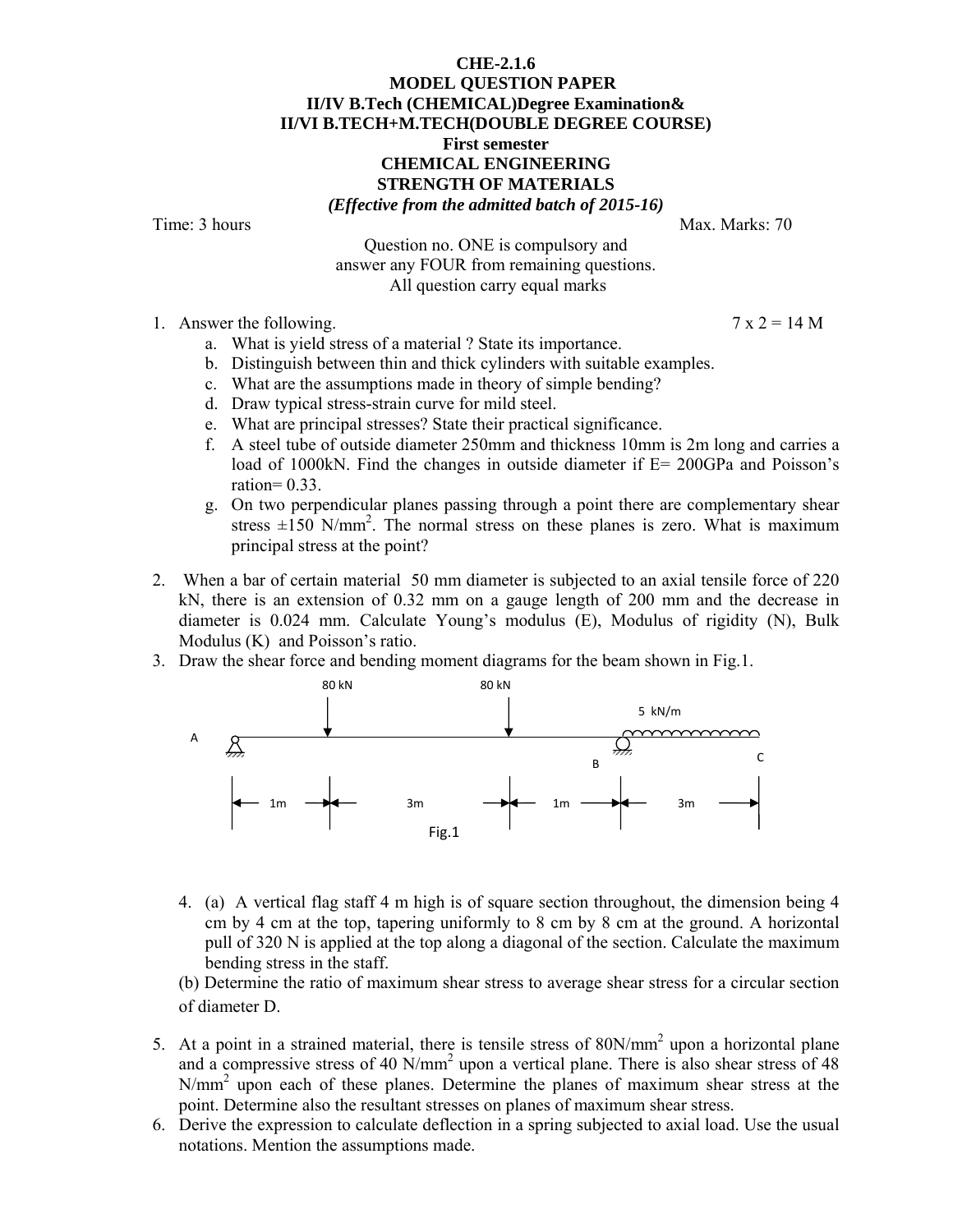- 7. A solid aluminum shaft 1 m long and of 50 mm diameter is to be replaced by a hollow shaft of the same length and same outside diameter, so that the hollow shaft could carry the same torque and has the same angle of twist. What must be the inner diameter of the hollow shaft? Take modulus of rigidity for the aluminum as 28 GPa and that for steel as 85 GPa
- 8. (a) Derive expression for volumetric change in a thin cylinder subjected to an internal pressure *p*.

(b) A thick cylindrical pipe of outside diameter 300 mm and internal diameter 200 mm is subjected to an internal fluid pressure of 14 MPa. Determine the maximum hoop stress in the section. Draw the variation of the hoop stress across the thickness of the pipe.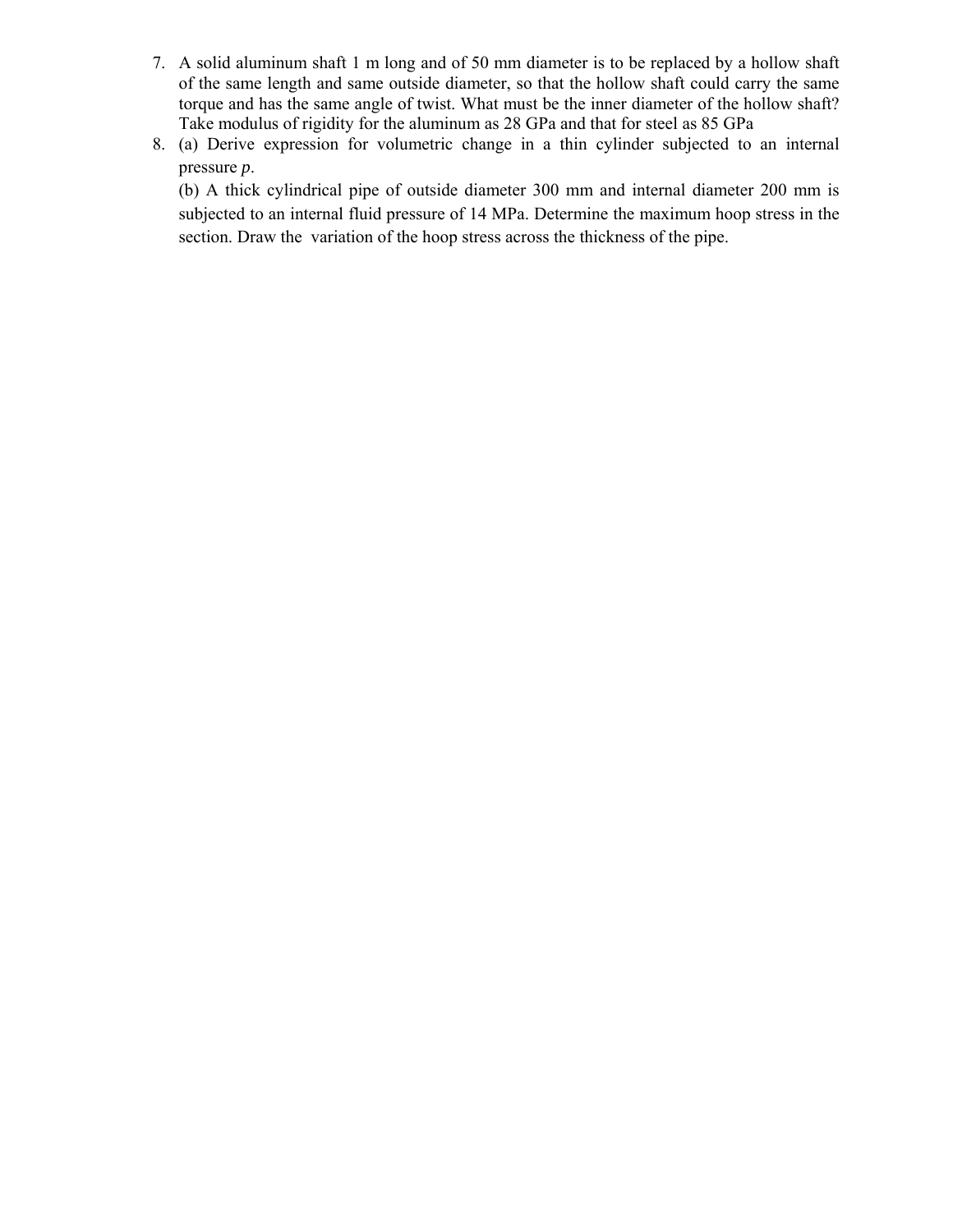## **CHE-2.2.1 MODEL QUESTION PAPER II/IV B.Tech (CHEMICAL&BIOTECH)Degree Examination& II/VI B.TECH+M.TECH(DOUBLE DEGREE COURSE) Second semester CHEMICAL ENGINEERING FLUID MECHANICS**  *(Effective from the admitted batch of 2015-16)*

Time: 3 hours Max. Marks: 70

Question no. ONE is compulsory and

answer any FOUR from remaining questions. All question carry equal marks

| $\mathbf{1}$ | (a)<br>(b)<br>(c)<br>(d)<br>(e)<br>(f)<br>(g) | Write briefly about the following<br>Dimensional Homogeneity<br>Decanter<br>Hagen Poiseuille Equation<br>Drag coefficient<br>Mach Number<br>Gate Valve<br><b>NPSH</b>                                                                                                                                                                                                                                                                                                                                                                                                                                                  | $\begin{array}{c} 2 \\ 2 \\ 2 \end{array}$<br>$\begin{array}{c} 2 \\ 2 \\ 2 \end{array}$ |
|--------------|-----------------------------------------------|------------------------------------------------------------------------------------------------------------------------------------------------------------------------------------------------------------------------------------------------------------------------------------------------------------------------------------------------------------------------------------------------------------------------------------------------------------------------------------------------------------------------------------------------------------------------------------------------------------------------|------------------------------------------------------------------------------------------|
| 2            | (a)<br>(b)                                    | Derive the equation that expresses mathematically the condition of hydrostatic<br>equilibrium?<br>A U tube manometer indicates a pressure drop of 250 mm water across an air filter. The air<br>is at $27^{\circ}$ C and 1 atm. What is the pressure drop in atm? What percentage of error is                                                                                                                                                                                                                                                                                                                          | 7                                                                                        |
| 3            | (a)                                           | introduced if the density of air in the manometer leads is neglected?<br>Based on rheological properties of fluids classify fluids.                                                                                                                                                                                                                                                                                                                                                                                                                                                                                    | 7<br>7                                                                                   |
| 4            | (b)<br>(a)<br>(b)                             | Write a note on Boundary Layer separation and Wake formation.<br>State and derive the Bernoulli's equation from Navier stokes equation<br>A water tank is 30 ft in diameter, and the normal depth is 25 ft. the outlet is a 4-in.<br>horizontal pipe at the bottom. If this pipe is sheared off close to the tank, (a) what is the<br>initial flow rate of water from the tank? (Neglect friction loss in the short stub of pipe.) (b)<br>How long will it take for the tank to be empty? (c) Calculate the average flow rate and<br>compare it with the initial flow rate.                                            | 7<br>7<br>7                                                                              |
| 5            | (a)<br>(b)                                    | Define fanning friction factor. How is it related to pressure drop $\Delta P$ and skin friction $h_{\epsilon}$ ?<br>Water at $60^0$ F is pumped from a reservoir to the top of a mountain through a 15 cm dia.<br>pipe at an average velocity of 3.65 m/s. The pipe discharges into the atmosphere at a level<br>915 mt above the level in the reservoir. The pipeline itself is 1370 m long. If the overall<br>efficiency of the pump and the motor driving it is 70 percent and the cost of electric energy<br>to the motor is 5 rupees per kilowatt-hour, what is the hourly energy cost for pumping this<br>water. | 4<br>-1<br>$\boldsymbol{0}$                                                              |
|              | (b)                                           | 6 (a) Derive Ergun equation<br>Discuss about various types of fluidization. Explain the phenomenon of fluidization with a 7<br>help of a neat sketch. State some of the applications of fluidization                                                                                                                                                                                                                                                                                                                                                                                                                   |                                                                                          |
| 7            | (a)<br>(b)                                    | Explain the construction and working of centrifugal pumps<br>A horizontal orifice meter ( $C_0$ = 0.62) having a throat diameter of 25mm is set in a 7.5<br>cm i.d. pipe line. Water at 30°C is flowing through the line. A U-tube manometer<br>containing mercury under water measures the pressure differential over the instrument.                                                                                                                                                                                                                                                                                 | 7<br>$\overline{7}$                                                                      |

When the manometer reading is 45 cm, what is the flow rate?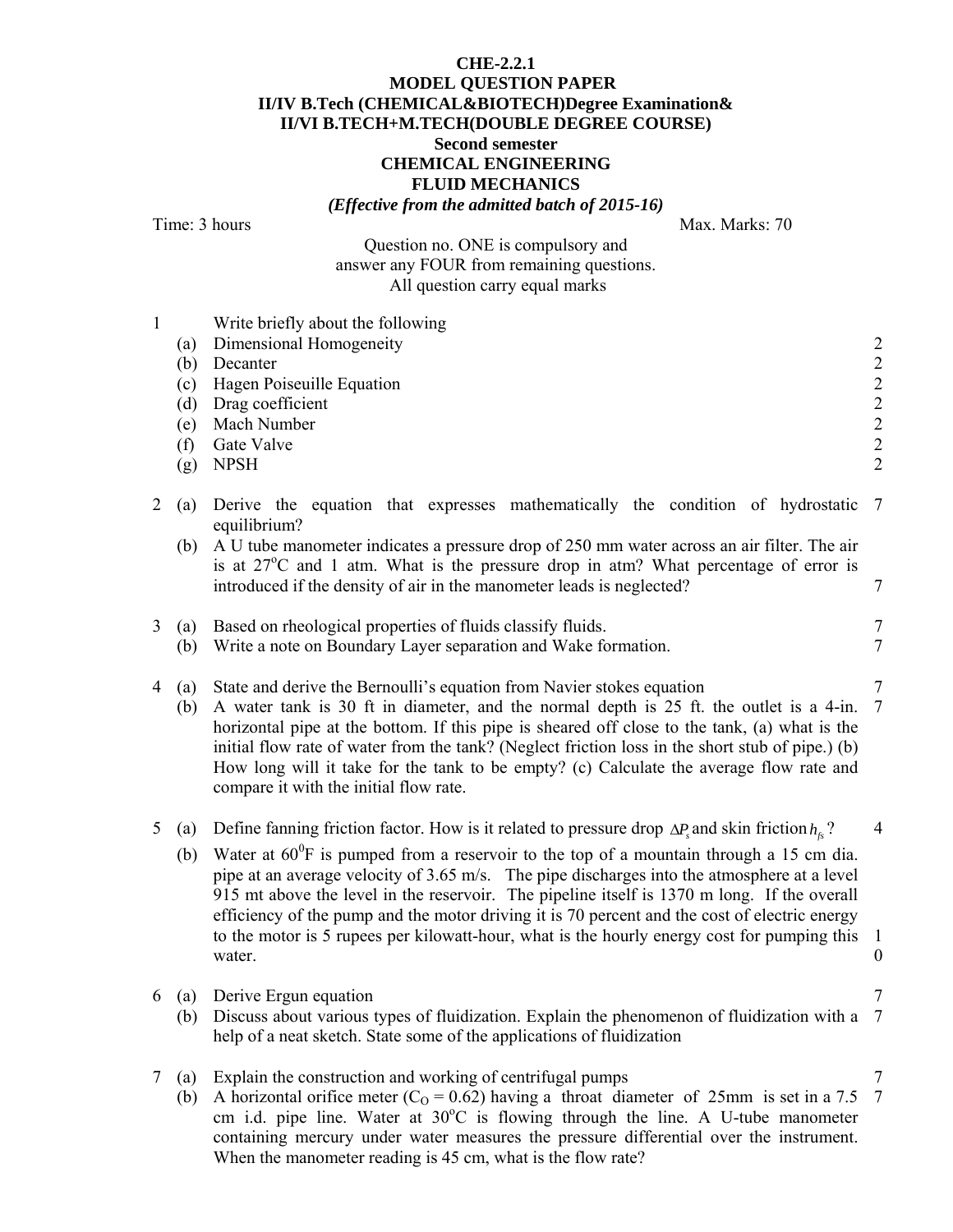- $8\,$ Write Short notes on any two
- (a) Adiabatic frictional flow
- (b) Pipe fittings
- (c) Rotary Pumps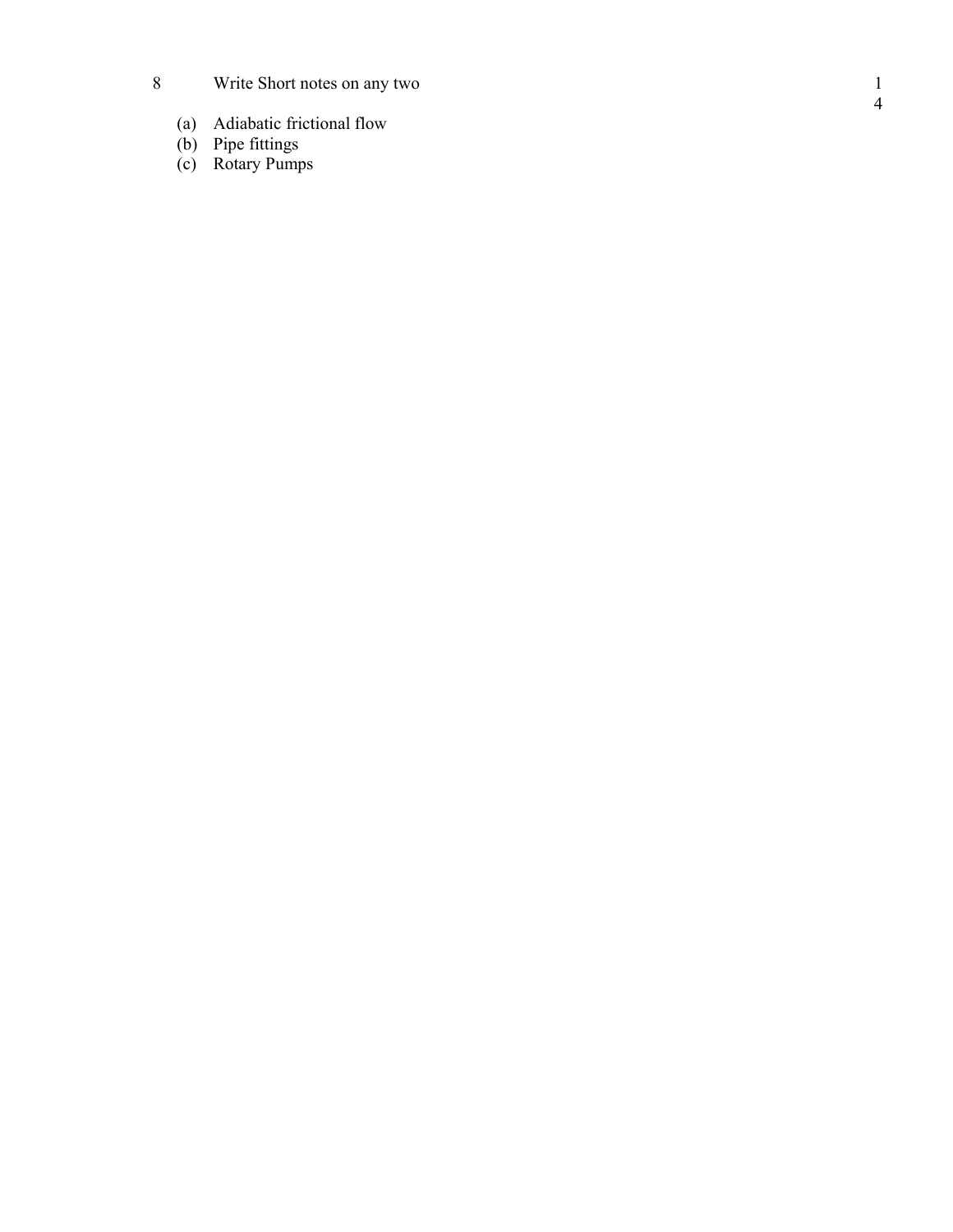# **CHE-2.2.2 Model Question Paper II/IV B. Tech (CHEMICAL)DEGREE EXAMINATION& II/VI B.TECH+M.TECH(DOUBLE DEGREE COURSE) Chemical Engineering Second Semester Mechanical Operations (Effective from the admitted batch of 2015-16)**

Time: 3 hours Max. Marks: 70

Question No.1 is compulsory Answer any Four from the remaining All questions carry equal marks

- 1. Answer the following
	- a. Crushing efficiency
	- b. Comminution
	- c. Angle of rip
	- d. Drag coefficient
	- e. Work index
	- f. Free settling
	- g. Flocculation
- 2. a. Define specific surface of mixture?
	- b. A crusher and grinder are connected to the same power drive. 2.7 Mg/hr of calcite passes through the crusher and grinder in succession. Screen analysis of the feed, product from the crusher, and the grinder product indicate surface areas of 2.9, 103 and 865 m<sup>2</sup>/kg, respectively. Estimate the power required by the drive to run the crushergrinder assembly if the efficiency of the crusher 20% and that of grinder is 25%. Rittinger's number for calcite is  $77.4 \text{ m}^2/\text{kg}$ .
- 3. a. what are the objectives of size reduction?
	- b. Finely divided clay is used as a catalyst in petroleum industry. It has density of 1.2 gr/cc, and a sphericity of 0.5. the size analysis is:

| Average diameter (cms) |  | 013        | .009 |  |
|------------------------|--|------------|------|--|
| Mass fraction $(\% )$  |  | <i>- -</i> |      |  |

Find the specific surface and number of particles.

4. a. What are the factors on which selection of filtration equipment and filter medium depends?

b. Explain the working principle of a plate and frame filter press.

5. a. Describe an agitated vessel with all its shape factors i.e. relations of impeller diameter, babble

width etc with tank diameter. Give a neat sketch?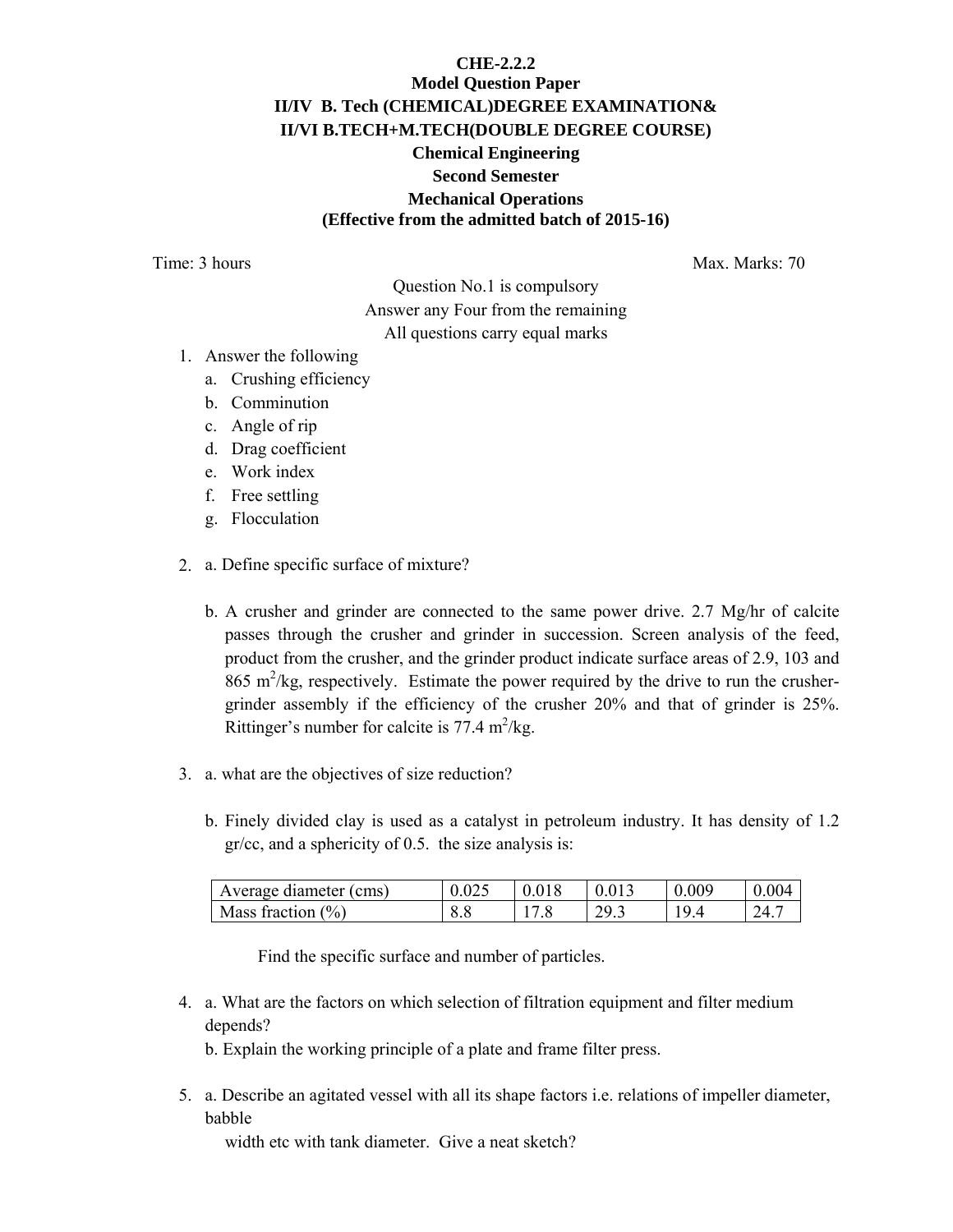- 6. a. What is hinder settling of a particle?
	- b. Drops of oil 15 microns I diameter are to be settled from their mixture in air. The specific gravity of oils is 0.85 and the air is at 20 C and 1 atm. Pressure. A minimum settling time of 1.8 min may be available. Determine the height of the settling chamber. ( $P_{air} = 1.2gm/liter$ ,  $\mu_{air} = 0.018$  C.P)
- 7. a. Explain the various sedimentation zones that are formed during settling of particles? b. With a neat sketch, explain the working of a thickness?
- 8. Write brief notes on any three of the following:
	- a. Trommel
	- b. Jaw crusher
	- c. Cyclone separator
	- d. Froth flotation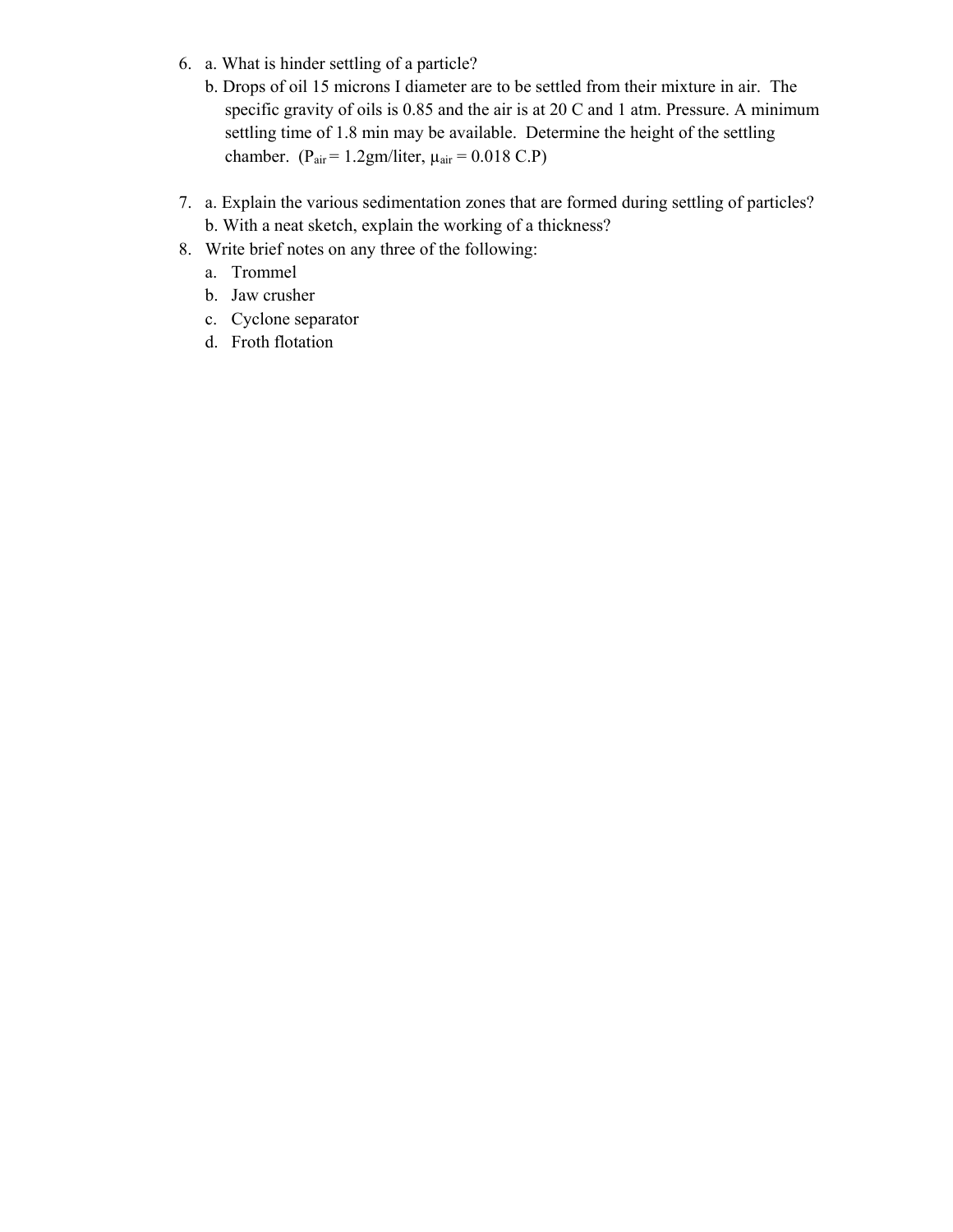#### **CHE-2.2.3 MODEL QUESTION PAPER 2/4 B.TECH(IInd sem)(CHEMICAL& BIOTECH) & 2/6 B.TECH+M.TECH(DOUBLE DEGREE COURSE) SUB: CHEMICAL PROCESS CALCULATIONS (Effective from the admitted batch of 2015-16)**

Time: 3 hrs Marks:70

#### ANSWER QUESTION NO.1 AND ANY FOUR FROM THE REMAINING QUESTIONS. ALL QUESTIONS CARRY EQUAL MARKS.

- 1.(a). Define Limiting reactant and degree of completion.
	- (b). Briefly discuss about the reference substance plots.
	- (c). State the law of Dalton and Avogadro principle.
	- (d). Define percentage saturation and Dew point.
	- (e). Explain about recycle and purge streams.
	- (f). State Kopp's rule and Trouton's rule.
	- (g). State the laws of thermochemistry.
- 2. Diborane,  $B_2H_6$  can be made by using Lithium bromide(LiH).

6 LiH + 2 BCl<sub>3</sub> = B<sub>2</sub>H<sub>6</sub> + 6 LiCl.

If you mix 200 kg of LiH with 1000 kg of BCl<sub>3</sub>, you recover 45 kg of  $B_2H_6$ . Determine,(i). Limiting reactant, (ii). Percent excess reactant, (iii). Percent conversion of LiH to  $B_2H_6$ , (iv).Degree of completion of the reaction, (v).Yield of  $B_2H_6$  based on LiH charged(kg/kg). Atomic weights of B=10.81, Li=6.94

3.A producer gas has the following composition by volume:

CO=23%, CO<sub>2</sub>=4.4%, O<sub>2</sub>=2.6%, N<sub>2</sub>=70%.

- (i) Calculate the cubic feet of gas at  $70^0$ F and 750 mmHg pressure per pound of carbon present.
- (ii) Calculate the volume of air at the conditions of part 'a' required for the combustion of 100 cuft of the gas at the same conditions if it is desired that the total oxygen present before combustion shall be 20% in excess of that theoretically required.
- (iii) (iii).Calculate the percentage composition by volume of the gases leaving the burner of part 'b' assuming complete combustion.
- (iv) (iv).Calculate the volume of the gases leaving the combustion in parts b and c at a temperature of  $600^{\circ}$ F and a pressure of 750 mmHg per 100 cuft of gas burned.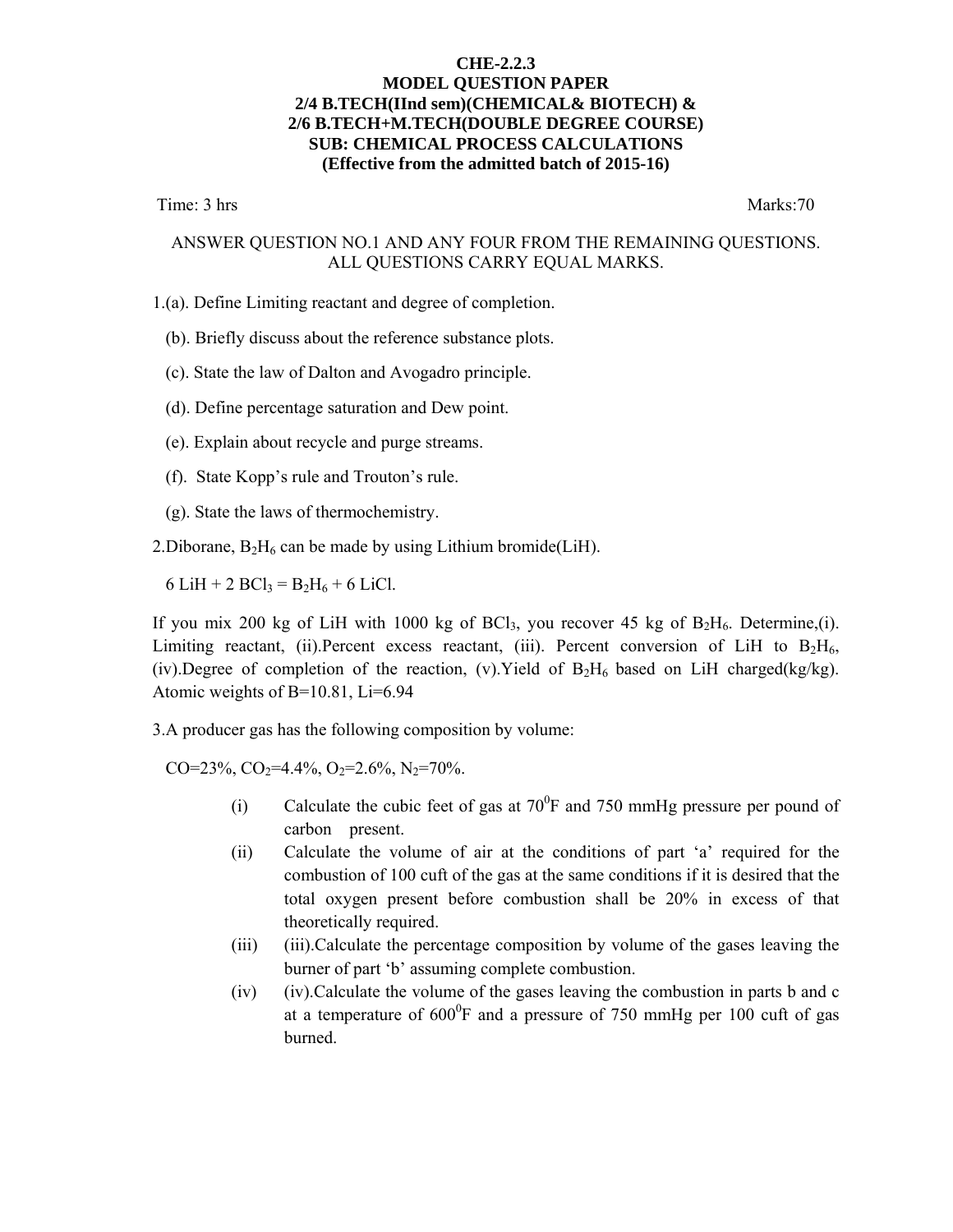4. A furnace is to be designed to burn coke at the rate of 200 lb per hour. The coke has the following composition. Carbon =  $89.1\%$  and Ash =  $10.9\%$ . The grate efficiency of the furnace is such that 90% of the carbon present in the coke charged is burned. Air is supplied in 30% excess of that required for the complete combustion of all the carbon charged. It may be assumed that 97% of the carbon burned is oxidized to the dioxide, the remainder forming monoxide.

(i).Calculate the composition by volume of the flue gases leaving the furnace.

(ii). If the flue gases leave the furnace at a temperature of  $550^{\circ}$ F and a pressure of 743mmHg, calculate the rate of flow gases in cubic feet per minute for which the stack must be designed.

5. A continuous drier is operated under such conditions that 250 lb of water are removed per hour from the stock being dried. The air enters the drier at  $175^{\circ}$ F and a pressure of 765 mmHg. The dew point of the air is 40<sup>0</sup>F. The air emerges from the drier at  $95^{\circ}$ F, a pressure of 755 mmHg and at 90% relative humidity. (a). How many cubic feet of the air must be supplied per hour? (b). How many cubic feet of the air emerge from the drier per hour? V.P. of water at 40 and  $95^{\circ}$ F are 6.29 and 42.18 mmHg respectively.

6. The spent acid from a nitrating process contains  $33\%$  H<sub>2</sub>SO<sub>4</sub>,  $36\%$  HNO<sub>3</sub> and  $31\%$  H<sub>2</sub>O by weight. This acid is to be strengthened by the addition of concentrated sulfuric acid containg 95% H<sub>2</sub>SO<sub>4</sub> and concentrated nitic acid containg 78% HNO<sub>3</sub>. The strengthened mixed acid is to contain  $40\%$  H<sub>2</sub>SO<sub>4</sub> and  $43\%$  HNO<sub>3</sub>. Calculate the quantities of spent and concentrated acids that should be mixed together to yield 1500 lb of the desired acid.

7. The following reaction is carried out at a temperature of  $450^{\circ}$ C. Calculate the heat of reaction at this temperature.  $N_2(g)+3H_2(g) = 2NH_3$ , Std heat of formation of  $NH_3(g) = -11.04$  Kcal/gmol. Heat capacities in cal/mol.K and T in <sup>0</sup>K. N<sub>2</sub>(g) : C<sub>P</sub> = 6.457+1.389X10<sup>-3</sup>T-0.069X10<sup>-6</sup>T<sup>2</sup> NH<sub>3</sub>(g): C<sub>P</sub> = 5.92+8.963X10<sup>-3</sup>T-1.764X10<sup>-6</sup>T<sup>2</sup> H<sub>2</sub>(g): C<sub>P</sub> = 6.946+0.196X10<sup>-3</sup>T-0.4757X10<sup>-6</sup>T<sup>2</sup>

8.Calculate the theoretical flame temperature of a gas containing 20%CO, 80%N2 when burned with 150% excess air, both gas and air being at  $25^{\circ}$ C.

Data:Heat of formation in cal/g mol at  $25^0$ C : CO<sub>2</sub>= -94,052, CO= -26,412

Avg. specific heat in cal/g mol K :  $CO_2 = 12.10$ ,  $O_2 = 7.9$ ,  $N_2 = 7.55$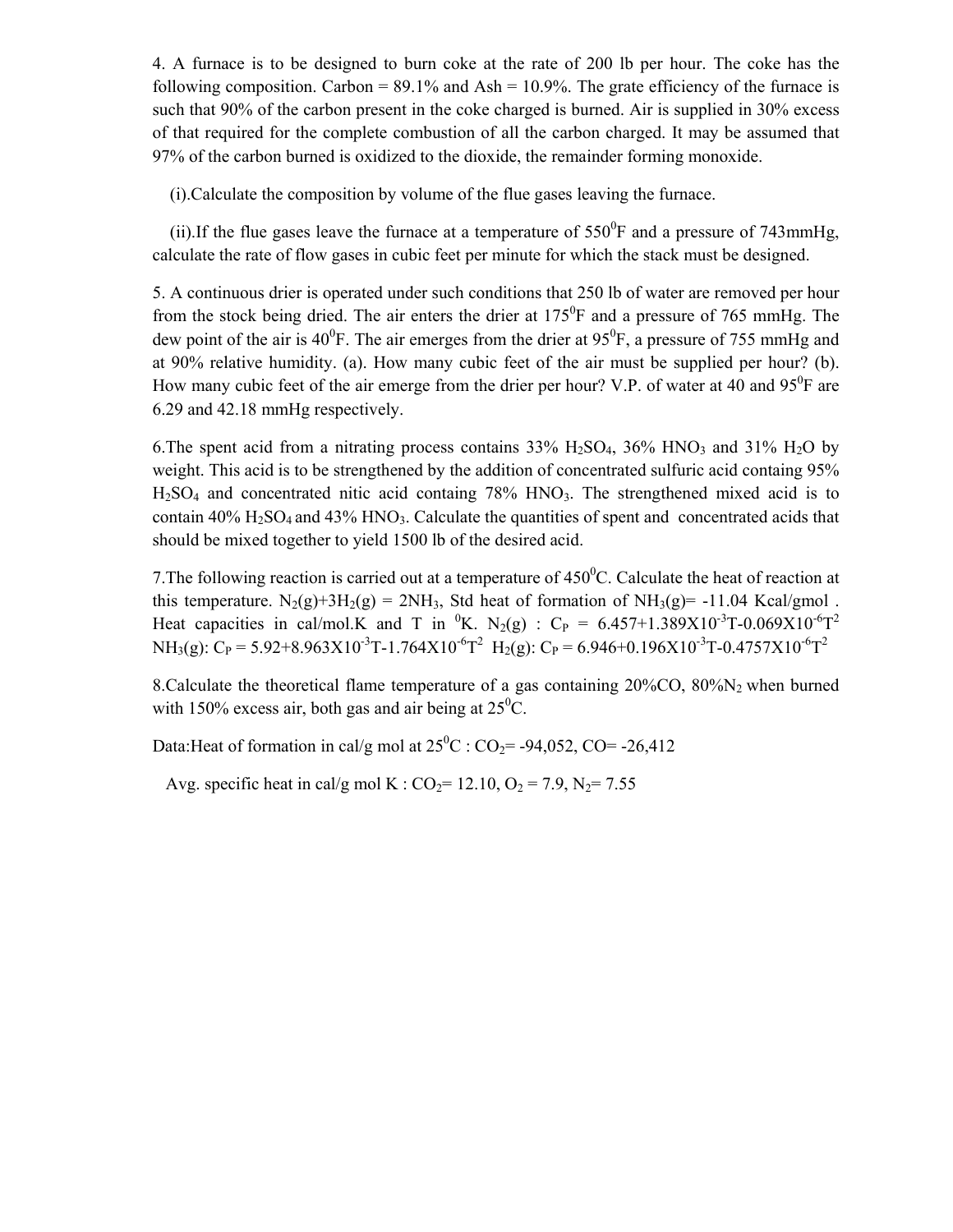## **CHE-2.2.4 (Model Paper) 2/4 B.TECH(CHEMICAL) IIND SMESTER& 2/6 B.TECH+M.TECH(DOUBLE DEGREE COURSE) Chemical Engineering Thermodynamics – I (Effective from the admitted batch of 2015-16)**

Answer to Q.No.1 is compulsory. Answer any FOUR from the remaining questions. All questions carry equal marks. Time: 3 hours Max. Marks: 70

------------------------------------------------------------------------------------------------------------------

1. Answer briefly to the following  $(7x2 = 14)$ 

(a) Zeroeth law

- (b) Reversible process
- (c) Extensive properties
- (d) Internal energy
- (e) Sign convention for work
- (f) Cyclic process
- (g) Point function
- 2. A steel casting weighing 2 kg has an initial temperature of 773 K. 4o kg of water initially at 298 K is contained in a perfectly insulated steel tank weighing 5 kg. The casting is immersed in the water and the system is allowed to come to equilibrium. What is its final temperature? Ignore effects of expansion or contraction, and assume constant specific heats of 4.18 kJ kg<sup>-1</sup> K<sup>-1</sup> for water and 0.5 kJ kg<sup>-1</sup> K<sup>-1</sup> for steel.
- 3. Water at 366 K is pumped from a storage tank at the rate of 0.00315  $\text{m}^3$ /s. The motor for the pump supplies work at the rate of 1.5 kW. The water goes through a heat exchanger, giving up heat at the rate of 700 kW, and is delivered to a second storage tank at an elevation 15 m above the first tank. What is the enthalpy change of the water?
- 4. One mole of air, initially at  $150^{\circ}$ C and 8 bar, undergoes the following mechanically reversible changes. It expands isothermally to a pressure such that when it is cooled at constant volume to  $50^{\circ}$ C its final pressure is 3 bar. Assuming air is an ideal gas for which  $C_p = (7/2)R$  and  $C_v = (5/2)R$ . Calculate W, Q, ∆U and ∆H.
- 5. For steady flow through a heat exchanger at approximately atmospheric pressure, what is the final temperature when 800 kJ is added to 10 mol of ethylene initially at  $200^{\circ}$ C?  $C_p/R = 1.424 + 14.394x10^{-3}$  T -4.392x10<sup>-6</sup> T<sup>2</sup>
- 6. One mole of an ideal gas is compressed isothermally but irreversibly at  $130^{\circ}$ C from 2.5 bar to 6.5 bar in a piston/cylinder device. The work required is 30% greater than the work of reversible, isothermal compression. The heat transferred from the gas during compression flows to a heat reservoir at  $25^{\circ}$ C. Take C<sub>P</sub> = 3.5R. Calculate the entropy changes of the gas, the heat reservoir, and  $\Delta S_{total}$ .
- 7. (a) Write down the fundamental property relations for a homogeneous fluid of constant composition. From these equations obtain Maxwell's equations. (2+4) (b) Starting from the equation  $dG = V dP - S dT$ , derive an equation that relates  $G<sup>R</sup>$  with Z. (4 marks)
- 8. Write short notes on:  $(5+5+4)$ 
	- (a) Linde liquefaction process
	- (b) Rankine cycle
	- (c) Entropy of universe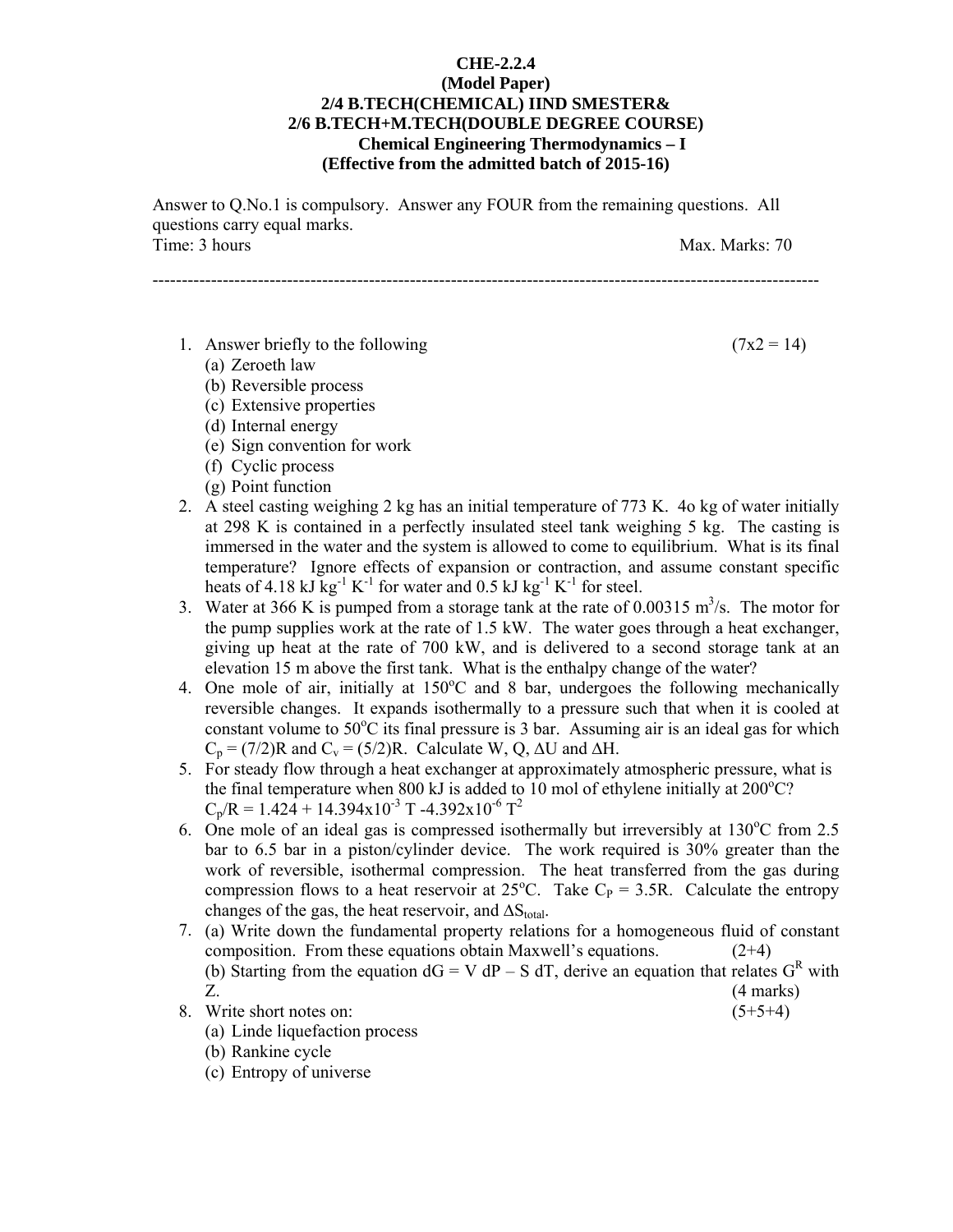## **CHE-2.2.6 MODEL PAPER II/IV B.Tech II Semester (Chemical and Biotechnology)& II/VI B.TECH+M.TECH(DOUBLE DEGREE COURSE) ENVIRONMENTAL STUDIES (Effective from the admitted batch of 2015-16)**

Time:3 h Max. Marks:70

Answer any FIVE questions First question is compulsory

- 1. Write short notes on:
	- a) Environmental studies
	- b) Ecosystem
	- c) Natural resources
	- d) Erosion
	- e) EIA
	- f) Desertification
	- g) Water logging
- 2. a) What are the impacts of construction of large dams? What are the possible measures to reduce impact? (7 M)

b) Explain the structure and function of aquatic ecosystem. (7 M)

- 3. What do you understand by the term biodiversity? Write briefly about the different kinds of diversity in organism. (14 M)
- 4. a) What id ozone layer depletion? State its causes and effects in environment. (7 M) b) Explain the value of Biodiversity. (7 M)
- 5. Write short notes on: (14 M)
	- a) Cloud seeding
	- b) Watershed management
	- c) Solid waste management.
	- d) Global warming
- 6. a) Discuss the effects of urbanization and industrialization in the quality of environment. (7 M)
	- b) What are the major problems faced in rehabilitation and resettlement of people? (7 M)
- 7. a) Write short notes on Earth Summit -1992. (7 M)
	- b) Write the causes, effects and control measures of air pollution. (7 M)
- 8. Explain: (14 M)
	- a) Narmada bachao andolan
	- b) Rain water harvesting
	- c) Acid rain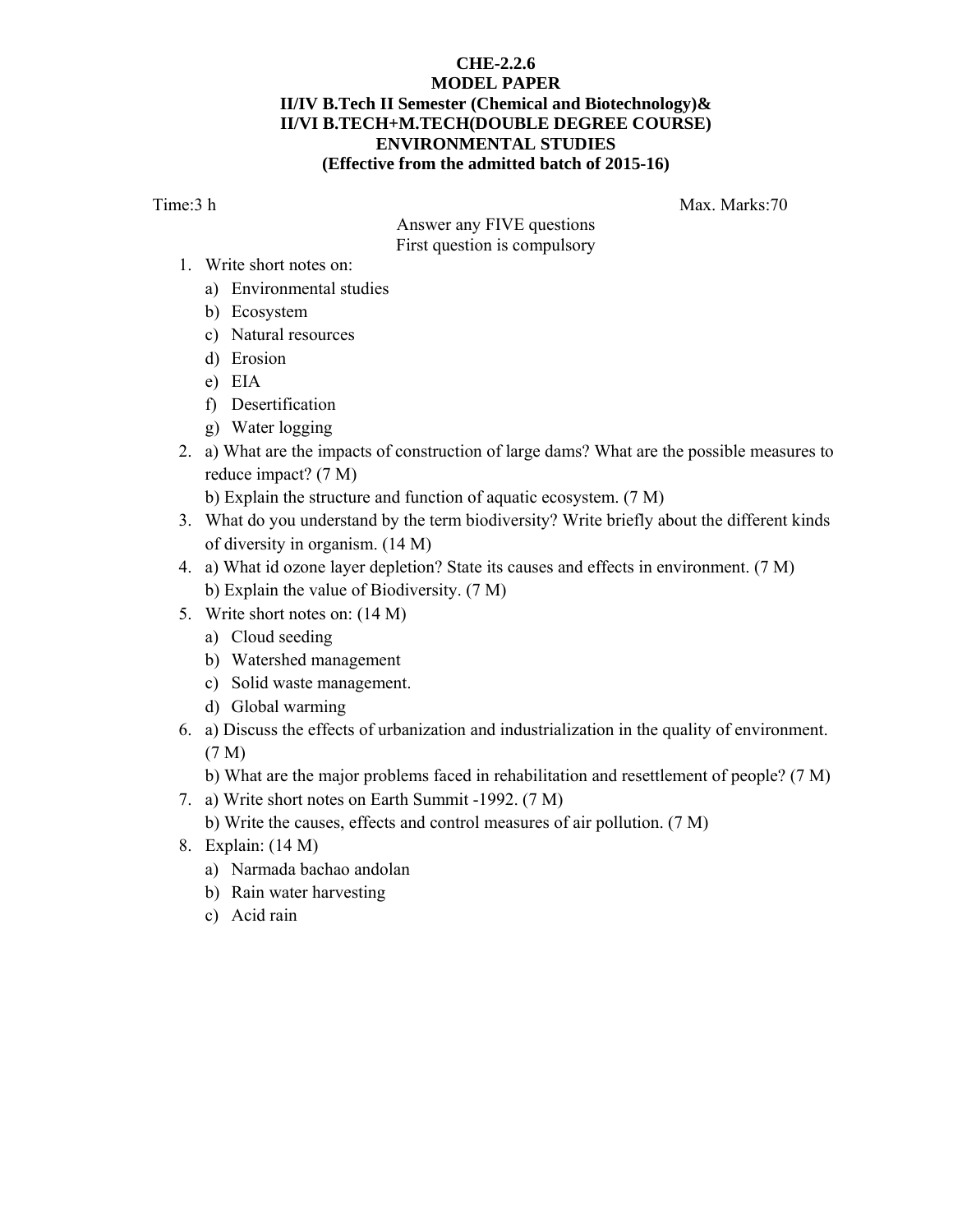#### **CHE-3.1.1 III/IV B.Tech Degree Examination(Chemical)& III/VI B.TECH+M.TECH(DOUBLE DEGREE COURSE) First Semester MASS TRANSFER – 1 MODEL QUESTION PAPER (Effective from the admitted batch of 2015-16)**

Time: 3 hours Max. Marks:70

Answer questions No. 1 and any other FOUR questions. All questions carry equal marks.

1) Explain the following  $7X2 = 14$ 

- a) Fick's law and its limitations
- b) Significance of Schmidt number
- c) Absorption factor and its significance
- d) Relative volatility
- e) Gas film controlling
- f) Flash vaporization
- g) Wet bulb temperature
- 2) a) Obtain an expression for the steady state equimolal counter diffusion of two gases. (7) b) Discuss the analogy between momentum, heat and mass transfer (7)
- 3) a) Present different theories proposed to explain turbulent mass transfer (7)
	- b) Benzene is stored in a tank of diameter 10 m and open at the top. A stagnant air film 12 mm thick is covering the surface liquid beyond which benzene is absent. The atmospheric temperature and pressure are  $25^{\circ}$ C and 1 atm, respectively. Estimate the rate of loss of benzene. The vapour pressure of benzene at  $25^{\circ}$ C is 150 mm Hg and the diffusivity in air is  $0.02 \text{ m}^2/\text{s}$ .  $\sqrt{s}$ . (7)

# 4) a) Derive the relationship between individual and overall mass transfer coefficients (7)

- b) Explain the material balances in steady state co- current cascade processes (7)
- 5) a) With the help of a neat sketch, explain the functioning of agitated vessels for gas-liquid mass transfer operations. Discuss the merits and demerits of it. (7) b) Describe the Sieve tray column for distillation operation (7)
- 6) A packed tower is designed to recover  $98\%$  CO<sub>2</sub> from a gas mixture containing  $10\%$  CO<sub>2</sub> and 90% air using water. A relation  $Y = 14$  X can be used for equilibrium conditions, where Y = kg  $CO_2/kg$  dry air and X = kg  $CO_2$ /kg water. The water to gas rate is kept 30% more than the minimum value. Find the height of the tower if  $(HTU)_{OG}$  is 1 m. (14)
- 7) Explain the step wise graphical design procedure for estimation of number of theoretical stages in a fractionating column. (14)
- 8) a) Derive an expression for adiabatic saturation temperature. (7) b) Differentiate between azeotropic and Extractive distillation (7)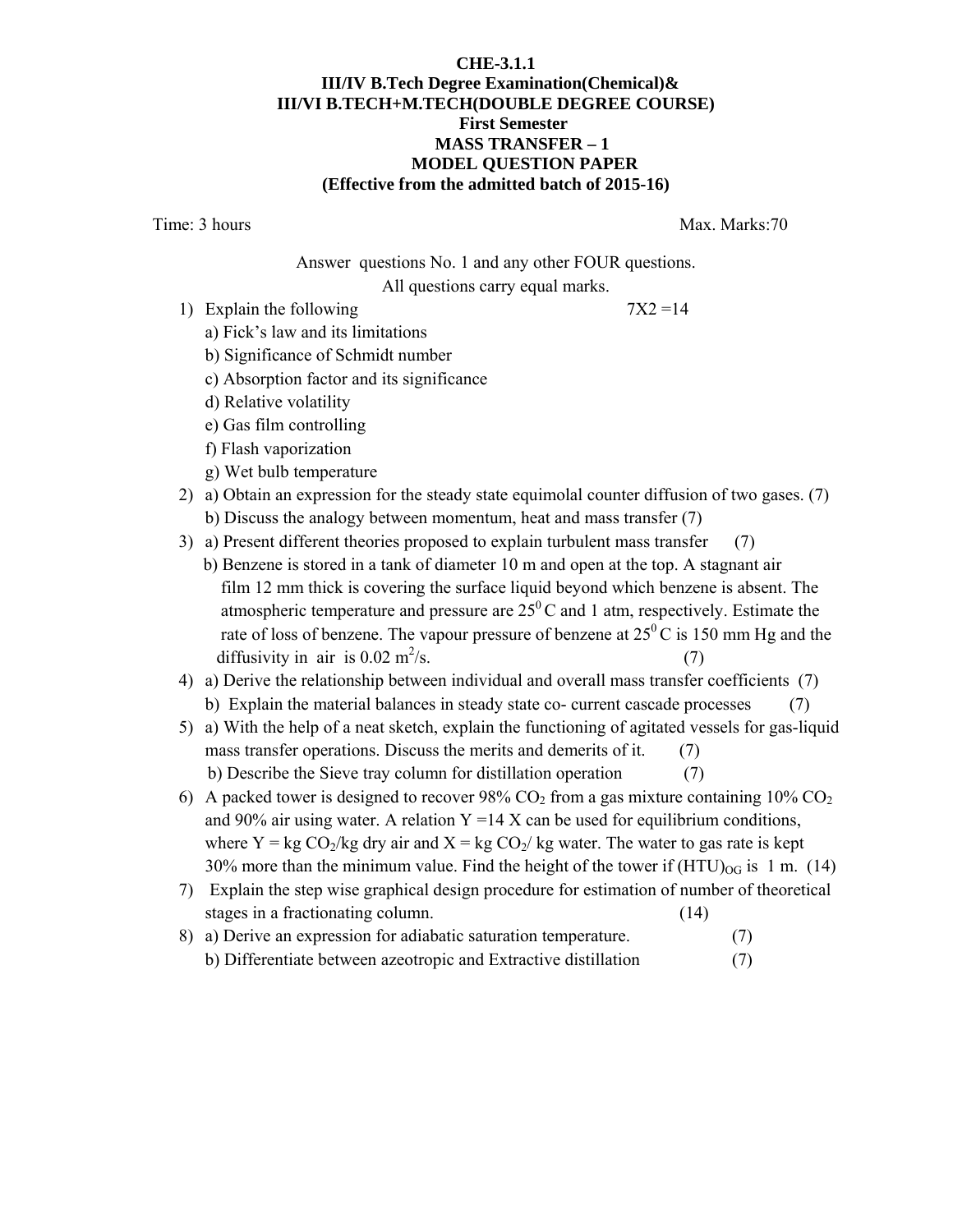#### **CHE-3.1.2 III/ IV B.Tech. DEGREE EXAMINATION(CHEMICAL)& III/VI B.TECH+M.TECH(DOUBLE DEGREE COURSE) FIRST SEMISTER HEAT TRANSFER (Model Question Paper) (Effective from the admitted Batch of 2015-2016)**

*Time: 3 hours Maximum: 70 Marks* 

ANSWER QUESTION No. 1 AND ANY FOUR FROM THE REMAINING QUESTIONS. All questions carry equal marks

#### 1. WRITE BRIEF ANSWERS FOR THE FOLLOWING: (7x2=14)

- (a) Critical radius of insulation.
- (b) What is thermal resistance?
- (c) Define Capacity and Economy in evaporation.
- (d) Multipass heat exchangers
- (e) Effectiveness of the heat exchanger.
- (f) Duhring's rule
- (g) Emissivity.
- 2. (a) A plane wall is constructed of a material having a thermal conductivity that varies as the square of the temperature given by  $K = K_0 (1+\beta T^2)$ . Derive an expression for steady state heat conduction. (7) (3) the conduction of  $\mathcal{L}$

(b) A Steel pipe 25mm i.d.and 33mm o.d and insulated with rock wool carries steam at  $178^{\circ}$ C. If the surrounding air temperature is 21  $^{\circ}$ C, calculate the rate of heat loss from one meter length of pipe. The thickness of insulation is 38mm.The thermal conductivity of steel and rock wool are 38.66 and 0.15 kcal/hr-m  $\rm{^{\circ}C}$  respectively. The inside and outside heat transfer coefficients are 4882 and 9.77 kcal/hr  $m^2$ <sup>o</sup>C respectively. Contact resistance between the pipe and insulation may be neglected.  $(7)$ 

3. (a) What is convection? What are the various correlations used to calculate film coefficient in forced convection for without phase change. (6)

(b) Calculate the heat transfer coefficient for fluid flowing through a tube having inside diameter 40 mm at a rate of 5500 kg/hr. Assume that fluid is being heated. (8)

Data: properties of fluid at mean bulk temperature:

Visosity of flowing fluid= $0.004$  (N.s)/m<sup>2</sup>

Density of flowing fluid=  $1.07$  g/cm<sup>3</sup>

specific heat of flowing fluid=  $2.72$  kJ/ (kg.K)

Thermal conductivity of flowing fluid=  $0.256$  W/(m.K)

Make use of Dittus-Boelter equation.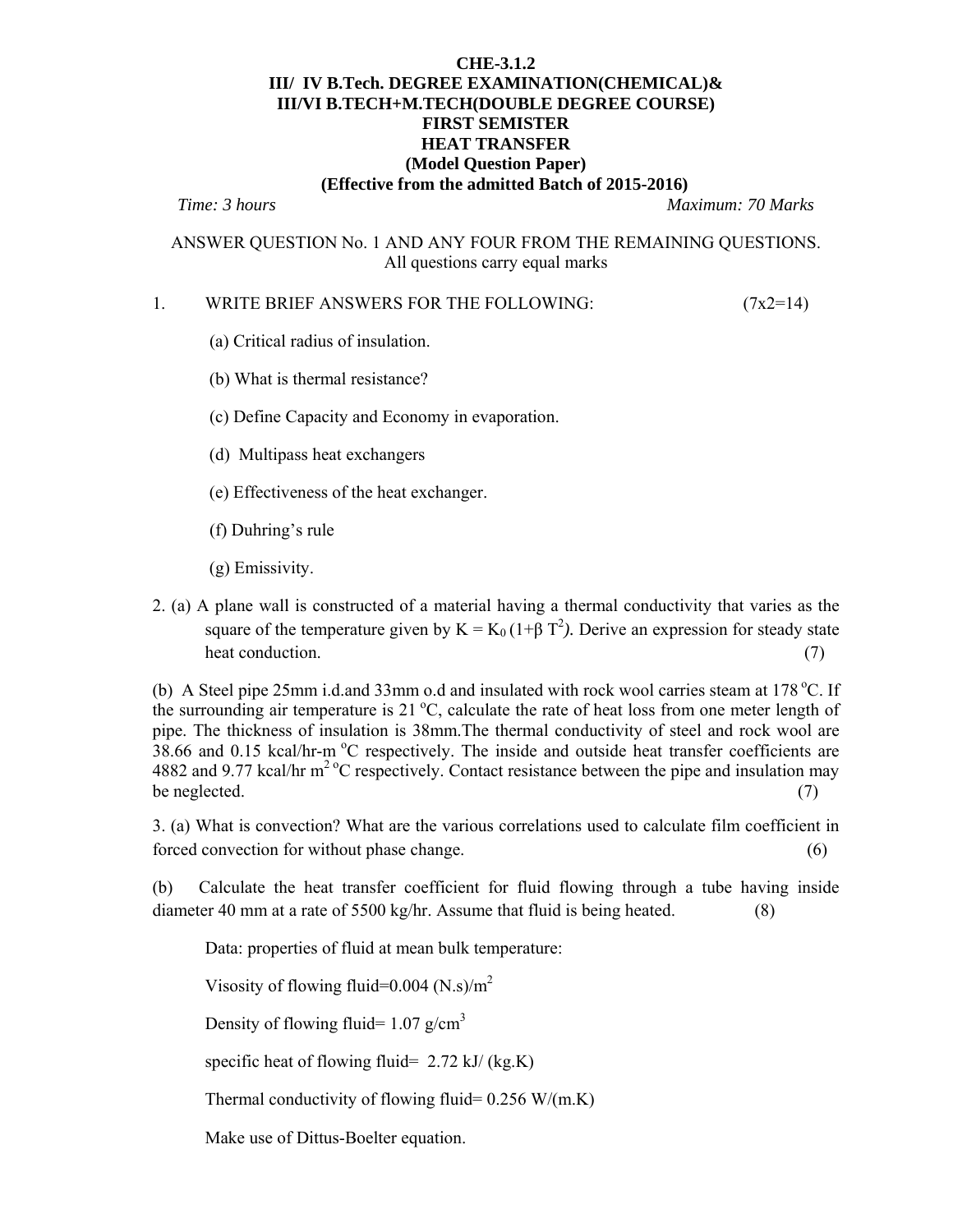- 4. a) Derive the equation for LMTD for a counter current heat exchanger. (6)
- b) Water enters a two-fluid heat exchanger at 55 <sup>o</sup>C and leaves at 85 <sup>o</sup>C. Hot gases enter at 305<sup>0</sup>C and leaves at 160<sup>0</sup>C. If the total heat transfer area is 500 m<sup>2</sup> and the overall heat transfer coefficient is 600 kcal/hr m<sup>2 o</sup>C, determine the total heat transferred per hour for

(i) Parallel flow, and 
$$
(8)
$$

- (ii) Countercurrent flow of the fluids.
- 5. a) Explain the significance of Boling point Elevation (BPE) in Evaporation. (4)
	- b) For a single effect evaporator calculate the amount of steam, surface area required for concentrating the solution of caustic soda from 28% W of solids to 40% W solids. The feed rate is 25000 kg/hr and its temperature is 60  $^{\circ}$ C. The absolute pressure in the evaporator is 0.2 kg/ cm<sup>2</sup> (boiling point 60<sup>0</sup>C). Saturated steam at 1.4 kg/cm<sup>2</sup> (108.7<sup>0</sup>C) is to be used as heating medium. The elevation in boiling point is  $25<sup>0</sup>C$ . For this the overall heat transfer coefficient is 670 kcal/hr  $m^2$  <sup>0</sup>C. C*.* (10)

The enthalpy data for various streams are as follows:

Vapour at  $0.2 \text{ kg/cm}^2 = 623 \text{ kcal/kg}$ 

28% NaOH at  $60^{\circ}$ C = 50 kcal/kg

40% NaOH at  $85^{\circ}$ C = 90 kcal/kg

Latent heat of steam at  $1.4 \text{kg/cm}^2 = 534 \text{ kcal/kg}$ .

6. a) How does pool boiling differ from nucleate boiling? Explain and Draw the boiling

point curve and identify the burnout point on the curve. (7)

 b) Explain the concepts of Dropwise and film type condensation in heat transfer to fluids with phase change. (7)

#### 7. (a) What is a gray body? How does it differ from a black body? (4)

 (b) Obtain the rate of heat loss from a thermo flask if the polished silvered surfaces have an emissivity of 0.05, the liquid in the flask is at 95  $^0C$  and the casing is at 20  $^0C$ Calculate the loss if both surfaces were black. Stefan Boltzmann constant=  $4.875 \times 10^{-8}$ kcal/hr m<sup>2</sup>  $k^4$ .  $(10)$ 

- 8. Write short notes on:  $(7+7)$ 
	- (a) State the merits and demerits of multiple effect evaporators and their feeding methods over a single effect evaporator with a neat sketch. (7)
	- (b) Derive an expression for steady state heat conduction through a multilayered
	- cylinder. (7)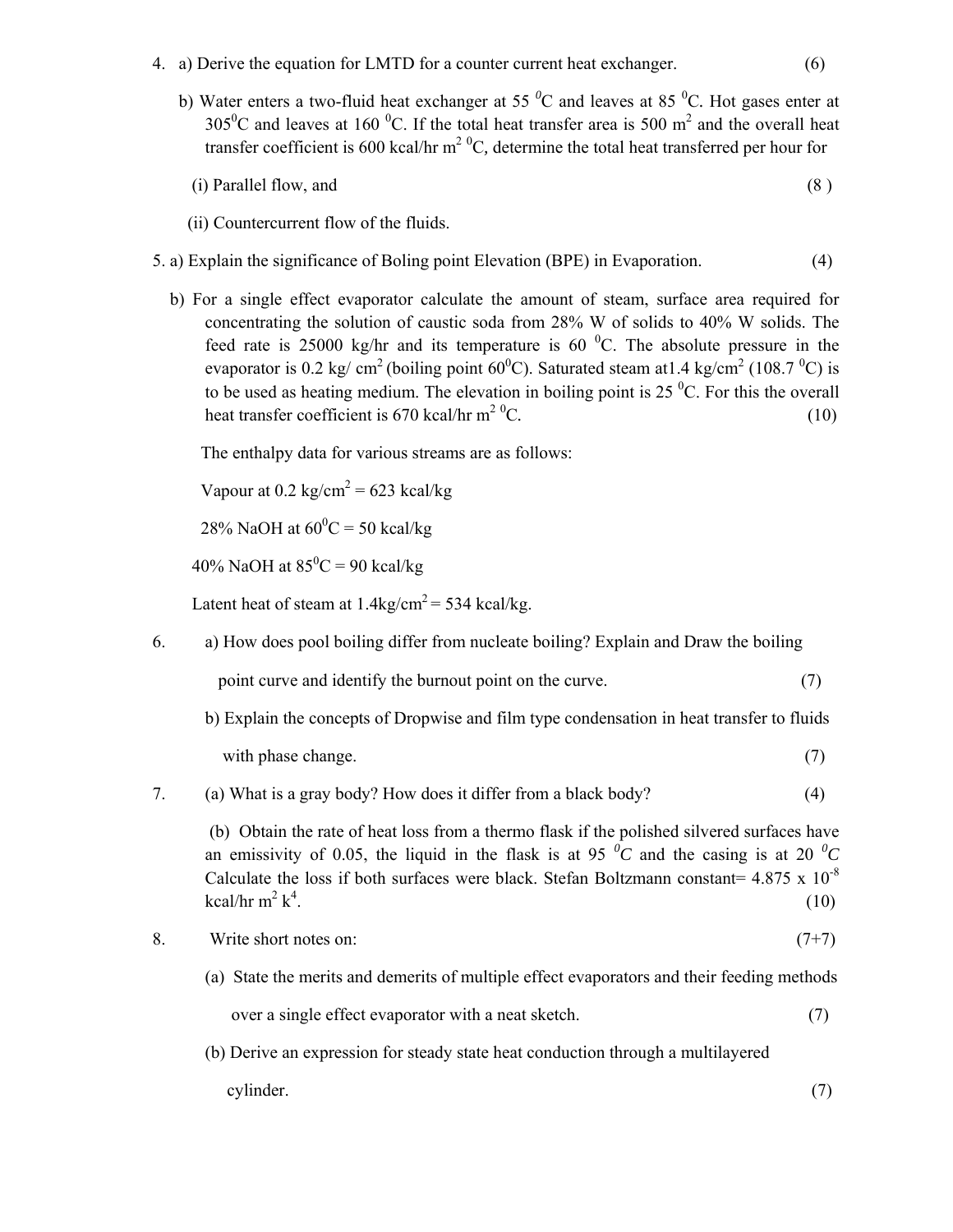#### **CHE-3.1.3 MODEL QUESTION PAPER III/IV B.TECH CHEMICAL ENGINEERING (FIRST SEMESTER)& III/VI(B.TECH+M.TECH DOUBKE DEGREE COURSE) CHE-321 CHEMICAL ENGINEERING THERMODYNAMICS-II (Effective from the admitted batch of 2015-16)**

Time: 3Hrs Marks: 70

Question no.1 compulsory and answer four questions from the remaining.

1. Define the following: (7X2= 14M)

 a) Chemical Potential b)Henry's Law c)Fugacity d)VLLE. e)Van't Hoff's equation f)Degrees of freedom for reacting systems. g)Thermodynamic consistency.

2. Estimate  $\mathcal{O}_1$  and  $\mathcal{O}_2$  for an equimolar mixture of methyl ethyl ketone (1) / toluene (2) at 50<sup>o</sup>C and 25kPa set all  $k_{ij} = 0$  the required data are as follows (14M)

| <b>Species</b> | $Tc$ in $K$ | Pc in bar | Vc in                    | Zc    | $\omega$ |
|----------------|-------------|-----------|--------------------------|-------|----------|
|                |             |           | $\text{cm}^3/\text{mol}$ |       |          |
|                | 535.5       | 41.5      | 267                      | 0.249 | 0.363    |
|                | 591.8       | 41.1      | 316                      | 0.264 | 0.262    |

3. For the system Methanol (1) /Methyl acetate (2) in VLE obeying Modified Raoult's law , the Antoine equations are given below:

$$
lnP_1^{sat} = 16.59158 - \frac{3643.31}{T - 33.424}
$$
  $lnP_2^s$ 

$$
ln P_2^{sat} = 14.25326 - \frac{2665.54}{T - 53.424}
$$

Where T is in  ${}^{0}$ K and P is kPa.

The Activity coefficients are provided as

 $\ln \gamma_1 = Ax_2^2$   $\ln \gamma_2 = Ax_1^2$   $A = 2.771 - 0.00523T$ 

Calculate

- a) DEW P and  $x_i$  for  $y_1=0.55$  and T = 318.15 K
- b) DEW T and  $x_i$  for  $y_1=0.40$  and P= 101.33 kPa. (14M)

4. From the following compressibility data for  $CO<sub>2</sub>$  at 150°C obtain the value of fugacity and fugacity coefficient corresponding to a pressure of 400 bar and compare the results using second virial coefficients Correlation (14M)

| P(bar) | 10    | 20    | 40    | 60    | 80            | 100   | 200   | 300   | 400   | 500   |
|--------|-------|-------|-------|-------|---------------|-------|-------|-------|-------|-------|
| Z      | 0.985 | 0.970 | 0.942 | 0.913 | $\vert$ 0.885 | 0.865 | 0.765 | 0.762 | 0.824 | 0.910 |

For Carbondioxide

| Tc in K | Pc in bar | ω     |
|---------|-----------|-------|
| 304.2   | 73.83     | 0.224 |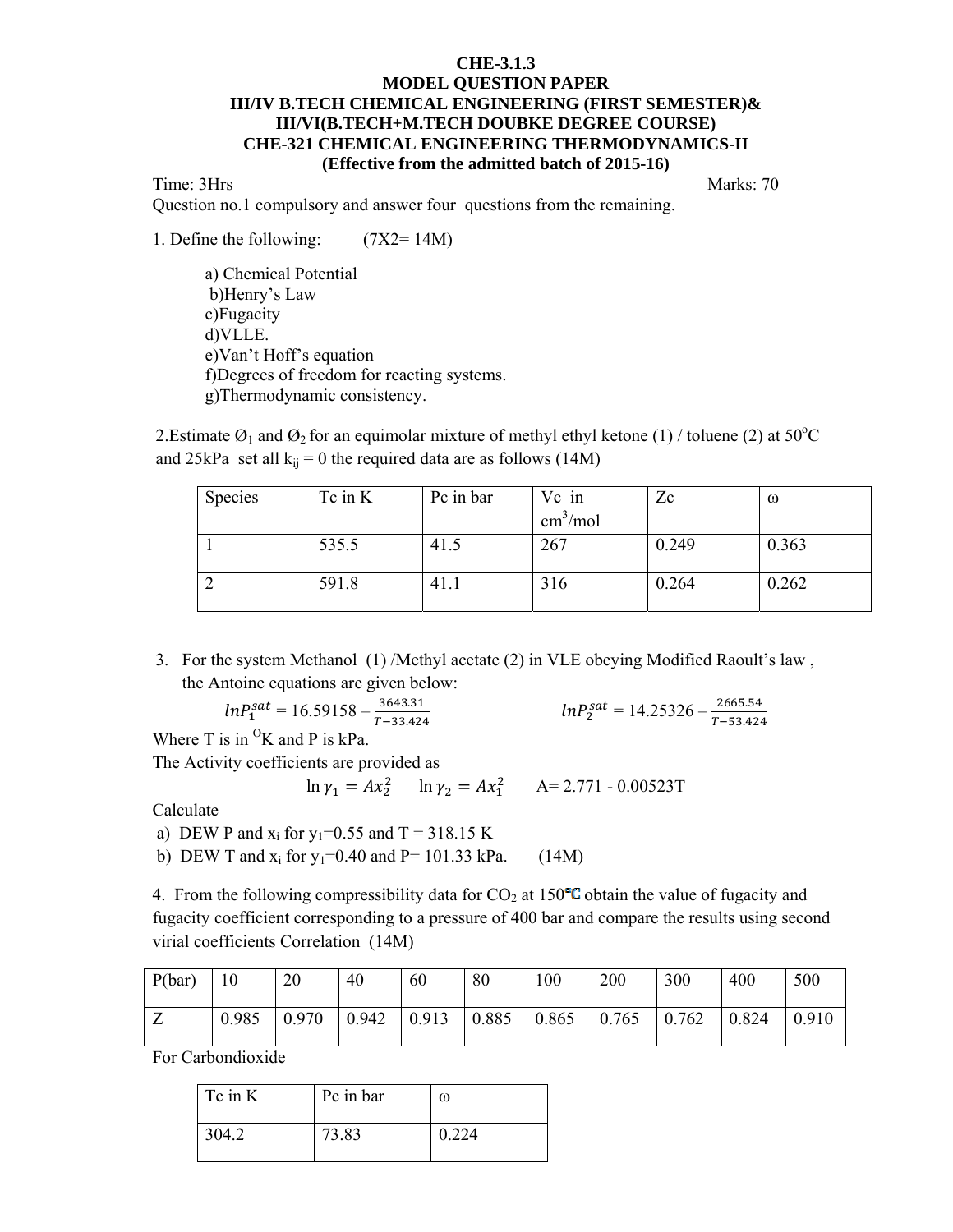5. The following VLE data for the system benzene (1)/ n-Heptane(2) at  $60^{\circ}$ G assuming that the Margule's equation represents the VLE data for this system, determine Margule's parameters. Given that  $p_1^{\text{sat}} = 52.44$  and  $p_2^{\text{sat}} = 28.11 \text{kPa}$ . (14M)

| $P (KPa)   31.68   35.36   42.33   44.4   49.16   51.62$ |  |  |                                                 |  |
|----------------------------------------------------------|--|--|-------------------------------------------------|--|
| $X_1$                                                    |  |  | $0.081$   0.180   0.404   0.479   0.713   0.907 |  |
| $y_1$                                                    |  |  | $0.187$   0.340   0.578   0.642   0.796   0.922 |  |

6. The azeotrope of ethanol – benzene system has a composition 44.8 %(mol) ethanol with a boiling point of 341.4K at 101.3kPa. At this temperature the vapour pressure of benzene is 68.9kPa and the vapour pressure of ethanol is 67.4kPa. What are the activity coefficients in a solution containing 20% alcohol. (Assume Van Laar's equation) (14M)

7. Calculate the equilibrium constant for the vapour-phase hydration of ethylene to ethanol at 550 K. (14M)

$$
C_2H_4 + H_2O \rightarrow C_2H_5OH
$$

The following data are available:

|          |            | Components $\Delta H_{f_{298}x}^{0}$ 10 <sup>-3</sup> J/mol $\Delta G_{f_{298}x}^{0}$ 10 <sup>-3</sup> J/mol $\vert C_{p}$ J/mol k |                                                              |
|----------|------------|------------------------------------------------------------------------------------------------------------------------------------|--------------------------------------------------------------|
| Ethylene | 52.51      | 68.46                                                                                                                              | $11.886+120.12x10^{-3}T-36.649x10^{-6}T^2$                   |
| Water    | $-241.818$ | $-228.57$                                                                                                                          | $30.475 + 9.652 \times 10^{-3} T - 1.189 \times 10^{-6} T^2$ |
| Ethanol  | $-235.1$   | $-168.49$                                                                                                                          | $29.358+166.9x10^{-3}T-50.09x10^{-6}T^2$                     |

8. a) Explain the equilibrium and stability conditions in involved in phase equilibrium for the species in mixture. (7M)

 b) Derive the relation between equilibrium constant and standard Gibbs free energy change.(7M)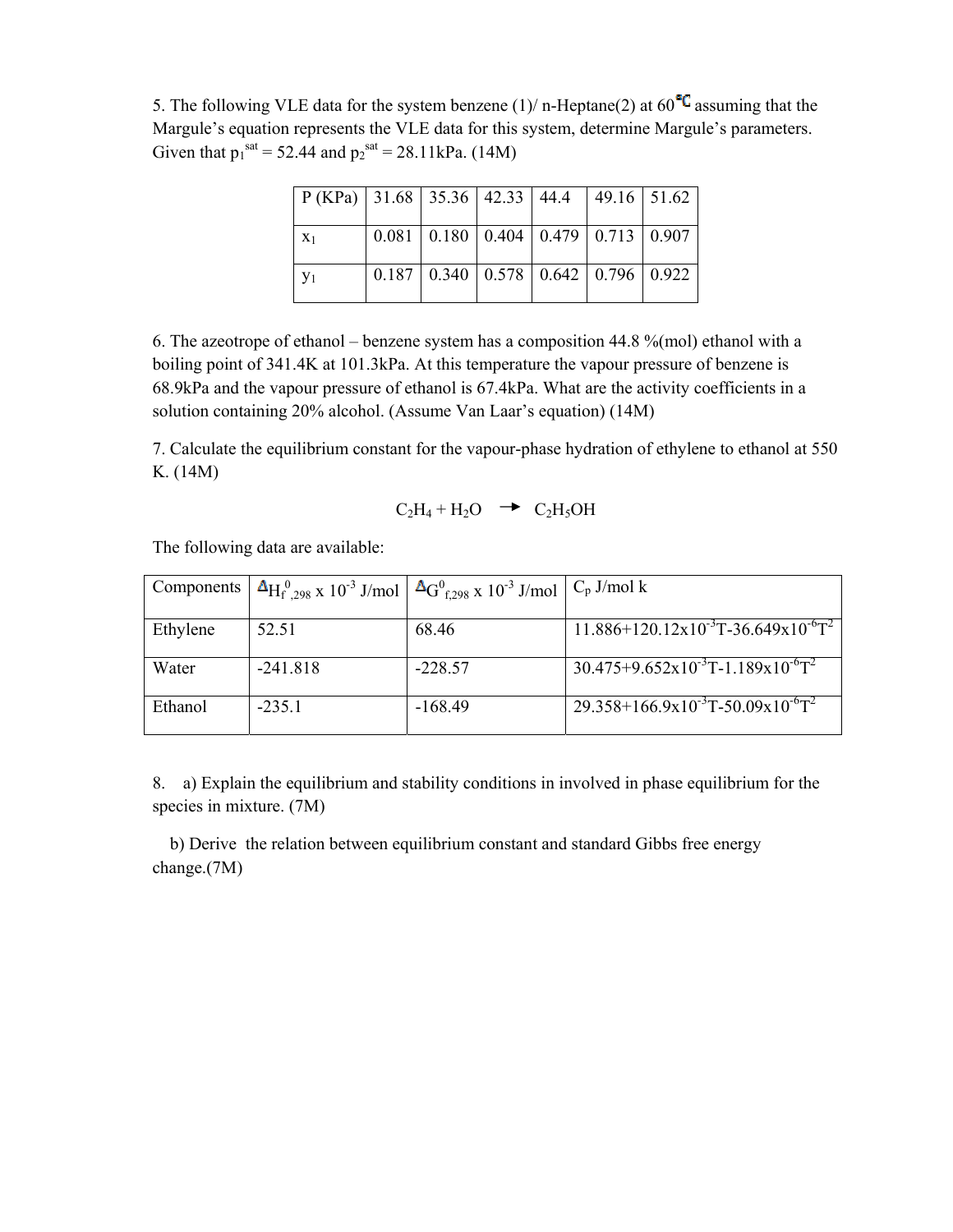## **CHE-3.1.4 Model Question Paper III/IV B. Tech DEGREE EXAMINATION& III/VI B.TECH+M.TECH (DOUBLE DEGREE COURSE) Chemical Engineering First Semester Organic chemical technology (Effective from the admitted batch of 2015-16)**

Answer question No. 1(Compulsory) and Answer any FOUR questions from the remaining. All questions carry equal marks.

| 1. | Explain the following Briefly:<br>$(2 X 7 = 14)$                                    |      |  |  |  |  |  |  |
|----|-------------------------------------------------------------------------------------|------|--|--|--|--|--|--|
|    | (a) Detergents                                                                      |      |  |  |  |  |  |  |
|    | $(b)$ HDPE                                                                          |      |  |  |  |  |  |  |
|    | (c) Classification of rubbers                                                       |      |  |  |  |  |  |  |
|    | (d) Reforming                                                                       |      |  |  |  |  |  |  |
|    | (e) Dextrin                                                                         |      |  |  |  |  |  |  |
|    | (f) Synthetic fibers                                                                |      |  |  |  |  |  |  |
|    | (g) Hydrogenation of oils                                                           |      |  |  |  |  |  |  |
| 2. | What is the composition of cride oil?<br>(a)                                        | (5)  |  |  |  |  |  |  |
|    | Explain the distillation of crude petroleum with a neat sketch<br>(b)               | (9)  |  |  |  |  |  |  |
|    | 3. Explain in detail low and high temperature carbonization of coal.                | (14) |  |  |  |  |  |  |
|    | 4. With a neat flow diagram, describe the continuous process for production of      |      |  |  |  |  |  |  |
|    | fatty acids, soaps and glycerin.                                                    | (14) |  |  |  |  |  |  |
|    | 5. Differentiate clearly between paints and varnishes. What are their applications? |      |  |  |  |  |  |  |
|    | With a neat flow diagram, describe the operations required for mixing paint.        | (14) |  |  |  |  |  |  |
|    | What are the main differences between sulfate and sulfite process<br>6. $(a)$       |      |  |  |  |  |  |  |
|    | for the production of pulp?                                                         | (7)  |  |  |  |  |  |  |
|    | Explain the production of paper by wet process with a neat flow sheet?<br>(b)       | (7)  |  |  |  |  |  |  |
|    | 7. Classify rubbers and Explain the manufacture of styrene butadiene rubber         |      |  |  |  |  |  |  |
|    | (SBR) with a neat flow diagram.                                                     | (14) |  |  |  |  |  |  |
| 8. | What is polymerization?<br>(a)                                                      | (7)  |  |  |  |  |  |  |
|    | Explain the production of polyester with a neat flow diagram.<br>(b)                | (7)  |  |  |  |  |  |  |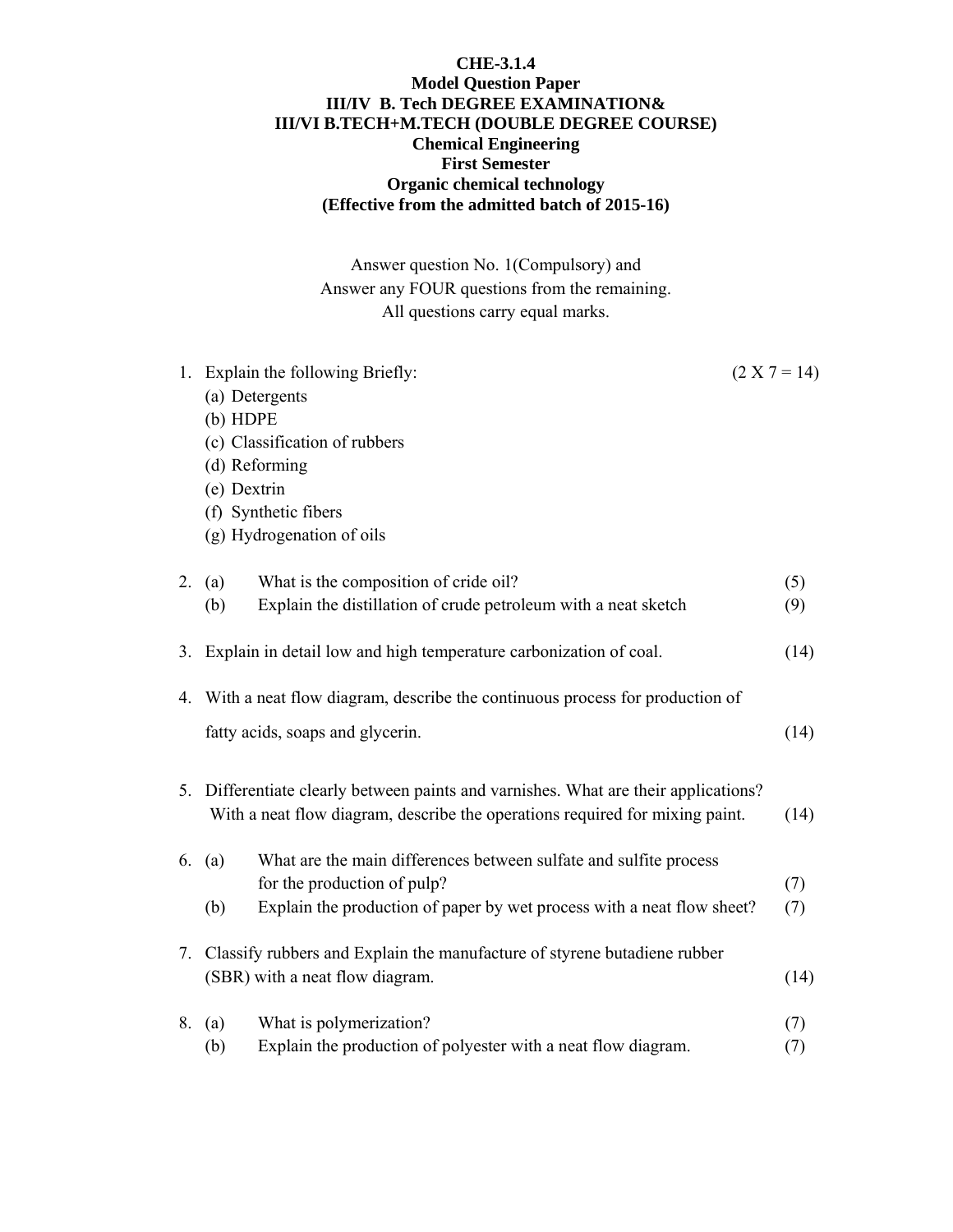## **CHE-3.1.5 Model Question Paper III/IV B. Tech DEGREE EXAMINATION& III/VI B.TECH+M.TECH (DOUBLE DEGREE COURSE) Chemical Engineering First Semester Materials Science and Engineering (Effective from the admitted batch of 2015-16)**

Time: 3 hours Max. Marks: 70

Question No.1 is compulsory

#### Answer any Four from the remaining

All questions carry equal marks

- 1. Answer the following
	- a. Lattice coordinates
	- b. Differentiate between atomic structure and crystal structure
	- c. Phase Rule
	- d. Eutectic point
	- e. Burger's circuit
	- f. Engineering Strain
	- g. Poisons ratio
- 2. a. What are Miller indices? How they are determined? (4)
	- b. Calculate the atomic density (number of atoms per unit area) in (111), (110) and (100) planes of copper (FCC) with the lattice parameter of  $3.61^\circ$  A. Can you pack atoms are closely than in (111) plane?
- 3. a. Give the characteristics of Covalent bond and how it is different from metallic bond
	- b. sketch a two dimensional space lattice, indicate neatly a primitive cell, double cell, and triple cell?
	- c. Give the properties of Orthorhombic crystal with neat sketch?
- 4. a. What is meant by crystal imperfections? Explain the role of dislocation in determining crystal properties?
	- b. The fraction of vacant sites in sodium chloride lattice at 30 degree centigrade is 3.8X 10<sup>-15</sup>. Calculate the energy required to form a mole of Schottky's defects
- 5. a.Two metals A and B are miscible both in the solid and liquid states. Draw the phase diagram and label all the fields. Show the tie line in the diagram and give the significance of the Tie-line. Derive the rule relating the equilibrium compositions of the solid and liquid at any given temperature?
- 6. a. Differentiate between homogeneous and heterogeneous nucleation?
	- b. Obtain the composition of the micro constituents of pre-ectectoid phases just below eutectoid temperature for 0.4% and 1.2% carbon steels. What are the relative amounts of Ferrite and carbide in a pearlite mixture?
- 7. a. Define composite material? How do you classify them and explain with suitable examples?
	- b. Distinguish between elastic and plastic deformation
- 8. Explain the following
	- a. Line imperfections
	- b. Critical Resolved shear stress
	- c. Factors to increase fatigue resistance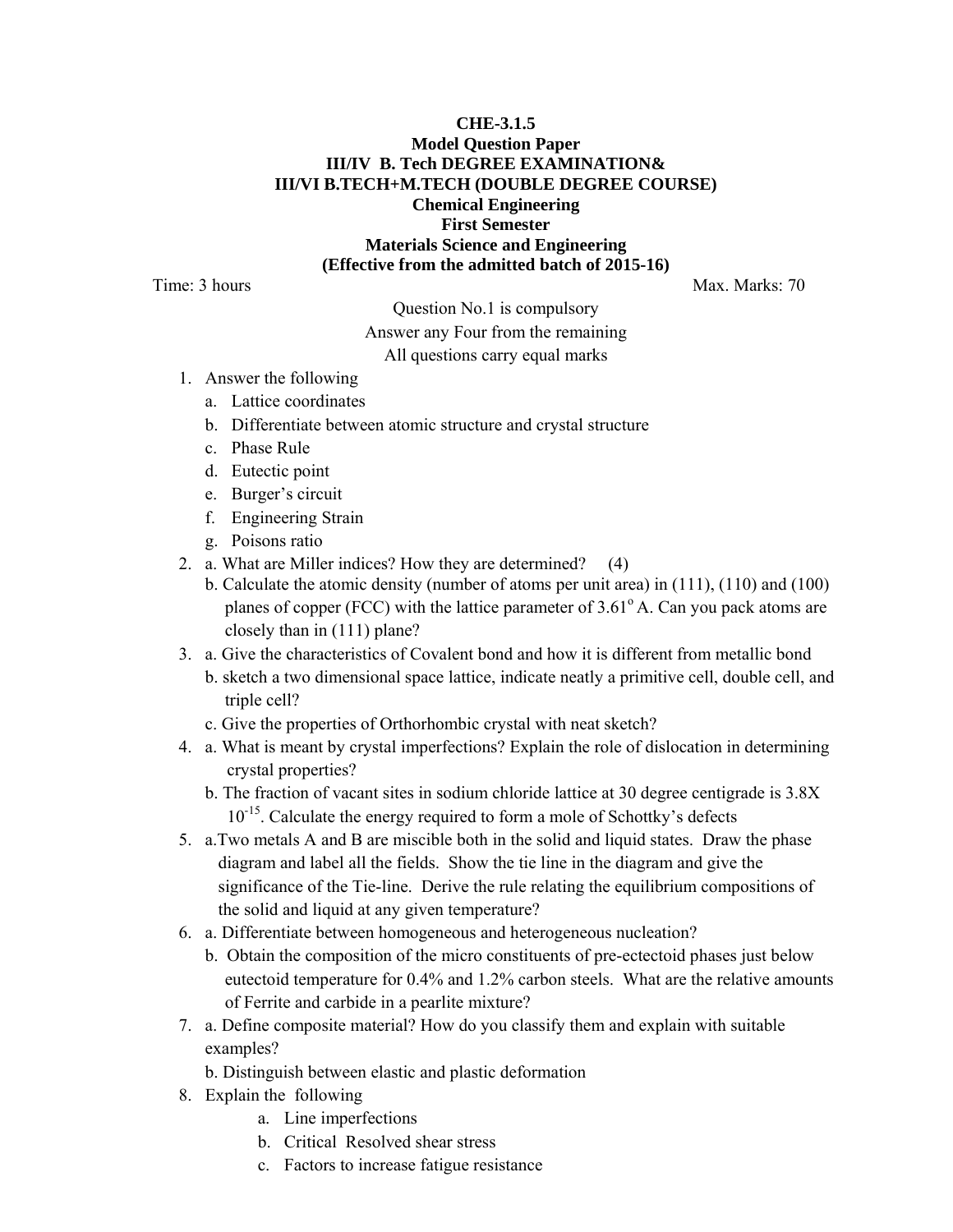### **CHE-3.1.6 A III/IV B.Tech DEGREE EXAMINATION& III/VI B.TECH+M.TECH(DOUBLE DEGREE COURSE) Chemical Engineering First Semester Elective -1: PAPER TECHNOLOGY (Effective from the admitted batch of 2015-16)**

Time: 3 Hours Max.Marks: 70 *QuestionNo.1 is compulsory. Answer any Four from the remaining. All questions carry equal marks.*  1. Explain the following :  $(7x2 = 14)$ a) Wrapping paper b) Synthetic fibers c) Screening of chips d) Bagassse e) Semichemical pulping f) Beating and refining g) Sizing and loading 2. a) Define a paper. Describe the types of paper products. (7) b) Describe the method of production of paper with flow sheet. (7) 3. a) Explain the development of paper industry in India (7) b) List out the different types of papers boards manufactured in industry today (7) 4. a) Describe the feed preparation of wood based material for the production of pulp.(7) b) Describe the mechanical pulping process. (7) 5. a) Distinguish clearly between hard woods and soft woods. (7) b) What is cellulose, semi cellulose and lignin? Discuss their role in the manufacture of  $paper$  (7) 6. a) Explain the role of Na<sub>2</sub>S in Kraft pulping.  $(7)$ b) Explain with a neat flow diagram recovery of cooling chemicals from Kraft spent  $liquor.$  (7) 7. a) Explain the operations involved in wood preparation. (7) b) What is ground wood pulping? Explain functions for warren chain grinder with a neat diagram. (7) 8. What is stock preparation? Explain the beating and refining process with a suitable diagram. (14)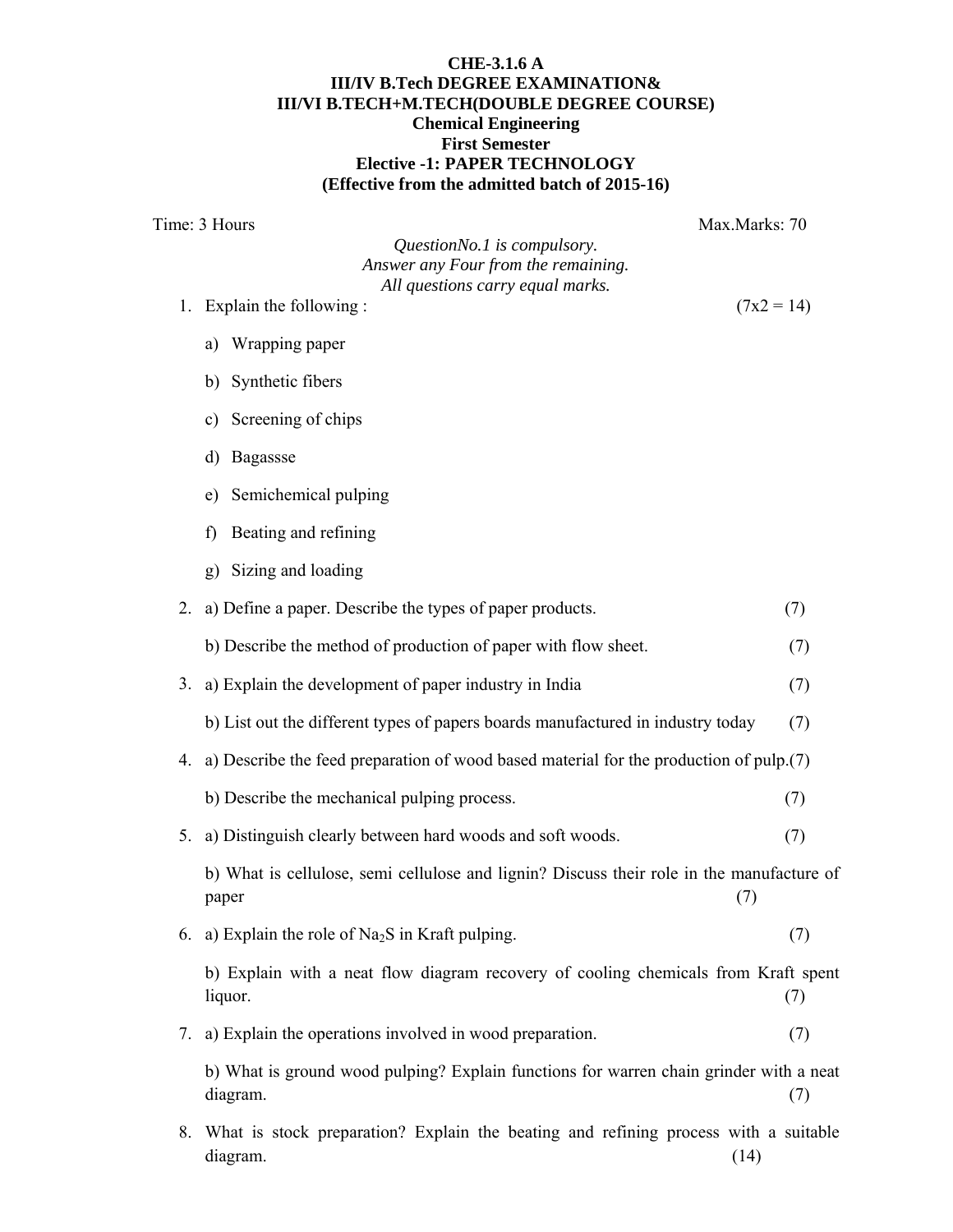## **CHE-3.1.6 B III/IV B.Tech DEGREE EXAMINATION& III/VI B.TECH+M.TECH(DOUBLE DEGREE COURSE) Chemical Engineering First Semester Elective -1: FERTILIZER TECHNOLOGY (Effective from the admitted batch of 2015-16)**

TIME:3hr MARKS: 70

Note: Each question carries equal marks. Q.No 1 is compulsory Answer any Four questions from remaining

- 1. Answer the following
	- a) Grade of a fertilizer
	- b) Different forms of phosphate
	- c) Uses of ammonia
	- d) SSP
	- e) Handling of Ammonium nitrate
	- f) Merseberg process
	- g) Urea
- 2. Explain the role of all nutrients in plant growth.
- 3. Explain the manufacture of ammonia from natural gas using steam reforming process.
- 4. Discuss the method of manufacturing of Phosphoric acid by dihydrate process and highlight the merits and demerits of it.
- 5. Describe the production of CAN with a neat flow diagram.
- 6. Discuss in detail about manufacture of sulphuric acid by DCDA process.
- 7. Explain different ways of ammonium sulphate manufacture.
- 8. Write short notes on the following
	- a) Nitrophosphates
	- b) DAP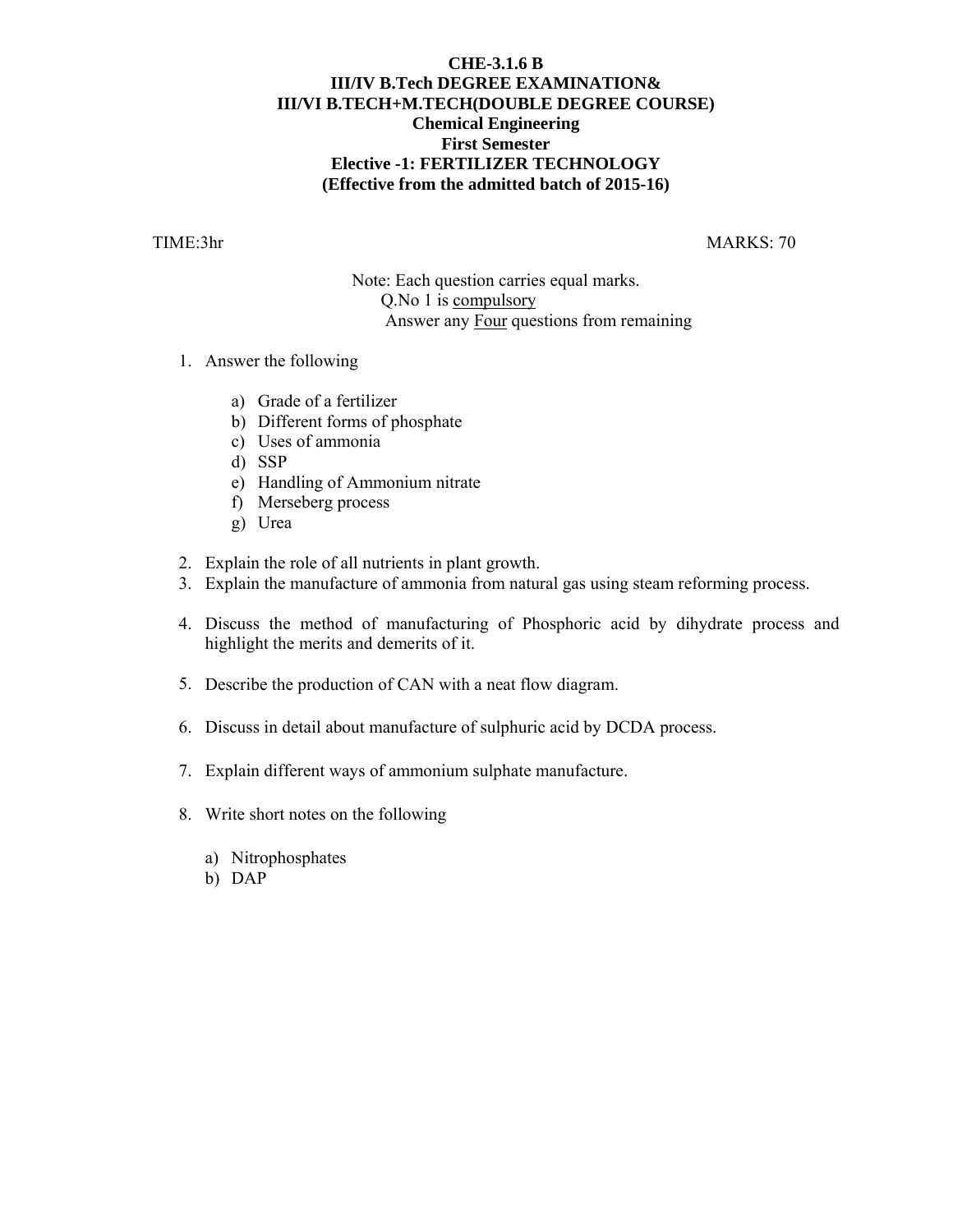## **CHE-3.1.6 C III/IV B.Tech DEGREE EXAMINATION& III/VI B.TECH+M.TECH(DOUBLE DEGREE COURSE) Chemical Engineering First Semester Elective -1: PETROCHEMICALS (Effective from the admitted batch of 2015-16)**

Answer question No. 1 (Compulsory) and Answer any FOUR questions from the remaining. All questions carry equal marks.

|    | 1. Explain the following Briefly:                                                                                                                             | $(2 X 7 = 14)$ |      |
|----|---------------------------------------------------------------------------------------------------------------------------------------------------------------|----------------|------|
|    | (a) Feed stocks                                                                                                                                               |                |      |
|    | (b) Acetaldehyde                                                                                                                                              |                |      |
|    | (c) Methods of Polymerization                                                                                                                                 |                |      |
|    | (d) Caprolactum                                                                                                                                               |                |      |
|    | (e) Dehydrogenation                                                                                                                                           |                |      |
|    | (f) Polyester                                                                                                                                                 |                |      |
|    | (g) Detergents                                                                                                                                                |                |      |
|    | 2. Discuss briefly, the theories of origin, Formation and Occurrence of crude<br>Petroleum.                                                                   |                | (14) |
|    | 3. What is Vinyl acetate Monomer? Describe the manufacturing process with a neat<br>flow diagram and mention the chemical reactions?                          |                | (14) |
|    | 4. With a neat flow diagram, describe the production of Isopropyl Alcohol through<br>sulphuric acid hydration and direct hydration?                           |                | (14) |
|    | 5. Explain about the polymer structure? With the help of a schematic flow diagram,<br>Explain the process for the production of Low Density Polyethylene.     |                | (14) |
| 6. | What are Petroleum Aromatics? Discuss the manufacturing process of Benzoic<br>Acid and Phthalic Anhydride?                                                    |                | (14) |
|    | 7. Explain the Synthesis of Polyurethane with a neat flow diagram. What are the<br>significant properties of polyurethane, which determines its applications? |                | (14) |
| 8. | Give various types of detergents and describe the production of keryl benzene<br>sulfonate?                                                                   |                | (14) |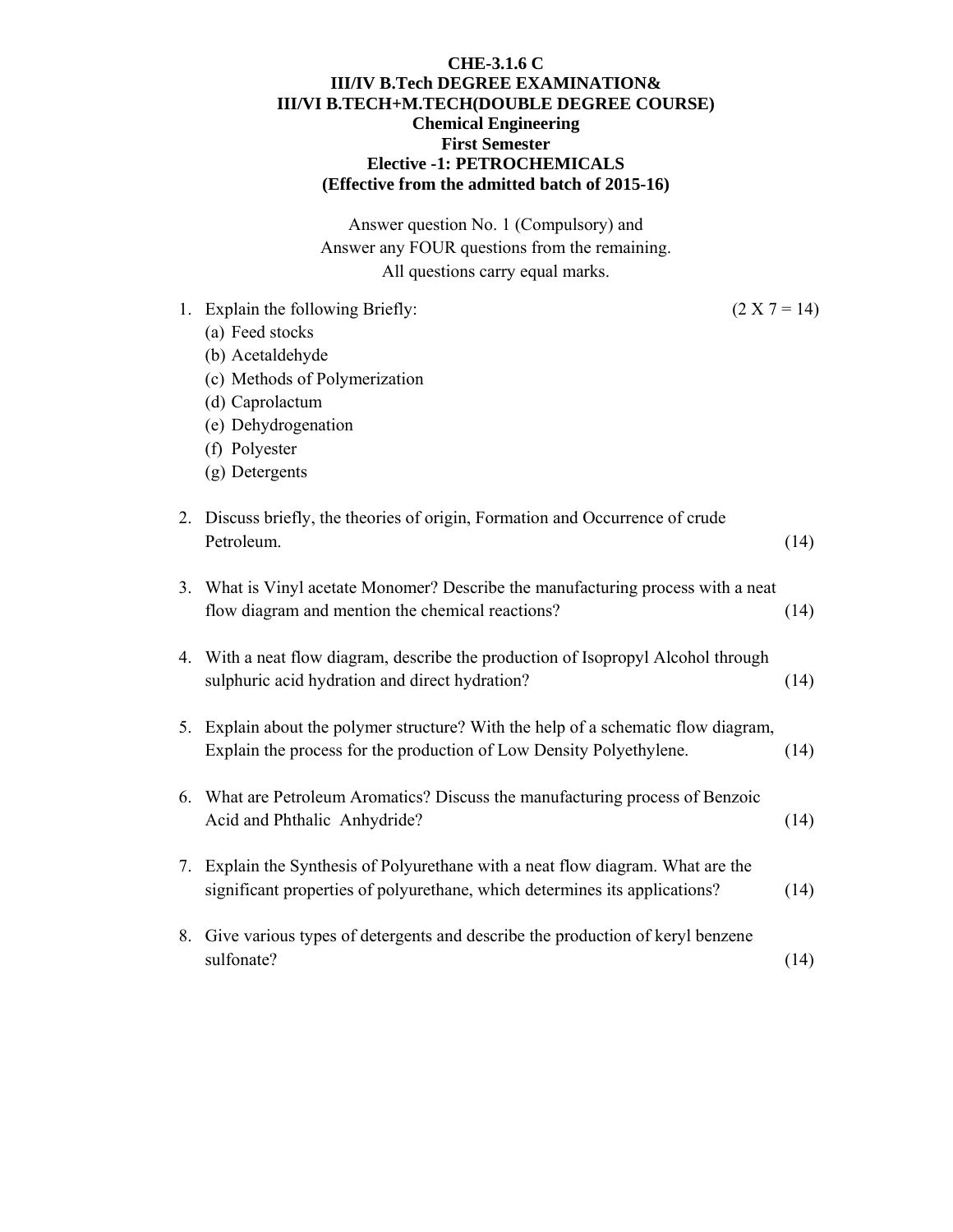#### **CHE-3.1.6 D**

# **Model Question Paper III/IV B. Tech DEGREE EXAMINATION& III/VI B.TECH+M.TECH(DOUBLE DEGREE COURSE) Chemical Engineering First Semester Elective – I: Ceramic Raw Materials (Effective from the admitted batch of 2015-16)**

Time: 3 hours Max. Marks: 70

Question No.1 is compulsory Answer any Four from the remaining All questions carry equal marks

- 1. Answer the following
	- a. Assimilation
	- b. Distinguish between cleavage and fracture
	- c. Atterberg limits
	- d. Pleochroism
	- e. Fluxes
	- f. Dolomite chemical composition and use
	- g. Epigenetic mineral deposit
- 2. a. Define igneous rock? Briefly given an account of Bowen's reaction principle b. What is mineral deposit? What are the different characteristic features of igneous rocks?
- 3. Define weathering? Discuss in detail about the different types of weathering causing for the formation of sedimentary rocks? Add a note on the importance of sedimentary rocks in the ceramic industry?
- 4. What is clay? List out and discuss briefly about the different physical properties of clays?
- 5. Discuss briefly about the polymorphic modification of silica? Add a note on the physical properties of silica?
- 6. Explain the beneficiation technique of clay with suitable sketches? Add a note on the general properties of clays?
- 7. Describe the following w.r.t their geology, properties, chemical composition, occurrence and uses in ceramic industry?
	- a. Bauxite (b). Nitrides (c). Rutile
- 8. Answer any three of the following
	- a. China clay
	- b. Polymorphs of sillimanite and their occurrence and uses in ceramic industry
	- c. Rock cycle
	- d. Illite group of minerals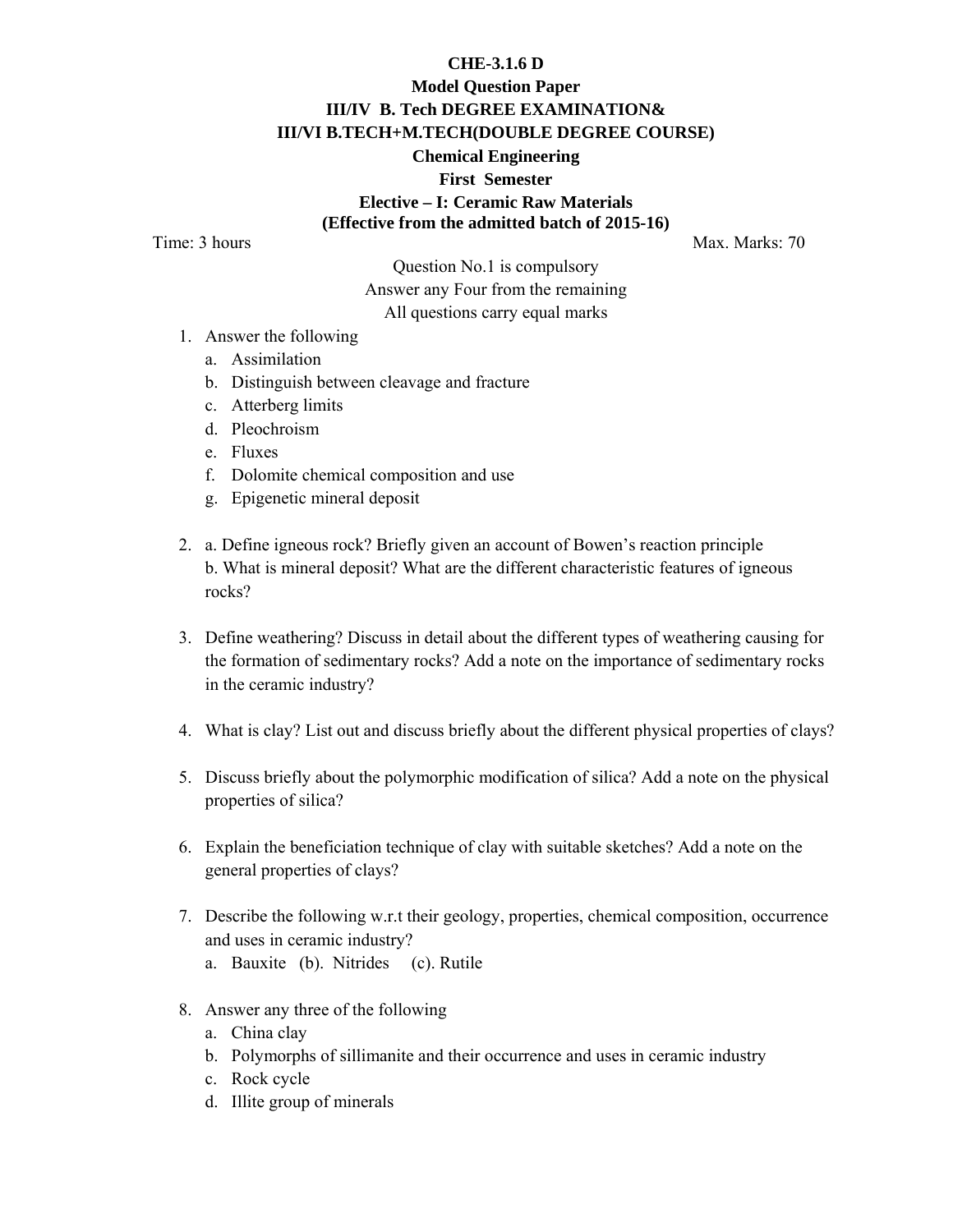#### **CHE-3.2.1 III/IV B.Tech Degree Examination& III/VI B.TECH+M.TECH(DOUBLE DEGREE COURSE) Chemical Engineering Second Semester Model paper MASS TRANSFER-II (***effective from the admitted batch 2015-2016***)**

1. Explain the following

- (A) Define extraction
- (B) Leaching
- (C) Adsorption
- (D) Mass transfer Coefficient

(E) Reflux ratio

- (F) Dialysis
- (G) Reverse Osmosis

2. (A) Vapor pressures of Benzene and Toluene mixture are given in the table below. Assuming that this mixture follow Rault's law, Calculate and plot the boiling point diagram and the equilibrium composition curve. The total pressure is 1 atm.

|                    |                               | $P^0$ <sub>Tol</sub><br>(mm) |
|--------------------|-------------------------------|------------------------------|
| Temp $(^{\circ}C)$ | $P^{0}_{\text{ Ben}}$ (mm Hg) | Hg)                          |
| 80.1               | 760                           | 0                            |
| 85                 | 877                           | 345                          |
| 90                 | 1016                          | 405                          |
| 100                | 1344                          | 557                          |
| 110                | 1748                          | 743                          |
| 110.6              | 1800                          | 760                          |

 (B) What do you understand by quantity 'q'? Derive q-line equation for introduction of feed in the distillation column.

3. (A) Experiments on decolorisation of oil yielded the equilibrium relationship as  $y = 0.5x^{0.5}$ , where  $y = gm$  color removed/gm adsorbent and  $x = color$  in oil, gm color/1000 gm color free oil. 100 kg oil containing 1 part of color to 3 parts of oil is agitated with 25kg of adsorbent.Calculate the percentage color removed if all 25 kg of adsorbent is used in one step.

 4. (A) Derive the equation for the rate of adsorption in a fixed bed and explain the concept of degree of saturation.

 (B) What is an azeotrope? With suitable example explain the advantages, disadvantages and industrial application of azeotropic distillation.

5. (A) Qualitatively, explain the apparent adsorption of solute from solution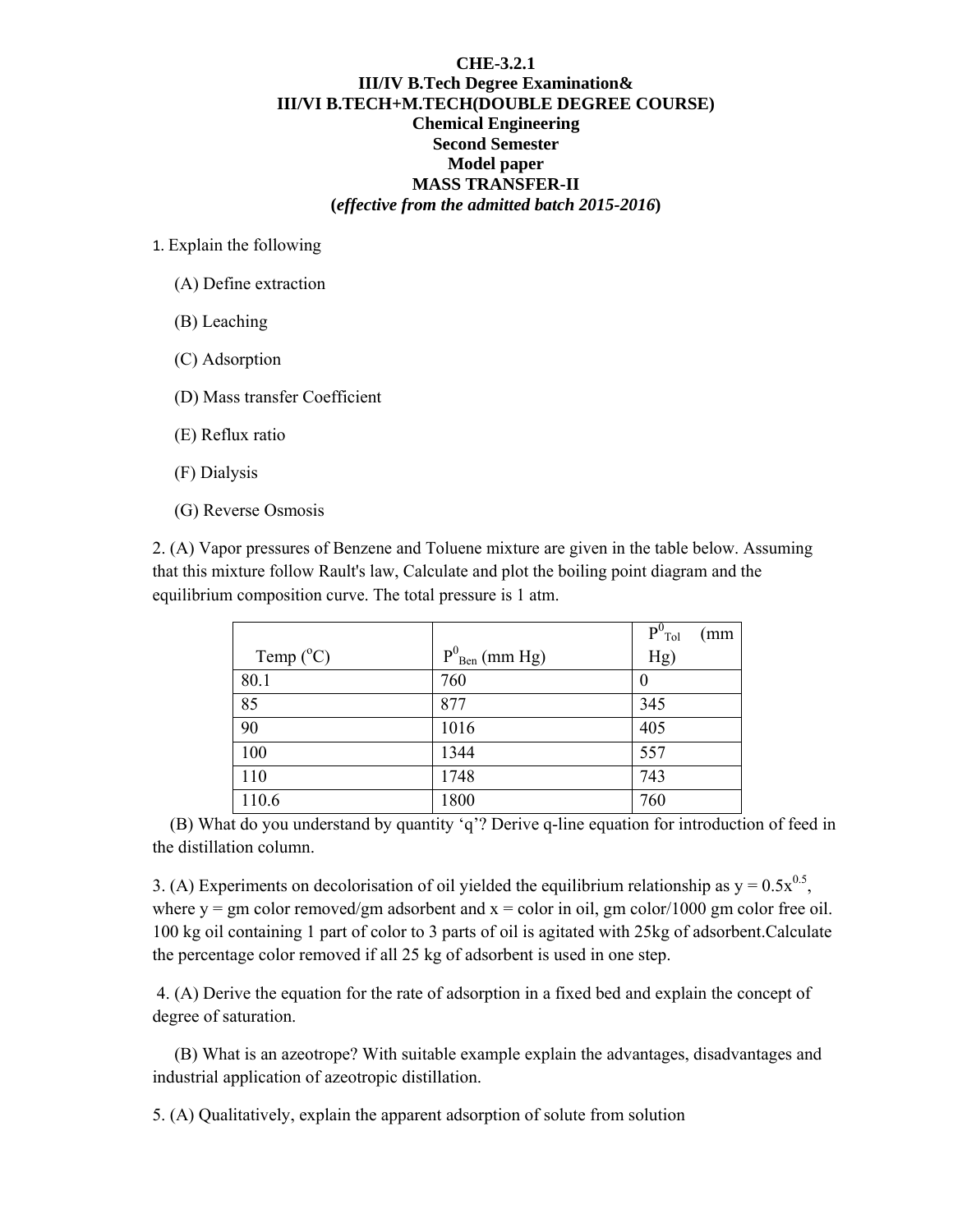(B) Prove that for cross current two-stage treatment of liquid solutions by contact filtration, when the adsorption isotherm is linear, the least total adsorbent results if the amounts used in each stage are equal.

6. (A) What is reflux ratio? Derive Fenske Equation

 (B) The charge to a simple batch still consists of an equi molar binary mixture of A and B. For values of  $\alpha_{AB}$  of 2, 5, 10, 100, and 1000, and 50% vaporization of A, determine the percent vaporization of Band the molefraction of Bin the total distillate.

7. (A) With neat diagram explain the theory of wet-bulb temperature and derive the equation for wet-bulb temperature determination.

 (B) In a mixture of benzene vapor (A) and nitrogen gas (B) at a total pressure of 800 mm Hg and a temperature of  $60^{\circ}$ C, the partial pressure of benzene is 100 mmHg. Express the benzene fraction interms of mole fraction, volume fraction, molar absolute humidity and mass absolute humidity.

8. (A) Explain the theory of adiabatic saturation temperature and derive the equation for adiabatic saturation temperature determination.

(B) The temperature of air in a room is  $40.2^{\circ}$ C and the total pressure is 101.325 kPa absolute. The air contains water vapor with a partial pressure of 3.74kPa.The vapor pressure of water at this temperature is 7.415 kPa. Calculate the humidity the saturation humidity,percentage humidity and the percentage relative humidity.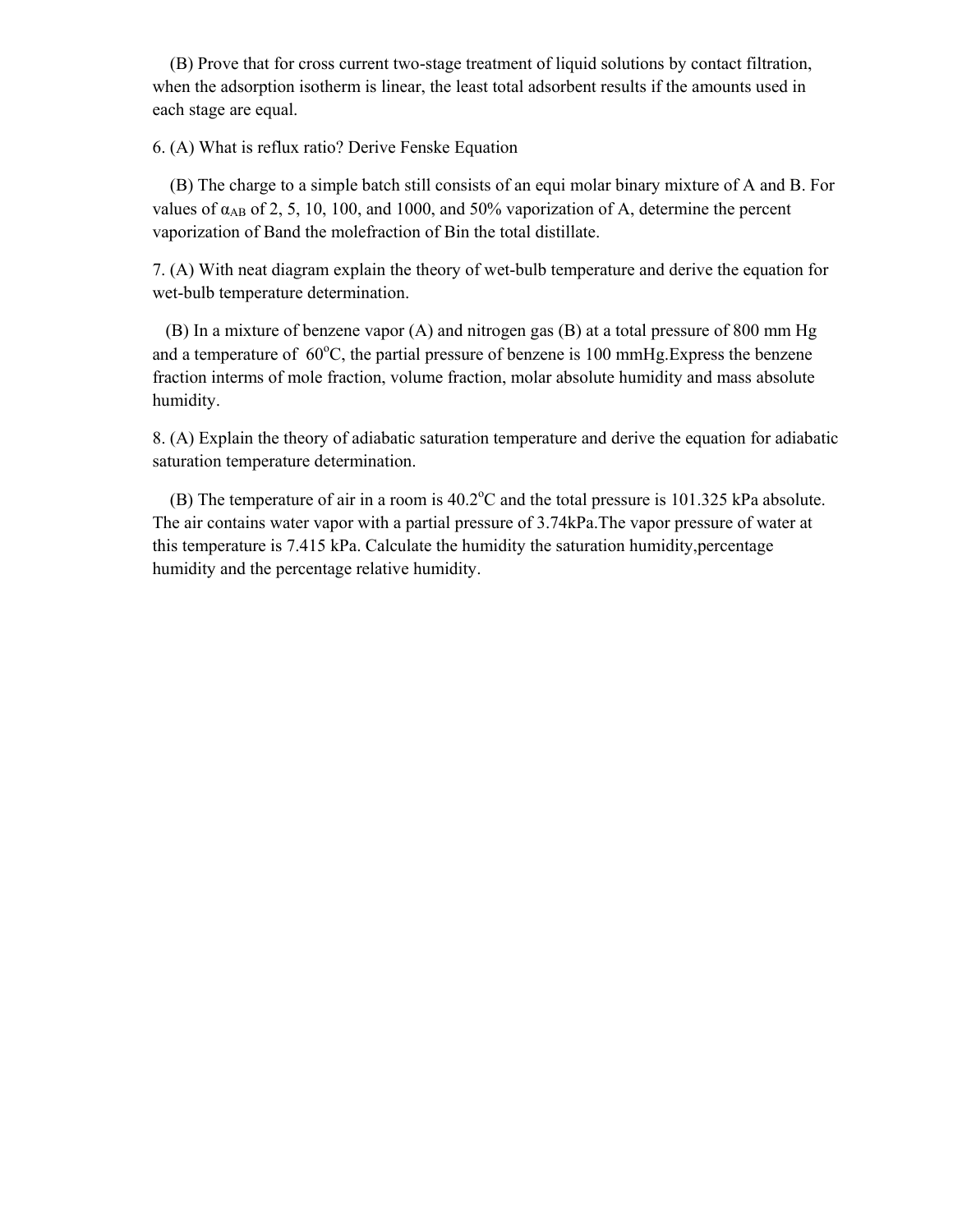#### **CHE-3.2.2 III/IV B.Tech Degree Examination& III/VI B.TECH+M.TECH(DOUBLE DEGREE COURSE) Chemical Engineering Second Semester Model paper Chemical Reaction Engineering-I (***effective from the admitted batch 2015-2016***)**

Time: 3 hours. Max. Marks: 70

( 7 )

 Answer the following questions Question No. 1 is compulsory and Answer any 4 from the remaining

- 1. Write briefly about the following:  $(7 \times 2 = 14)$ 
	- (a) Law of mass action
	- (b) Recycle reactors
	- (c) Heterogeneous reactions
	- (d) Arrhenius theory
	- (e) Pseudo first order
	- (f) Space time and residence time
	- (g) Non elementary reactions
- 2. (a) Explain the salient features of the three theories that are proposed to explain the temperature dependence of a reaction. (7) (b) Derive the Michelis and Menten rate expression for enzyme substrate reaction. ( 7 )
- 3. (a) Derive the performance equations(for constant density system) for an ideal plug flow reactor and discuss the design procedure. (7) (b) A zero order homogeneous gas reaction ,a  $\rightarrow$  rR proceeds in constant volume batch reactor, 20% inerts, and the pressure rises from 1 to 1.3 atm in 2 minutes. If the same reaction takes place in a constant pressure batch reactor, what is the fractional volume change in 4 minutes, if feed is at 3 atm and consists of 40% inerts.  $(7)$
- 4. A series reaction,  $A \rightarrow R \rightarrow S$ , with  $k_1$  and  $k_2$  as rate constant for the first and second steps respectively with  $C_{RO} = C_{SO} = 0$  is to be conducted in plug flow reactor. Both steps are of first order. Obtain an expression for optimum space time corresponding to maximum concentration of R . also find  $C_{Rmax}$  if  $k_1 = k_2$ . (14)
- 5. (a) discuss the integral and differential methods of analyzing kinetic data with their limitations.

(b) a homogeneous liquid phase second order reaction  $A \rightarrow R$  takes place with 50% conversion in a CSTR, if this CSTR is replaced by another CSTR having volume 2 times more than that of earlier one. How much enhancement in conversion will be possible? (7)

6. (a) A is decomposed according to the following scheme:

 $A \to R, r_R = 1; A \to S, r_S = 2C_A; A \to T, r_T = C^2_A$ 

If  $C_{A0}$  is 4, find the maximum expected  $C_S$  for isothermal operation in (i) plug flow reactor  $(i)$  mixed flow reactor.  $(14)$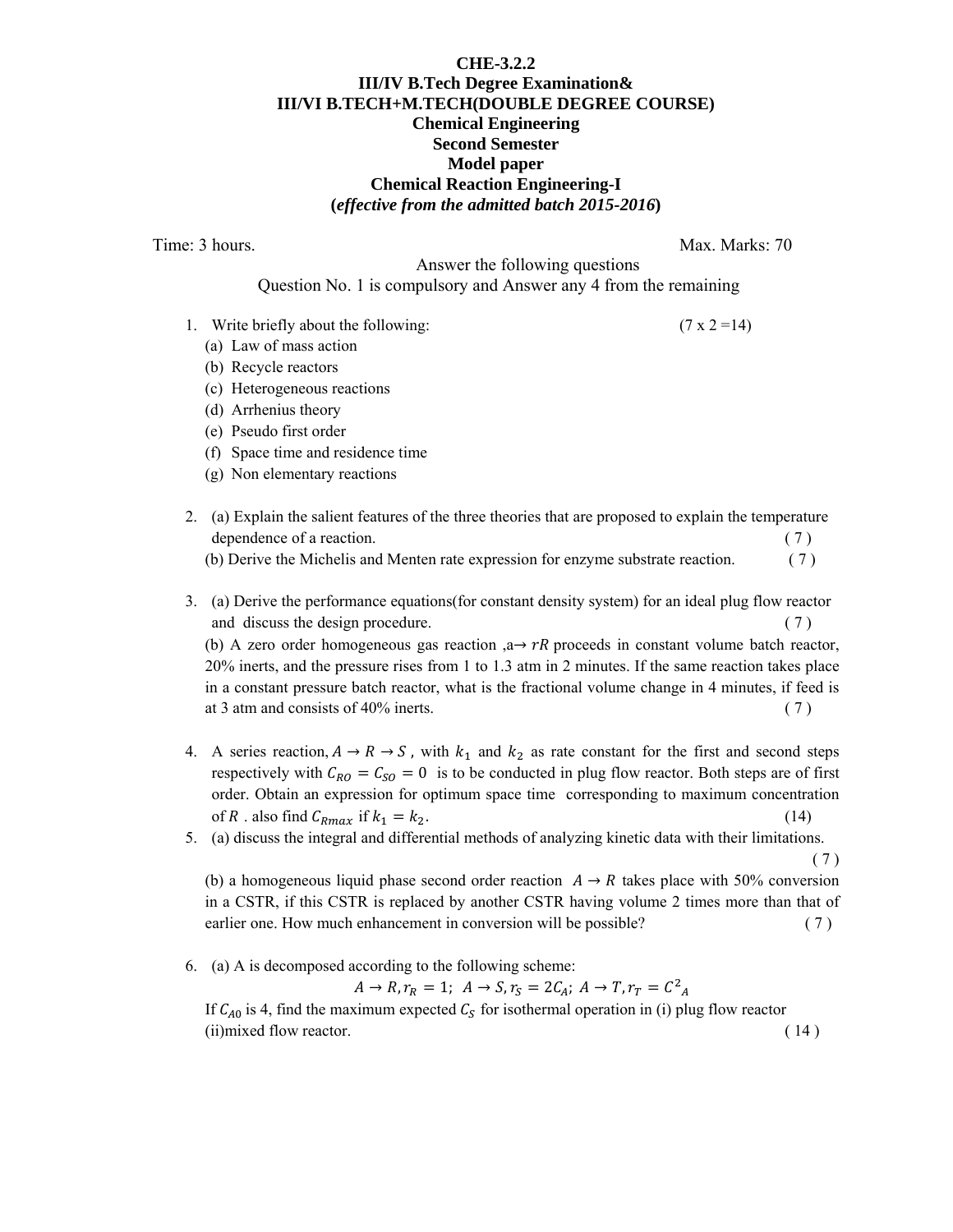7. (a) A first order reaction is to be treated in series of mixed flow reactors. Show that the total volume of the mixed flow reactors is minimum, when the reactors are in equal in size.( 7 )

(b) a liquid reactent stream (1 mol/lit) passes through two mixed flow reactors in series. The concentration of A in the exit of the first reactor is 0.5 mol/lit. find the concentration in the exit stream of the second reactor . the reaction is second order with respect to A and  $\frac{V_2}{V_1} = 2$ . (7)

8. (a) explain the recycle reactor and the governing equations. ( 7 ) (b) at present conversion is 2/3 for our elementary second order liquid reaction.  $2A \rightarrow 2R$ , when operating in an isothermal plug flow reactor with a recycle ratio of unity, what will be the conversion if the recycle stream is shut off ? (7)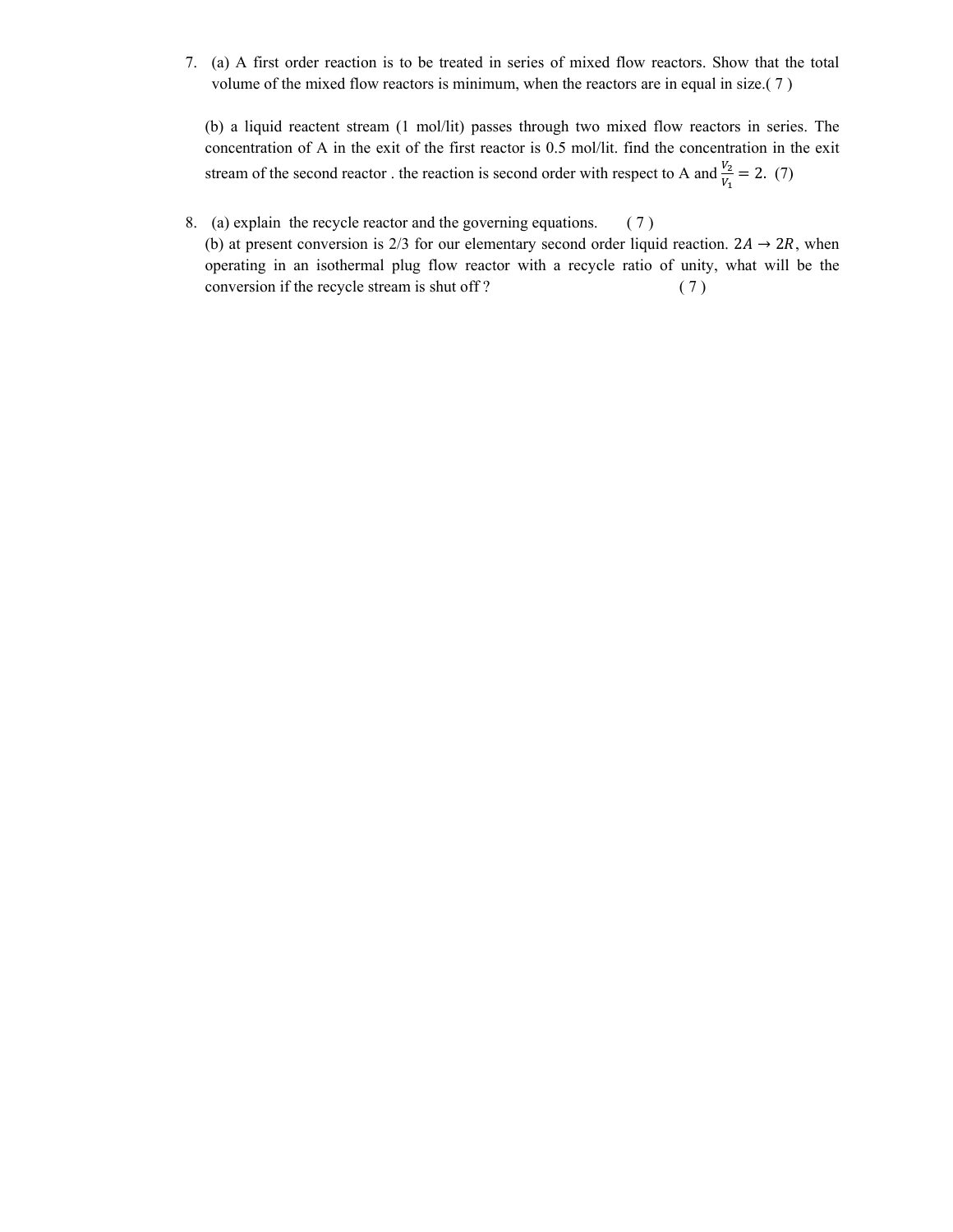## **CHE-3.2.3 III/IV B.Tech Degree Examination& III/VI B.TECH+M.TECH(DOUBLE DEGREE COURSE) Chemical Engineering Second Semester Model paper Process Instrumentation (***effective from the admitted batch 2015-2016***)**

Time: 3 hours. Max. Marks: 70

 Answer the following questions Question No. 1 is compulsory and Answer any 4 from the remaining

- 1. Explain the Following Briefly  $(7x2=14)$ 
	- a. Lambert's law.
	- b. Self -heating Error in RTD'S.
	- c. Radiation Receiving Elements.
	- d. Level measurement by weighing.
	- e. Wet bulb depression.
	- f. Dip Effect in mercury Thermometer
	- g. D'Arsonval Meter Movement
- 2. a) Explain the construction and working of a Pressure Spring Thermometer with a neat diagram.(7)

b) What are the sources of static errors in a pressure spring thermometer and how would you minimize them. (7)

- 3. a) What are Industrial Thermocouple? Name few of them?(4) b) Describe the construction and working of an Industrial millvoltmeter and Discuss the sources of static errors and how would you minimize them. (10)
- 4. a) Discuss Static and dynamic characteristics of an Instrument.(6) b) Describe dynamic response of  $1<sup>st</sup>$  order type instruments with suitable equations (8)
- 5. a) Write about construction of RTD Bulb.(5) b) Explain in detail the Double Slide wire method for measurement of temperature with a neat Circuit diagram. (9)
- 6. a) What is a Spectrometer? Explain the construction and working of a UV absorption spectrometer.(8) b) In pirani vacuum gauge, the calibration depends on the kind of gas measured. On what physical effect is this based? Explain. (6)
- 7. What is a pyrometer? Explain the principle and working of optical pyrometer with the help of neat diagrams. Discuss the factors influencing the use of optical pyrometer. (14)
- 8. a) Discuss any one of the hydrostatic pressure method for measuring level in an open vessel. (7)

b) Describe the measurement of density or specific gravity by Weight method.(7)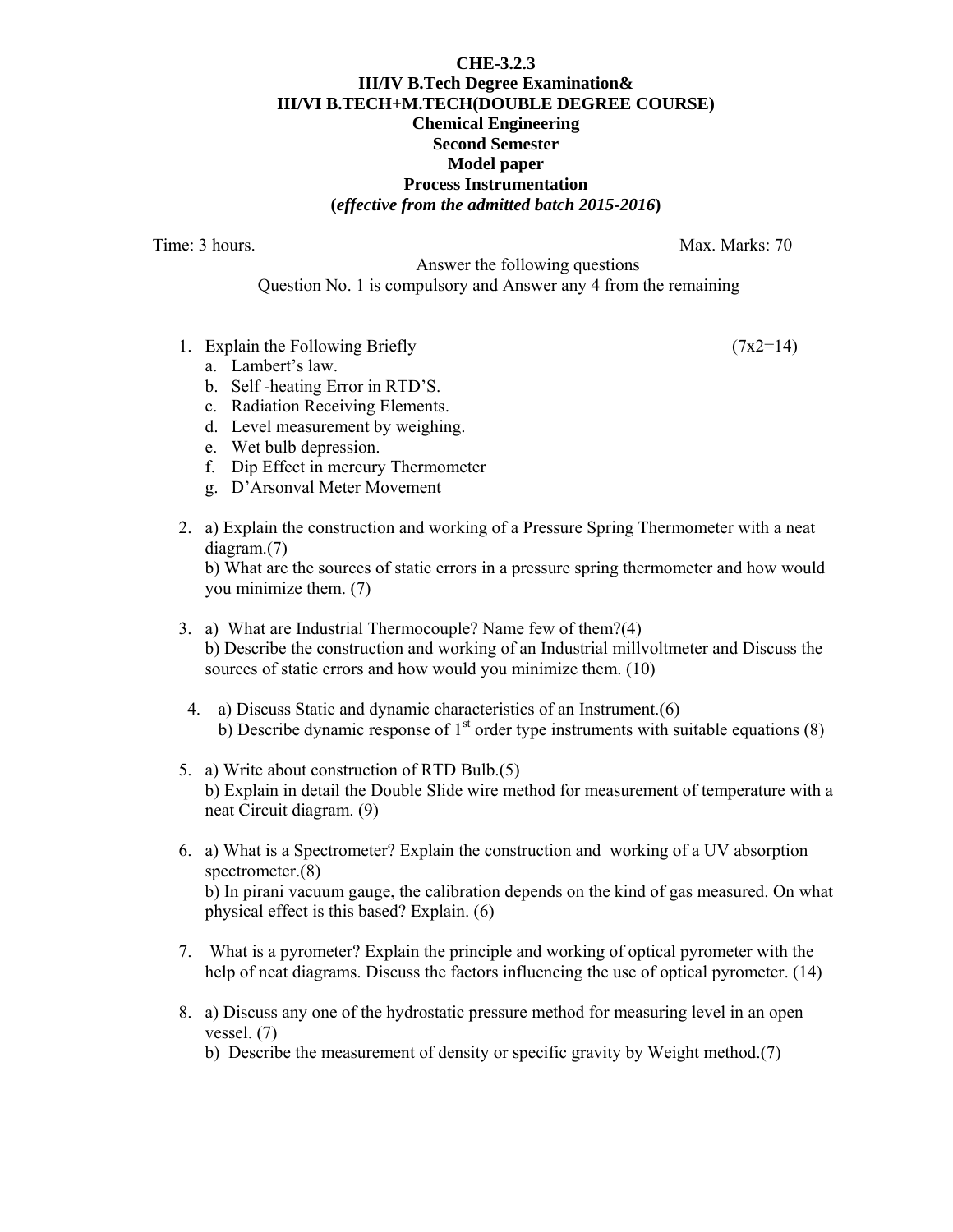## **CHE-3.2.4 III/IV B.Tech Degree Examination& III/VI B.TECH+M.TECH(DOUBLE DEGREE COURSE) Chemical Engineering Second Semester Model paper Chemical Engineering Mathematics (***effective from the admitted batch 2015-2016***)**

Time: 3 hours. Now the state of the state of the Max. Marks: 70

## **Answer FIVE questions. Question No.1 is compulsory Answer any FOUR questions from the rest. All questions carry equal marks.**

1. Write briefly about the following:  $7 \times 2 = 14$ 

- a) The law of conservation of mass and energy.
- b) Define the order and degree of a differential equation
- c) Distinguish between ordinary differential equation and partial differential equation.
- d) Derive the relation between operator E and ∆
- e) Briefly explain the properties of the difference operator ∆ .
- f) Explain the propagation through addition.
- g) Explain the Lagrange's interpolation formula.
- 2. A tank contains 100 m<sup>3</sup> of fresh water, 2 m<sup>3</sup> of brine having a concentration of 1 kg/ m<sup>3</sup> of salt, is run into the tank per minute and the mixture kept uniform by mixing, runs out at the rate of 1 m<sup>3</sup> / min.. What will be the exit brine concentration when the tank contains 150 m<sup>3</sup> of brine?
- 3. Derive an expression for temperature profile in radial direction when the heat transfer through a cylindrical conductor.
- 4. A tabular chemical reactor of length L and 1.0  $m^2$  in cross section is employed to carry out a first order chemical reaction in which a material A. is converted to a product B. the chemical reaction can be represented.

$$
A \to B
$$

And the specific reaction rate constant is k  $h^{-1}$ . If the feed rate is u m<sup>3</sup>/h, the feed concentration of A is  $C_0$  and the diffusivity of length long the reactor. It may be assumed that there is no volume change during the reaction, and that steady state conditions are established.

5. Heat is supplied at a fixed Q Btu / h.ft<sup>2</sup> to one face of a large rectangular slab of density  $\rho$ lb/ft<sup>3</sup>, specific heat C<sub>P</sub> Btu /lb<sup>0</sup>F, and conductivity K Btu /h. ft<sup>0</sup>F, find the variation of surface temperature with time during the early stages after exposure.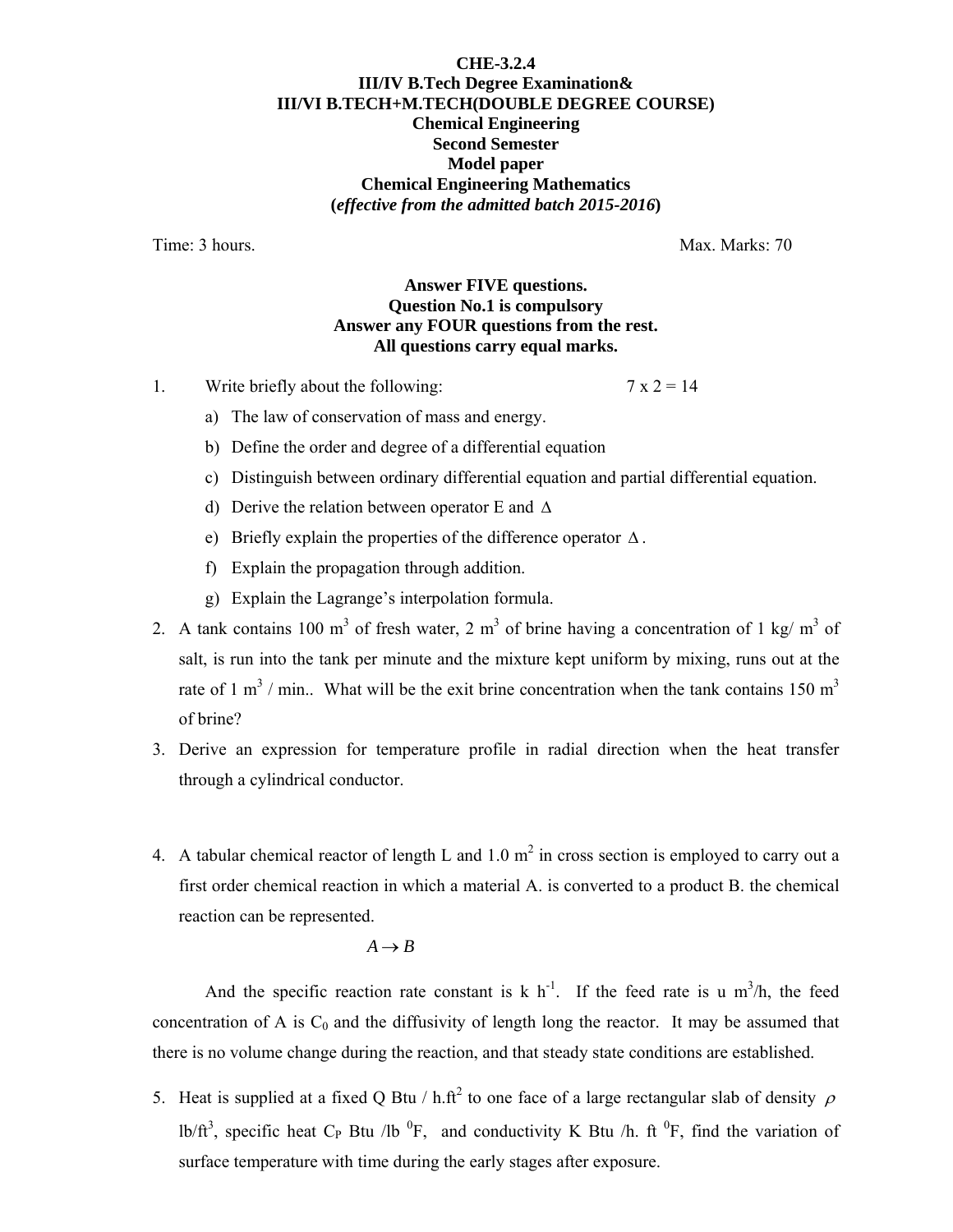- 6. Solve the following difference equations:
	- (a)  $Y_{n+4} 9Y_{n+3} + 30Y_{n+2} 44Y_{n+1} + 24Y_n = 4^n a$
	- (b)  $Y_{n+2} + 2AY_{n+1} + BY_n = 0$  given that  $Y_0 = 0, Y_1 = 3, Y_2 = 6, Y_3 = 36$

7. A benzene-toluene feed containing 60 mole percent of benzene id fed continuously to a distillation column. If there are 9 plates between the reboiler and the feed plate, and top product contains 98 mole percent benzene whilst the liquid leaving the base of the column contains 2 mole per cent benzene , estimate the overall plate efficiency of the column. The fed enters the column at its boiling point and the relative volatility of benzene to toluene can be considered to be constant at 2.3. The reflux ratio is 3.0.

8. Use the method of average to find the best curve of the type:

$$
Y = A\sin\left(X + B\right)
$$

Which fits the following values. A and B are constants.

| ΩU    | $30^{\circ}$ | $60^{\circ}$ | $90^{\circ}$ | 12 $\sim$<br>ᅭᆇᇦ | $150^\circ$ |
|-------|--------------|--------------|--------------|------------------|-------------|
| 0.944 | 1.242        | 1.208        | 0.850        | 0.264            | $-0.392$    |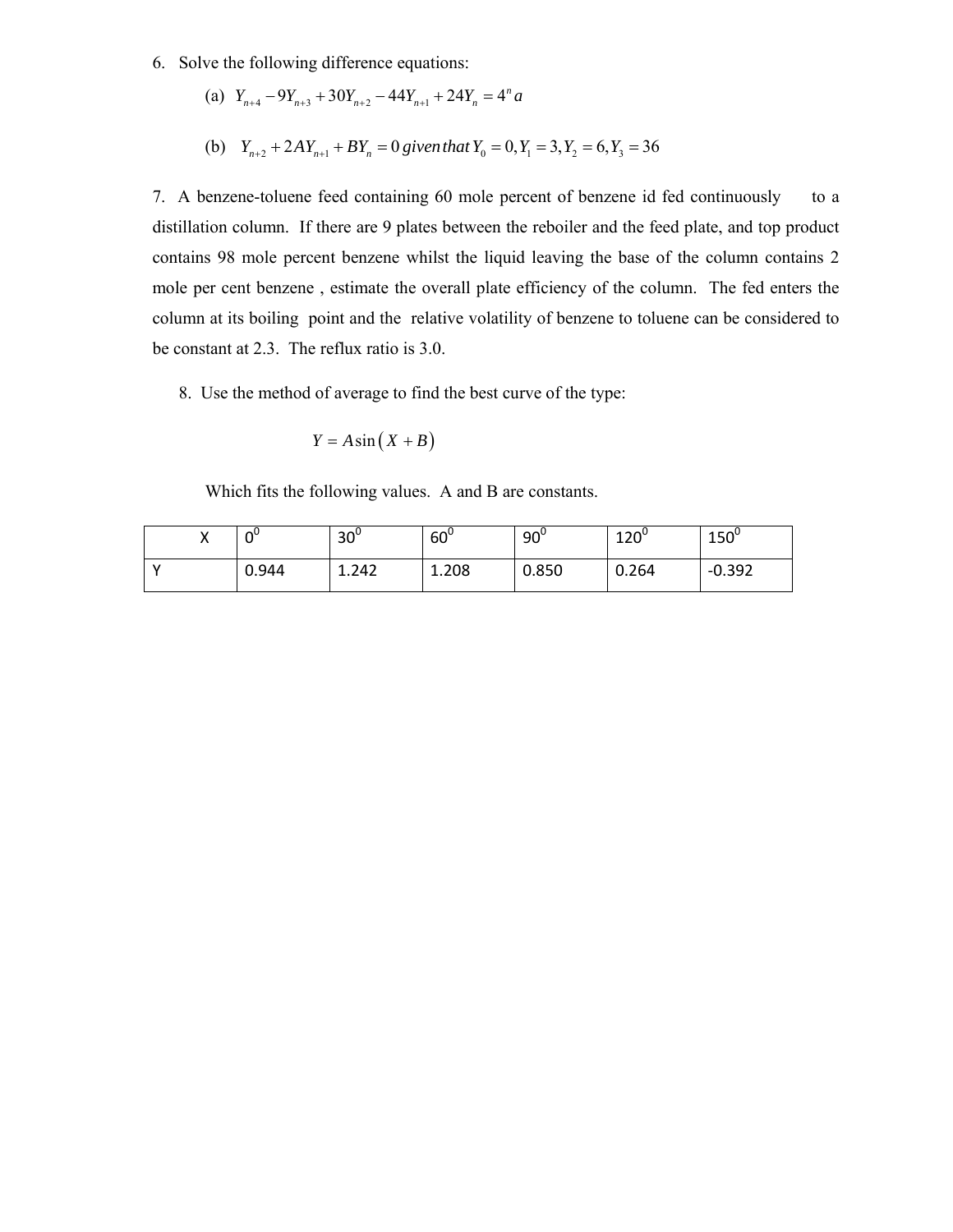#### **CHE-3.2.5**

#### **Model Question Paper III/IV B.TECH I SEM (Chemical & Bio-Technology)& III/VI B.TECH+M.TECH(DOUBLE DEGREE COURSE) PROCESS DYNAMICS AND CONTROL**

#### Time: 3 hours Max. Marks: 70

 Question no.1 is Compulsory, Answer Four questions from remaining questions

1.Explain the following

- (i) Process control
- (ii) Servo system
- (iii) Negative feedback
- (iv) Regulatory system
- (v) Corner frequency
- (vi) Rate control
- (v) Transportation Lag  $[14]$
- 2.(a) Derive the transfer function for mercury thermometer with Step input.
	- (b) What is a distributed parameter system Explain  $[9+5]$
- 3.(a) What is an interacting system.

 (b) Considering a two-tank interacting liquid system ,develop an expression for the transfer function. Also obtain an expression for a unit step response of such a system [5+9]

- *4.(a)* Derive the transfer functions for P,P-D,P-I,P-I-D controllers.
- (b) Show typical feedback control system and explain the different components involved  $[7+7]$
- *5.(a)* Discuss the Bode stability criteria
- (b) Sketch the Root locus for the following equation

$$
G = \frac{K}{(S+4)(S+2)(S+3)}
$$

 On your sketch you should locate quantitatively all poles, zeroes and asymptotes  $[6+8]$ 

- 6. (a) Explain the Cascade controller
- (b) Explain the F-F controller  $[7+7]$
- 7.(a) Describe completely the Internal model control structure
	- (b) Design an IMC controller for the process which is first order

$$
G_m = \frac{K}{(\tau S + 1)}\tag{7+7}
$$

- 8. .(a) Explain the Cascade controller
	- (b) Write notes on Control valve characteristics [7+7]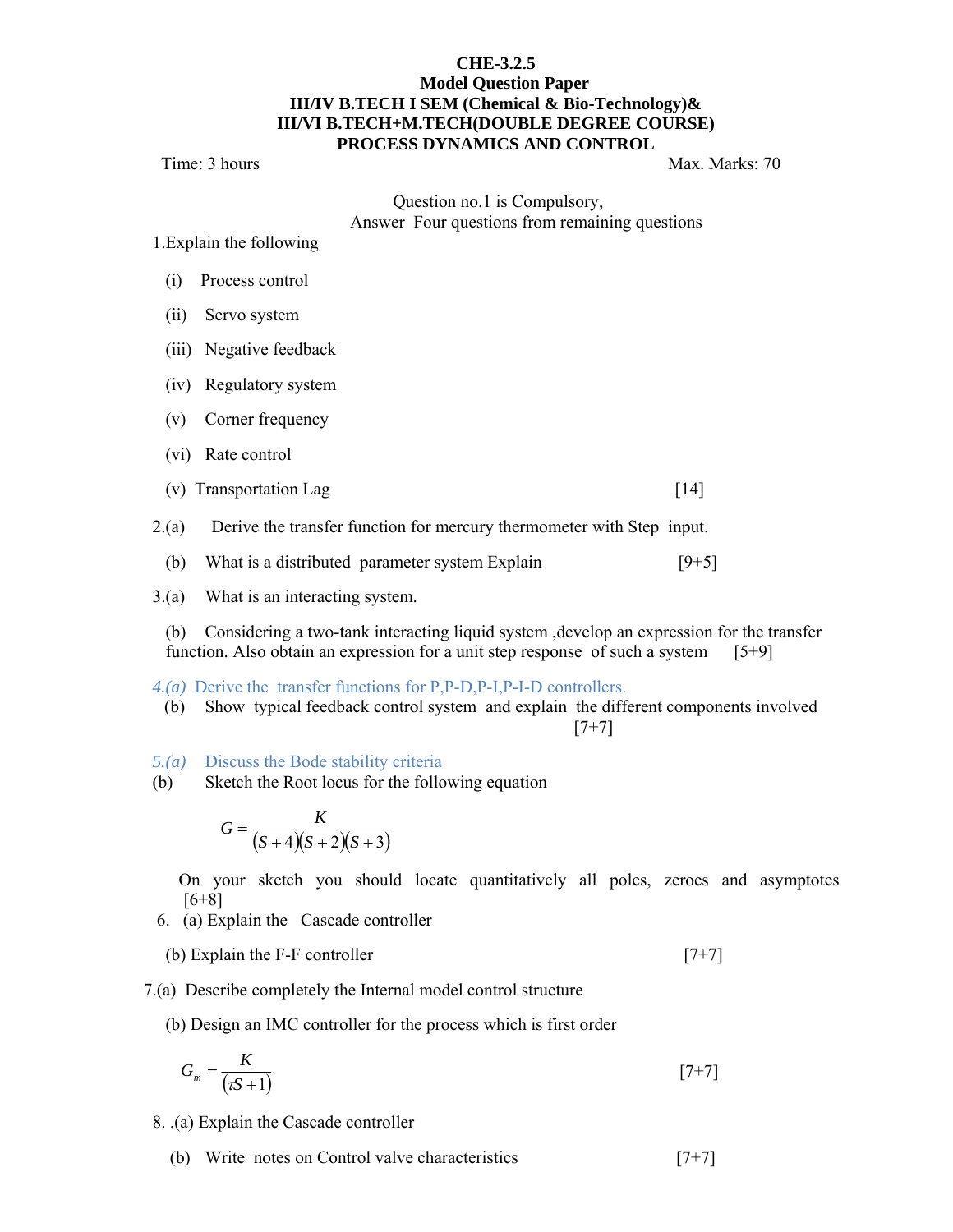#### **CHE-3.2.6 A**

#### **Model question Paper 3/4 B.Tech Degree Examination& 3/6 B.Tech+M.Tech(Double degree course) Second Semester Chemical Engineering Elective II- Computer Applications in Chemical Engineering (Effective from the admitted batch of 2015-16)**

Time : 3hrs Max. Marks: 70

Answer question no. 1 and any other FOUR questions All questions carry equal marks

1. Answer the following in brief  $7\times2=14$ 

- (a) Bisection method
- (b) Ordinary differential equation
- (c) Gauss elimination method
- (d) Curve fitting
- (e) Lagrange's interpolation
- (f) Numerical differentiation
- (g) Simpson's rule
- 2. Find the root of the equation  $x^2 25 = 0$  numerically by regula Falsi method
- 3. Solve the equation  $\frac{1}{\sqrt{f}} = 2\log_{10}(NRe\sqrt{f}) 0.8$  by Newton Rapson method, assume  $NRe = 10^4$ .
- 4. The waste acid from a nitrating process contains  $23\%$ HNO<sub>3</sub>,  $57\%$  H<sub>2</sub>SO<sub>4</sub> and  $20\%$  H<sub>2</sub>O by weight. This acid is to be concentrated to contain  $27\%$  HNO<sub>3</sub> and  $60\%$  H<sub>2</sub>SO<sub>4</sub> by the addition of concentrated  $H_2SO_4$  containing 93% acid and concentrated  $HNO_3$  containing  $90\%$ HNO<sub>3</sub>. Calculate the weights of the waste and concentrated acids that must be combined to obtain 1000Kg of desired mixture by Gauss elimination method.
- 5. The following heat transfer data is expected to follow the functional form  $Nu = aRe<sup>b</sup>$ , where Nu is Nusselt number and Re is Reynolds number. Obtain the best values for the constants a and b by the method of least squares

| Re | $\overline{\phantom{0}}$ | 20  | 30 | 40                    | 100  | 300            | 400 | 1000 | 3000 |
|----|--------------------------|-----|----|-----------------------|------|----------------|-----|------|------|
| Nu | ∼                        | ں ۔ | ັ  | $\sim$ $\sim$<br>ر. ر | ر. ر | 1 <sub>0</sub> | 1 T | . .  | 30   |

6. The design of a fixed bed catalytic reactor requires the use of the following equations W  $\frac{W}{F_{A0}} = \int_0^x \frac{dx_A}{-r_A}$  $-\frac{x}{a} \frac{dx_A}{x_A}$ , where  $-r_A = \frac{3.38 \times 10^{-3} (1-x) (2-x)}{(3.02 + 0.5x)}$ gmoles A

Kcal.min. Where W is the weight of the catalyst and x is the fractional conversion,  $F_{A_0}$  is molar rate of A to the reactor=11.2 g mol/min. Calculate the weight of the catalyst necessary to obtain conversion of 0.1, using Trapezoidal rule and Simpson's 1/3 rule.

- 7. Solve the equation 10  $\frac{dy}{dx} = x^2 + y^2$ , y(0)=1, by using Runge Kutta method for the interval  $0 \le x \le 0.4$  with h=0.1.
- 8. The temperature gradient in the furnace wall heated from one side at a particular instant of time is given by the following equation  $\frac{dT}{dx} = -40x^3 + 72x^2 + 24x - 70$ , where x is in meters. Solve the above equation by Euler method to calculate temperature profile (T as a function of x) for the range of  $0 \le x \le 0.5$  in steps of 0.05 meters, given that  $T=1000$  at x=0.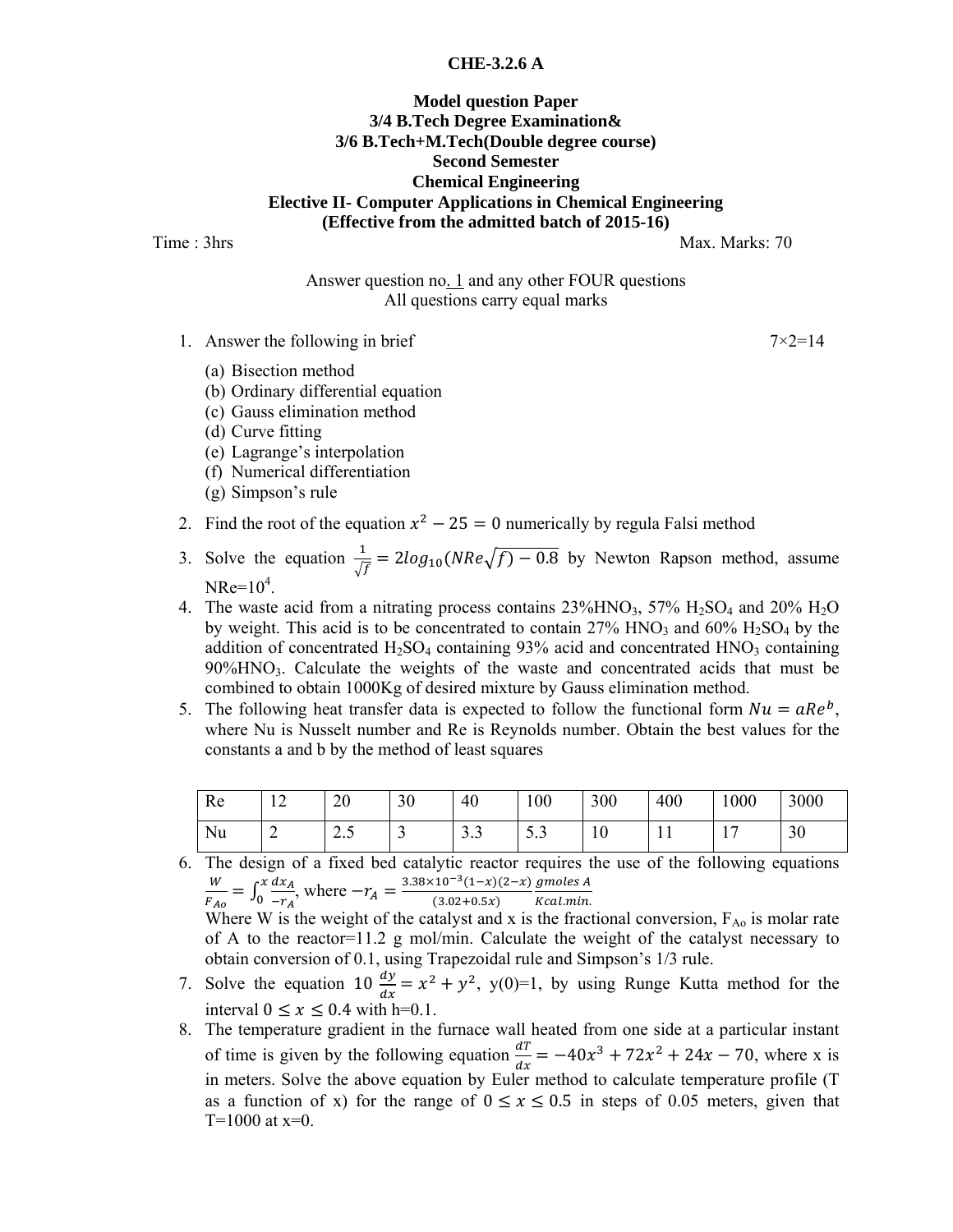#### **CHE-3.2.6 B Model Question paper ¾ B.TECH DEGREE EXAMINATION& 3/6 B.Tech+M.Tech (Double degree course) Chemical Engineering Second Semester Elective-II: PETROLEUM REFINERY ENGINEERING-I (Effective from the admitted batch of 2015-16)**

Time: 3 Hrs Max marks: 70

*Question No.1 is compulsory. Answer any FOUR questions from the remaining. All questions carry equal marks.* 

- 1. Answer the following:
	- a) Diesel Index
	- b) Smoke point
	- c) Fire point
	- d) API gravity
	- e) Viscosity Index
	- f) Octane number
	- g) Penetration Index
- 2. Write about Indian petroleum industry and world crude oil reserves.
- 3. Explain briefly about the composition and general properties of crude oil.
- 4. Explain the production of LPG with neat flow diagram.
	- Absorption technique
	- Natural gas liquefaction
- 5. Why aromatics are removed from kerosene. Explain the extraction of aromatics by liquid sulfur dioxide with neat flow diagram.
- 6. Explain the thermal and catalytic cracking mechanism. Explain the fluid catalytic cracking with neat flow diagram.
- 7. Explain the alkylation process. Explain the cascade sulfuric acid process with neat flow diagram.
- 8. Explain the chemical structure of Asphalt. Explain Air blown asphalt of bitumen with neat flow diagram.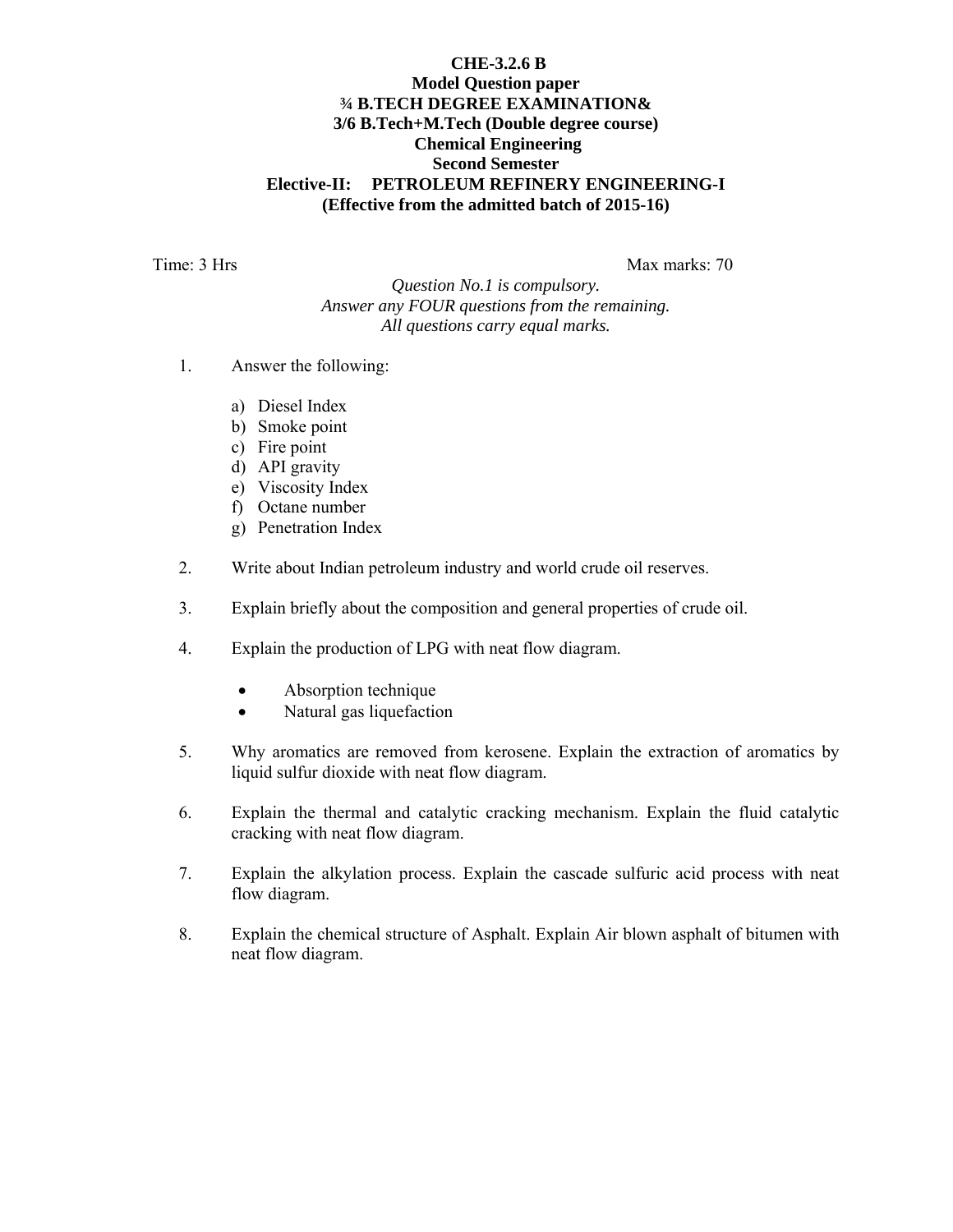#### **CHE-3.2.6 C Model Question paper ¾ B.TECH DEGREE EXAMINATION& 3/6 B.Tech+M.Tech (Double degree course) Chemical Engineering Second Semester Elective-II: WHITEWARE AND HEAVY CLAYWARE (Effective from the admitted batch of 2015-16)**

Time: 3 Hrs Max marks: 70

## *Question No.1 is compulsory. Answer any FOUR questions from the remaining. All questions carry equal marks.*

- 1. Answer the following in brief.  $(7x2=14)$ (a) High alumina bodies (b) MOR (c) Permeability (d) Chipping resistance (e) Porcelain (f) Alkali resistance (g) Vitrification 2. Explain the body formulation and properties of (14) (a) Table ware (b) Earthen ware (c) Sanitary ware (d) Stone ware 3. Explain the body composition, manufacturing and properties of white wares at (14) (a) Home (b) Industry 4. Give the classification, manufacturing of various construction of ceramic materials? (14)
- 5. (a) Explain the various factors affecting porosity in fine ceramics. (14) (b) Explain characterization of fine ceramics.
- 6. Discuss various inspection methods used in manufacturing of heavy clay ware. (14)
- 7. Explain the body composition, manufacturing and properties of white ware used in electrical appliances? (14)
- 8. Explain the following (14) (a) Thermal shock resistance
	- (b) Role of water
	- (c) Drying of Green body
	- (d) Lubricant functions.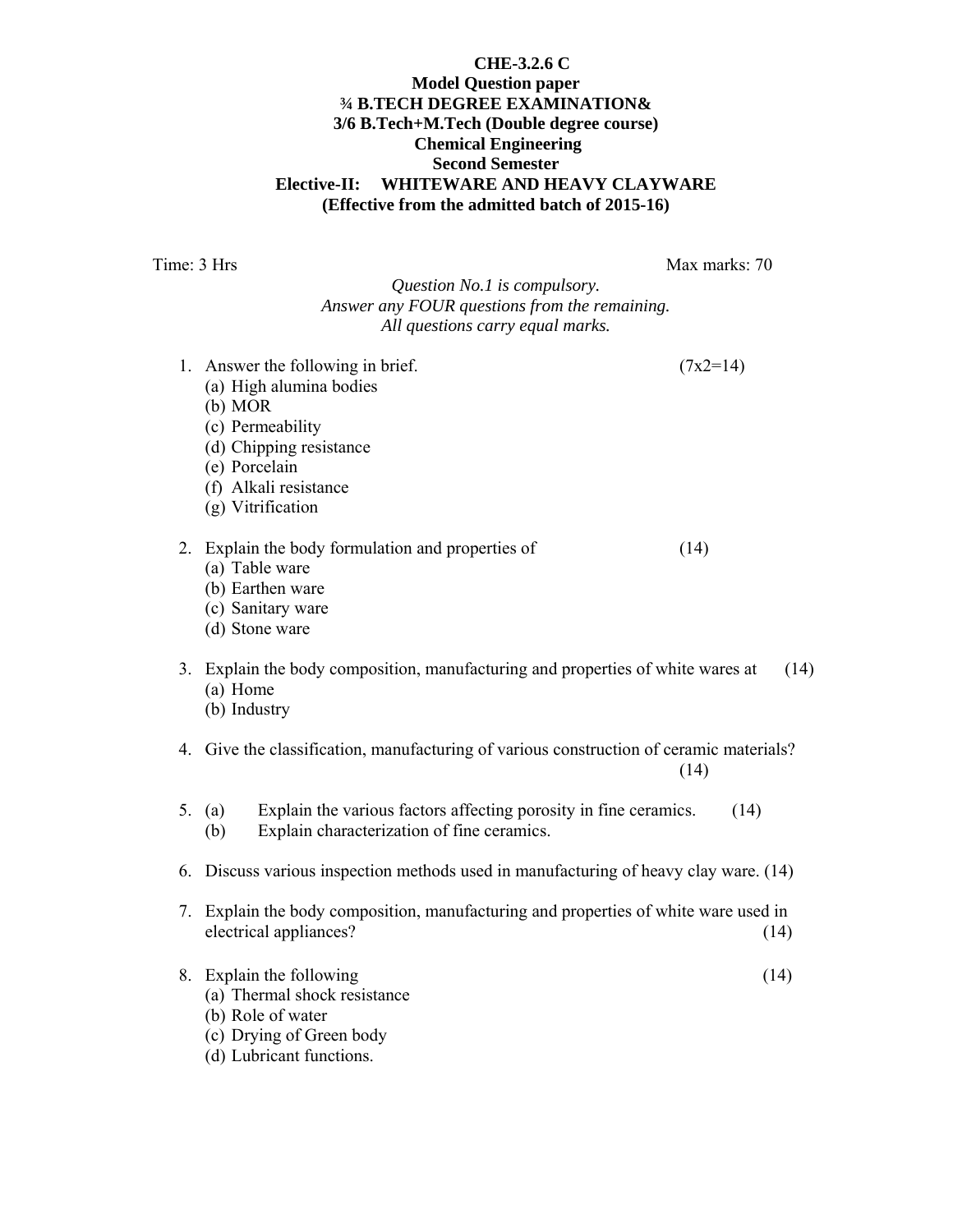### **CHE-4.1.1 Model question Paper 4/4 B.Tech Degree Examination& 4/6 B.Tech+M.Tech(Double degree course) First Semester Chemical Engineering Transport Phenomena (Effective from the admitted batch of 2015-16)**

Time : 3hrs Max. Marks: 70

Answer question no. 1 and any other FOUR questions selecting at least ONE question from each section.

## All questions carry equal marks

The Tables of equations of change are to be provided.

- 1. Write short notes on the following  $7\times2=14$ 
	- (a) Time independent fluids
	- (b) Time smoothed velocity
	- (c) Thermal penetration thickness
	- (d) Effect of temperature and pressure on viscosity of gases
	- (e) Mass average velocity
	- (f) Lorenz number
	- (g) Mass transfer coefficient

## Part A

- 2. A fluid is flowing through a long horizontal cylindrical duct of radius R under a pressure difference. The cylinder is also in motion with a constant velocity 'V' in the direction of fluid flow. Obtain expression for momentum distribution and velocity profile. Sketch the profiles 14
- 3. Determine  $v_{\theta}(r)$  between two coaxial cylinders of radius R and kR rotating at angular velocities  $\omega_0$  and  $\omega_i$  respectively.
- 4. (a) The following expression for drag force on flat plate of width W and length L, wetted on both sides  $F_k = 1.328 \sqrt{\rho \mu L W^2 v_{\infty}^3}$ . Define friction factor and Re number and obtain  $\alpha$  expression for f vs Re  $\alpha$

(b) What pressure drop is required in order to pump water at  $25^{\circ}$ C through a pipe 25cm in diameter and length  $1234m$  at a rate of 1.97  $m^3/s$ . The pipe is horizontal and contains four standard radius  $90^0$  elbows and two 45<sup>0</sup> elbows. (A standard  $90^0$  elbow is roughly equal to the resistance offered by the pipe of 32 diameters and  $45^{\circ}$  elbow, 15 diameters)  $\overline{7}$ 

#### Part B

- 5. A Newtonian fluid with density  $ρ$  and viscosity  $μ$  is placed between two flat parallel vertical parallel walls at a distance 2b apart. There is no through flow of air. The wall at y=-b is maintained at a temperature  $T_2$  and the wall at y=+b is maintained at a temperature  $T_1$  and  $T_2>T_1$ . Using shell balance approach, arrive at the steady state temperature and velocity distribution relation for the free convection flow system as a result of existing temperature gradient. 14
- 6. An oil at  $35^{\circ}$ C flowing through a 2 cm ID copper tube of 3m length at a rate of 50 kg/min. The inside surface of the tube is maintained at  $1000^{\circ}$ C. Assuming fully developed flow calculate the exit temperature of the oil. ρ=0.9 g/cc μ=5 cp, K=0.12 Kcal/hrm<sup>0</sup>C, c<sub>p</sub>=0.56 Kcal/kg<sup>0</sup>  $\sim$  14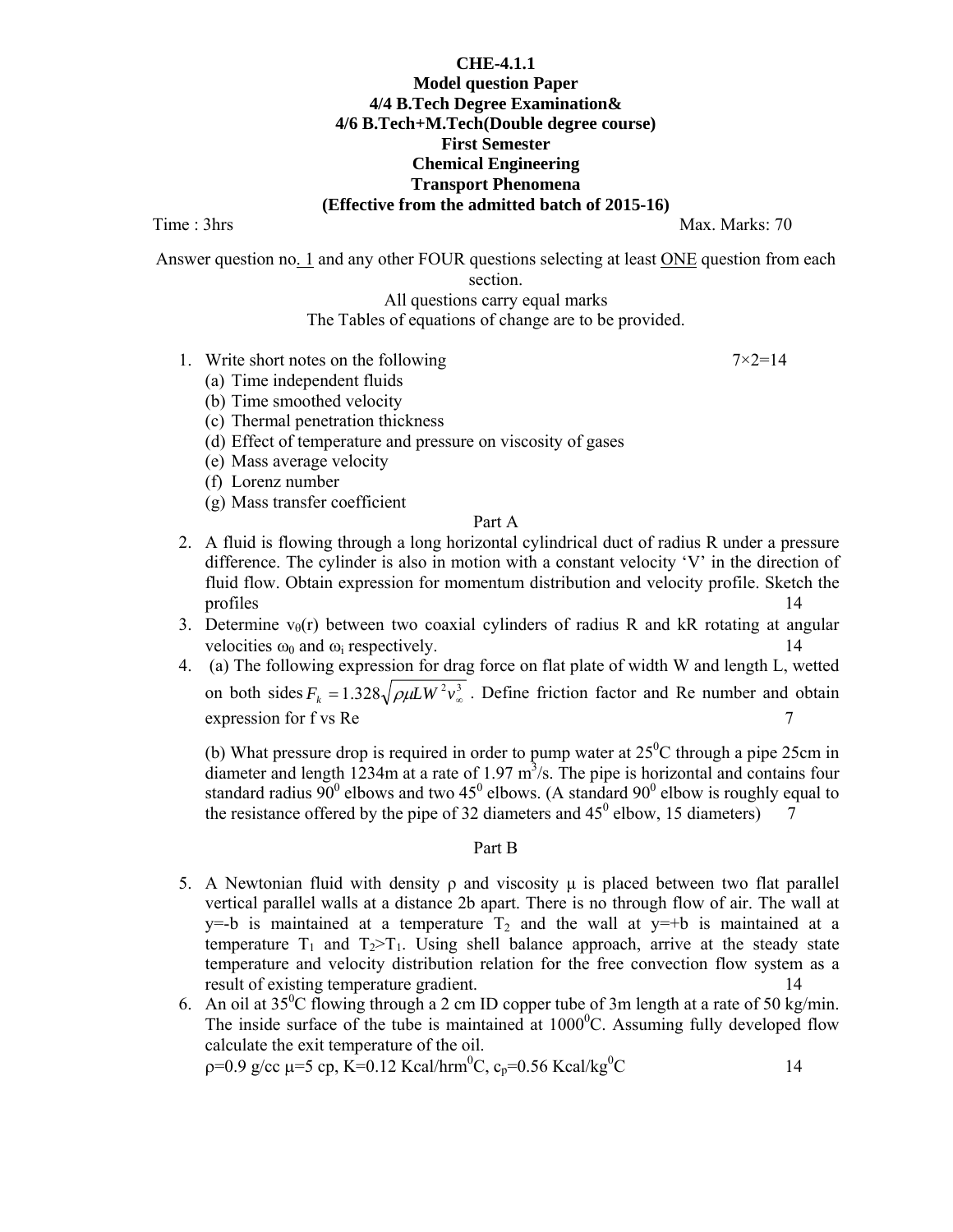- 7. Helium is separated from natural gas by passing through a pyrex tube. Obtain an expression for the rate at which Helium will leak through the tube in terms of diffusivity of Helium through pyrex, interfacial concentration of Helium and the dimensions of the tube. 14
- 8. An open tank 5m in diameter contains  $C_6H_6$  at  $25^0C$  and is exposed to atmosphere i.e. the liquid is covered with a stagnant film of 4m thick. The concentration of B on the film is negligible. The vapor pressure of  $C_6H_6$  at  $25^0C$  is 100mmHg. Determine amount of  $C_6H_6$ evaporated from the tank per day.  $D_{AB}$  of  $C_6H_6$  is 0.074 cm<sup>2</sup>/s. 14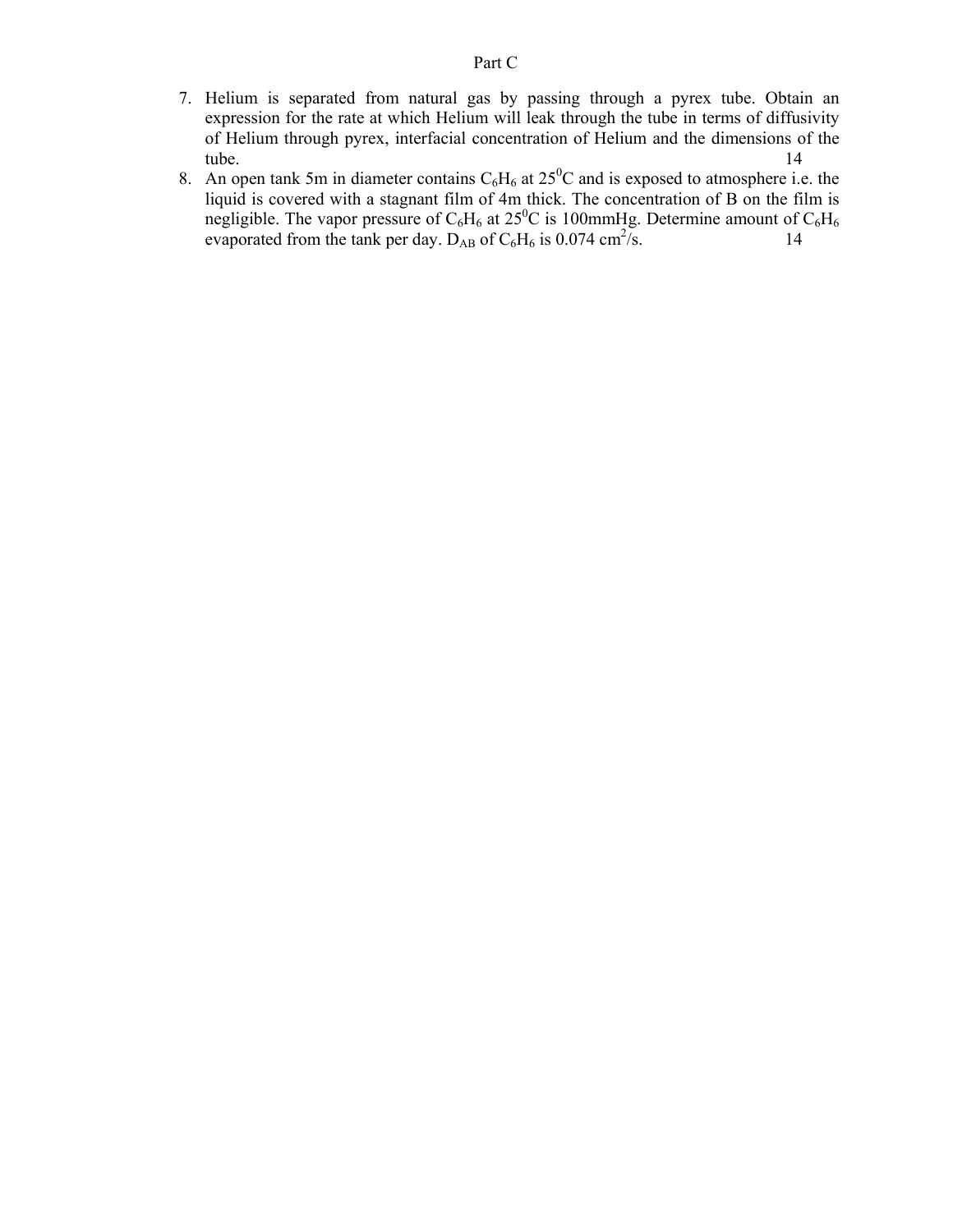#### **CHE-4.1.2 Model question paper 4/4 B.Tech. DEGREE EXAMINATION & 4/6 B.Tech+M.Tech(Double degree course) CHEMICAL ENGINEERING FIRST SEMESTER INDUSTRIAL MANAGEMENT (Effective from the admitted batch of 20015-16)**

Time: 3 Hours Max Marks: 70

Answer question No.1 compulsorily and any FOUR from the remaining. *All questions carry equal marks.* 

| 1. Explain the following briefly:<br>(a) Skills of a manager<br>(b) Levels of management<br>(c) Organization<br>(d) Sole proprietor<br>(e) Plant location<br>(f) Work study<br>(g) Manpower planning | (7x2) |
|------------------------------------------------------------------------------------------------------------------------------------------------------------------------------------------------------|-------|
| 2. Define Management. What are the functions of management?                                                                                                                                          | (14)  |
| 3. Explain the principles of management as outlined by Henry Fayol.                                                                                                                                  | (14)  |
| 4. Illustrate the different types of Organization structures with their merits and demerits.                                                                                                         | (14)  |
| 5. What is a Joint stock company? What are its features, merits and demerits?                                                                                                                        | (14)  |
| 6. Describe the objectives and functions of Production planning and control.                                                                                                                         | (14)  |
| 7. What is Plaint layout? Distinguish between Product layout and Process layout.                                                                                                                     | (14)  |
| 8. Discuss the functions of Human resource manager in an industrial setting.                                                                                                                         | (14)  |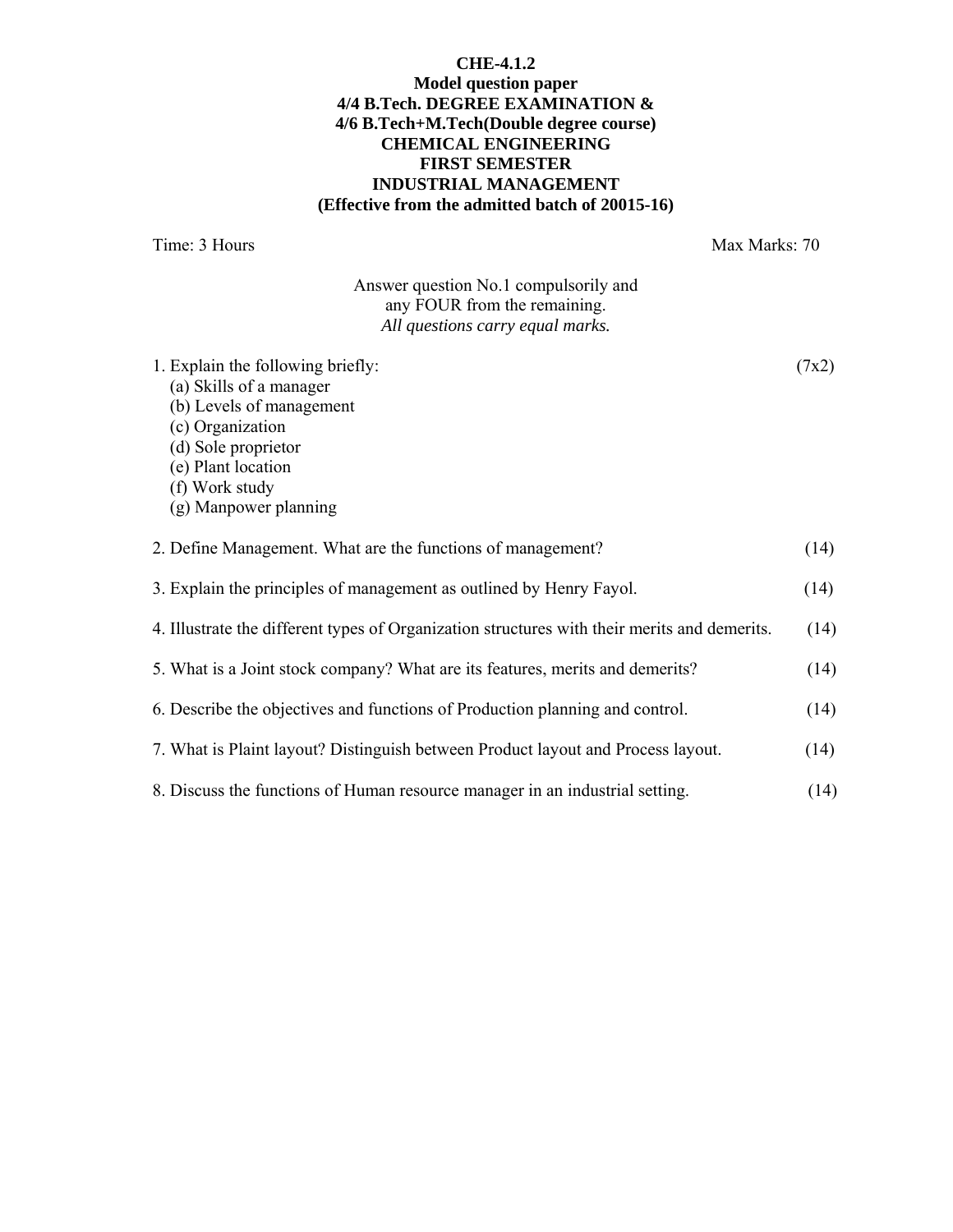#### **CHE 4.1.3. (Model Paper) 4/4 B.TECH(CHEM)IIND SEMESTER & 4/6 B.TECH+M.TECH(DOUBLE DEGREE COURSE) Chemical Plant Equipment Design (Effective from the admitted batch of 20015-16)**

Answer to Q.No.1 is compulsory. Answer any FOUR from the remaining questions. All questions carry equal marks. Time: 3 hours Max. Marks: 70

------------------------------------------------------------------------------------------------------------------

- 1. Answer briefly to the following  $(7x2 = 14)$ 
	- (a) UVCE
	- (b)  $LD_{50}$
	- (c) LMTD
	- (d) Safety indices
	- (e) Reflux ratio
	- (f) Utilities
	- (g) Scale up
- 2. Write about fire and explosion hazards.
- 3. With the help of neat sketches explain the construction and working of reciprocating pumps. Show discharge curves also.
- 4. Explain 'Design Project Procedure' with an example.
- 5. A pump draws a solution (specific gravity  $= 1.84$ ) from a strorage tank of large cross section through a pipe of 0.08 m id. The average fluid velocity in the suction line is 3 m/s. The pump discharges through a 0.065 m id pipe. The end of the discharge line is 35 m above the level of the solution in the feed tank. Frictional losses in the entire system are 4.7 m of the solution. What pressure must the pump develop in pascals. Assume an overall efficiency of 60%. Calculate the energy requirements in kWh.
- 6. A process cylindrical vessel is to be designed for the maximum operative pressure of 500  $kN/m<sup>2</sup>$ . The vessel has a nominal diameter of 1.2 m and a tangential length of 2.4 m. The vessel is made of steel having a design stress of 118 MN/ $m<sup>2</sup>$  at working temperature. The corrosion allowance is 2 mm for the expected life span. The weld efficiency is 0.85. (a) What will be the standard plate thickness to fabricate this vessel?
	- (b) If a spherical vessel having the same dia and thickness is fabricated with the same steel, what maximum internal pressure the sphere will withstand?
- 7. A single effect evaporator operatges at 13 kPa. The heating surface is 1.2 m below the liquid level. The evaporator concentrates 1.25 kg/s of 10% caustic soda to 41% using steam at 390 K. The feed temperature is 291 K and the Boiling Point elevation is  $30^{\circ}$ C. Calclate the ehating surface required. Data:  $C_p$  (feed) = 4 kJ/(kg.K);  $C_p$  (product) = 3.76 kJ/(kg.K); C<sub>p</sub> (boiling liquid) = 1.39 kJ/(kg.K); U<sub>0</sub> = 1.25 kW/(m<sup>2</sup>.K).
- 8. Write short notes on:  $(7+7)$ 
	- (a) Mechanical features of reactor design
	- (b) Selection of materials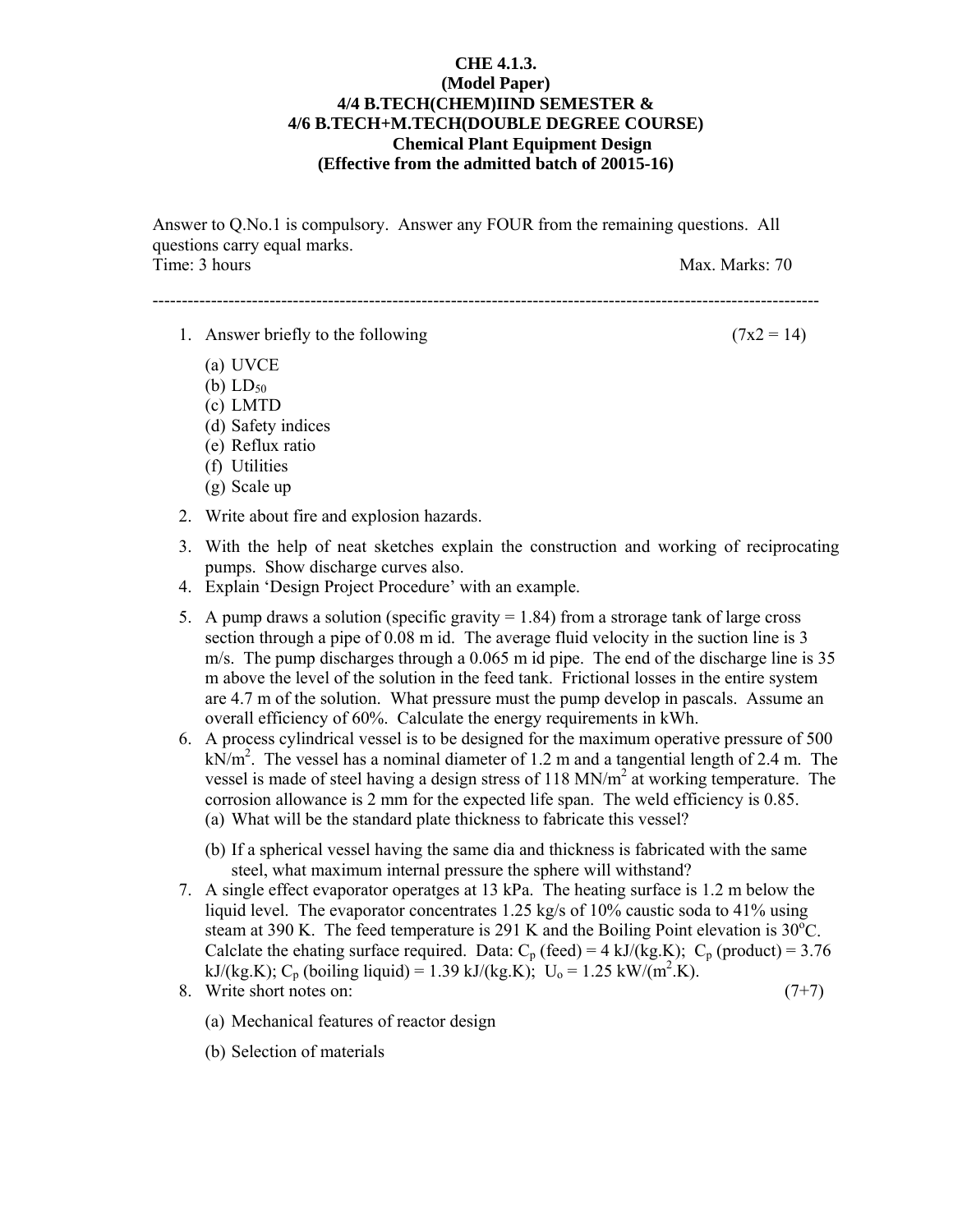## **CHE-4.1.4 IV/IV B.Tech Degree Examination & 4/6 B.TECH+M.TECH(DOUBLE DEGREE COURSE) Second Semester Chemical Engineering Process Engineering Economics Model Paper (Effective from the admitted batch of 2015-16)**

Time: 3 hours Max Marks: 70

Answer Question no.ONE & any other FOUR questions

#### All questions carry equal marks

1. Write briefly on the following  $(7X2 = 14)$ 

- a) Economic study
- b) Interest
- c) Types of depreciation
- d) General expenses
- e) Replacement
- f) Break even point
- g) Fixed capital investment
- 2. A machine costing Rs.30,000 with a life of 5 years and having no salvage value requires Rs.2000 a year for maintenance and operation. Money is worth 10 %.
	- a. What is the present worth of the service rendered by this machine?
	- b. What is the future worth of 5 years service rendered by the machine?
	- c. What will be the capitalized cost of this service?  $(5+5+4)$
- 3. What is the difference in rupees after 10 years for a Rs.1,00,000 investment at the present time if interest is 10% when
	- a) The interest payments are annual
	- b) The interest payments are quarterly
	- c) The interest payments are continuous  $(4+5+5)$
- 4. a) Explain briefly about service life, salvage value, Scrap value and book value.
	- b) Explain in detail any two methods of depreciation.
	- c) A company installed a reactor for Rs.2,00,000 which is expected to be used for 10 years and the salvage value of it is Rs.10,000. What is the book value of the reactor at end of  $7<sup>th</sup>$  year using at least three methods of depreciation if the money is  $10<sup>o</sup>$ worth?  $(4+4+6)$
- 5. a) What is a Break even chart? Explain in detail.
	- b) The annual fixed costs for a plant are Rs.2,00,000 and variable costs are Rs.2,80,000 at 70 per cent capacity with net sales of Rs.5,60,000. What is the break-even point in units of production if the selling price per unit is Rs.80?  $(7+7)$
- 6. a) Discuss in detail about cash flow in industrial operations b) Explain the estimation of total product cost.
- 7. What is economic balance? Explain in detail the economic balance of fluid flow and cyclic operations.
- 8. Write notes on the following
	- a) Balance sheet and income statement
	- b) Economic production charts
	- c) Cost indices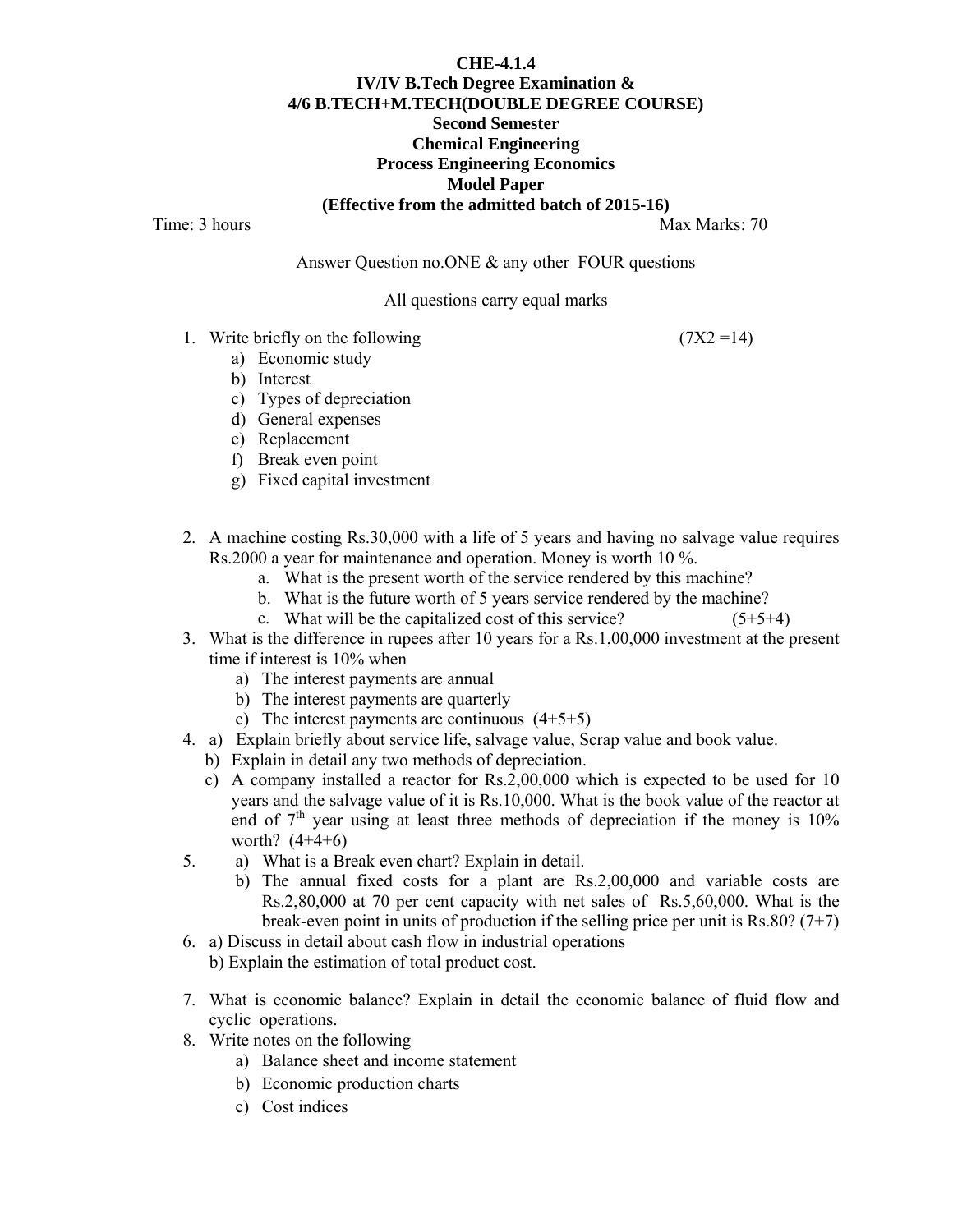#### **CHEM-4.1.5 IV/IV B.Tech. Degree Examination & IV/VI B.TECH+M.TECH(DOUBLE DEGREE COURSE) Chemical Engineering First Semester CHEMICAL REACTION ENGINEERING – II MODEL QUESTION PAPER (Effective from the admitted batch of 2015-16)**

Time: 3 hours Max. Marks: 70

Answer question No. 1 and any FOUR questions.

All questions carry equal marks.

1) Write very briefly about the following:  $[7x2 = 14]$ 

- a) Vant Hoff's relation
- b) Characteristics of the RTD
- c) Thiele modulus
- d) Dispersion number and its significance
- e) Optimum temperature progression
- f) Chemisorption
- g) Catalyst poisons
- 2) a) Discuss the Non ideal flow pattern exists in different process equipment with their diagrams. (7)
	- b) Outline a method for estimating residence time distribution in such reactors. (7)
- 3) Fit the Tanks in series model to the following data obtained from a pulse input experiment. Calculate the conversion. Take the rate expression as  $-r_A = 0.05 C_A$ , mol/lit min

| Time (min)    |                                  |  |  | $0-2$ 2-4 4-6 6-8 8-10 10-12 12-14 |  |
|---------------|----------------------------------|--|--|------------------------------------|--|
| <b>Tracer</b> |                                  |  |  |                                    |  |
| Concentration | $\therefore$ 0 2 10 8 4 2 0 (14) |  |  |                                    |  |

- 4) a) Differentiate between physical adsorption and chemical adsorption (7)
	- b) Write a note on pore volume distribution of catalyst and explain the methods to find pore volume and solid density. (7)
- 5) Develop the expression for concentration profile and effectiveness factor for first order reaction in a cylindrical pore of a catalyst. (14)
- 6) For the reaction A +B $\Leftrightarrow$  R + S taking place on a solid catalyst, develop an expression for the rate of reaction of the catalyst if surface reaction is controlling the overall reaction.
- 7) Obtain a relation between time, radius and conversion when diffusion through gas film and chemical reaction control the reaction in a Shrinking-Core model for spherical particles of unchanging size. (14)
- 8) Calculate the time needed to burn to completion particles of graphite( $R_0$ = 5 mm,  $\rho_B$ = 2.2  $gm/cm<sup>3</sup>$ ,  $k'' = 20$  cm/sec) in an 8% oxygen stream. For the high gas velocity used assume that film diffusion does not offer any resistance to transfer and reaction. Reaction temperature is 900<sup>°</sup>C.  $A(g) + bB(s) \rightarrow R(s)$ ,  $t = R_0 \rho_B/b \ k''C_{Ag}$  (14)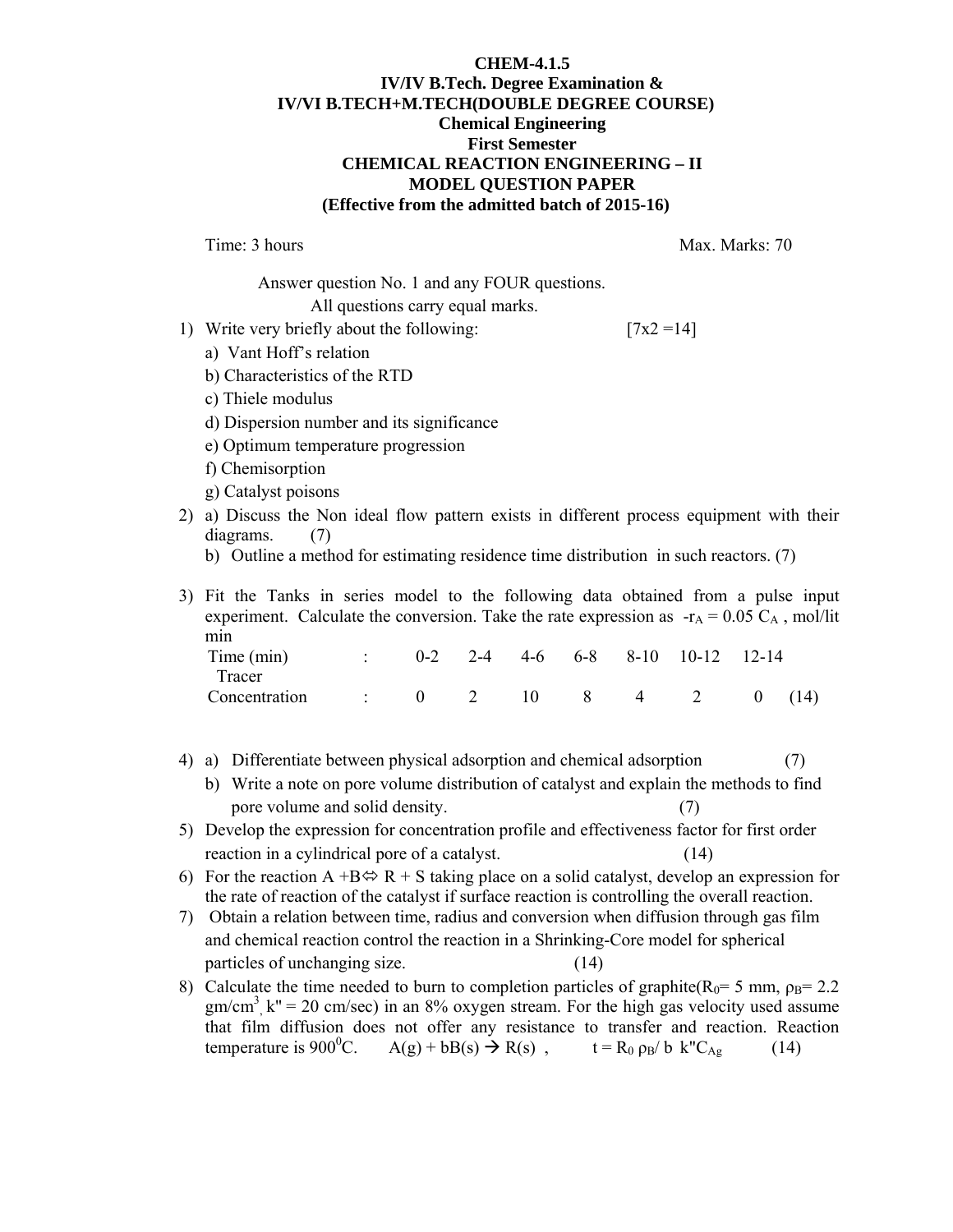#### **CHEM-4.1.6 A 4/4 B.TECH DEGREE EXAMINATION & 4/6 B.TECH+M.TECH(DOUBLE DEGREE COURSE) Chemical Engineering First Semester Elective-III-COMPUTER AIDED DESIGN (Effective from the admitted batch of 2015-16)**

Time: 3 Hrs Max marks: 70

*Question No.1 is compulsory. Answer any FOUR questions from the remaining. All questions carry equal marks.* 

- 1. Write in brief on the following:  $(7x2)$ 
	- a) Non Newtonian fluids
	- b) Simulation
	- c) Evaporators
	- d) Tube pitch
	- e) Liquid liquid extraction
	- f) Extent of reaction
	- g) Antonnie equation
- 2. Explain the simulation process using flow sheet approach.
- 3. Write the stepwise procedure for the sizing of pipes for Newtonian fluid flow.
- 4. Write the stepwise procedure for the rating calculation of a shell and tube heat exchanger, without phase change.
- 5. Write stepwise procedure for the rating calculations of a triple effect evaporator.
- 6. Give the detailed procedure for the design of a binary distillation column using Mc Cabe-Thile method.
- 7. Write stepwise procedure for Flash calculations.
- 8. Write stepwise procedure for the design of a CSTR for a first order chemical reaction.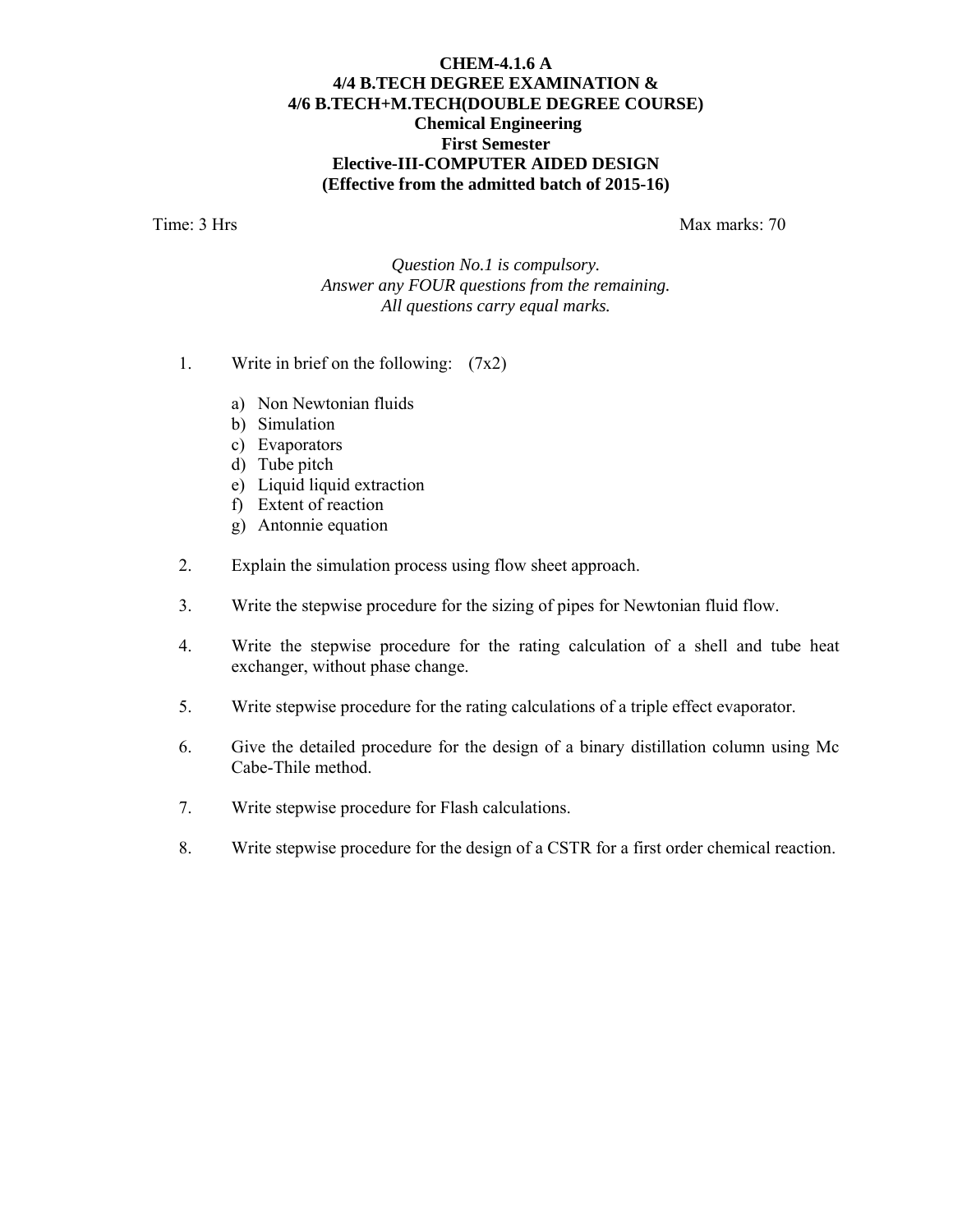#### **CHE-4.1.6 B IV/IV B.Tech. DEGREE EXAMINATION & IV/VI B.TECH+M.TECH(DOUBLE DEGREE COURSE) CHEMICAL ENGINEERING FIRST SEMESTER Elective- III : INDUSTRIAL POLLUTION AND CONTROL ENGINEERING (Effective from the admitted batch of 2015-16)**

Time: 3 Hours Max.Marks: 70

Answer question No.1 and any other Four questions All questions carry equal marks

- 1. Write briefly on:  $(7x2 = 14)$ 
	- a) Occupational health hazard
	- b) Adiabatic Lapse Rate (ALR)
	- c) B.O.D
	- d) Ultra filtration
	- e) Safety effectiveness
	- f) Toxicity
	- g) Cyclone separators

|    | 2. a) Describe the method of estimating stack height of chimneys.                                               | (10) |  |  |  |  |
|----|-----------------------------------------------------------------------------------------------------------------|------|--|--|--|--|
|    | b) What are the discharge standards of vent gas for chimneys?                                                   | (4)  |  |  |  |  |
| 3. | a) Explain oxygen sag curve along with a neat diagram.                                                          | (7)  |  |  |  |  |
|    | b) What are the discharge standards of waste waters into river? Describe a typical effluent<br>treatment plant. | (7)  |  |  |  |  |
|    | 4. a) Describe various methods to remove sulphur dioxide from vent gas.                                         | (7)  |  |  |  |  |
|    | b) What are fugitive emissions? Explain the method of controlling them.                                         | (7)  |  |  |  |  |
| 5. | a) Describe activated sludge process with a neat sketch.                                                        | (10) |  |  |  |  |
|    | b) Explain function of aerated lagoons.                                                                         | (4)  |  |  |  |  |
| 6. | a) Explain hoe tertiary treatment of effluents will be useful in achieving zero discharge.<br>(7)               |      |  |  |  |  |
|    | b) Describe reverse osmosis process with a neat diagram.                                                        | (7)  |  |  |  |  |
| 7. | Describe solid waste management and recovery of valuable products from solid wastes.<br>(14)                    |      |  |  |  |  |
| 8. | a) Describe various types of personnel protective equipment and explain their application.<br>(10)              |      |  |  |  |  |
|    | b) Explain various respiratory hazards.                                                                         | (4)  |  |  |  |  |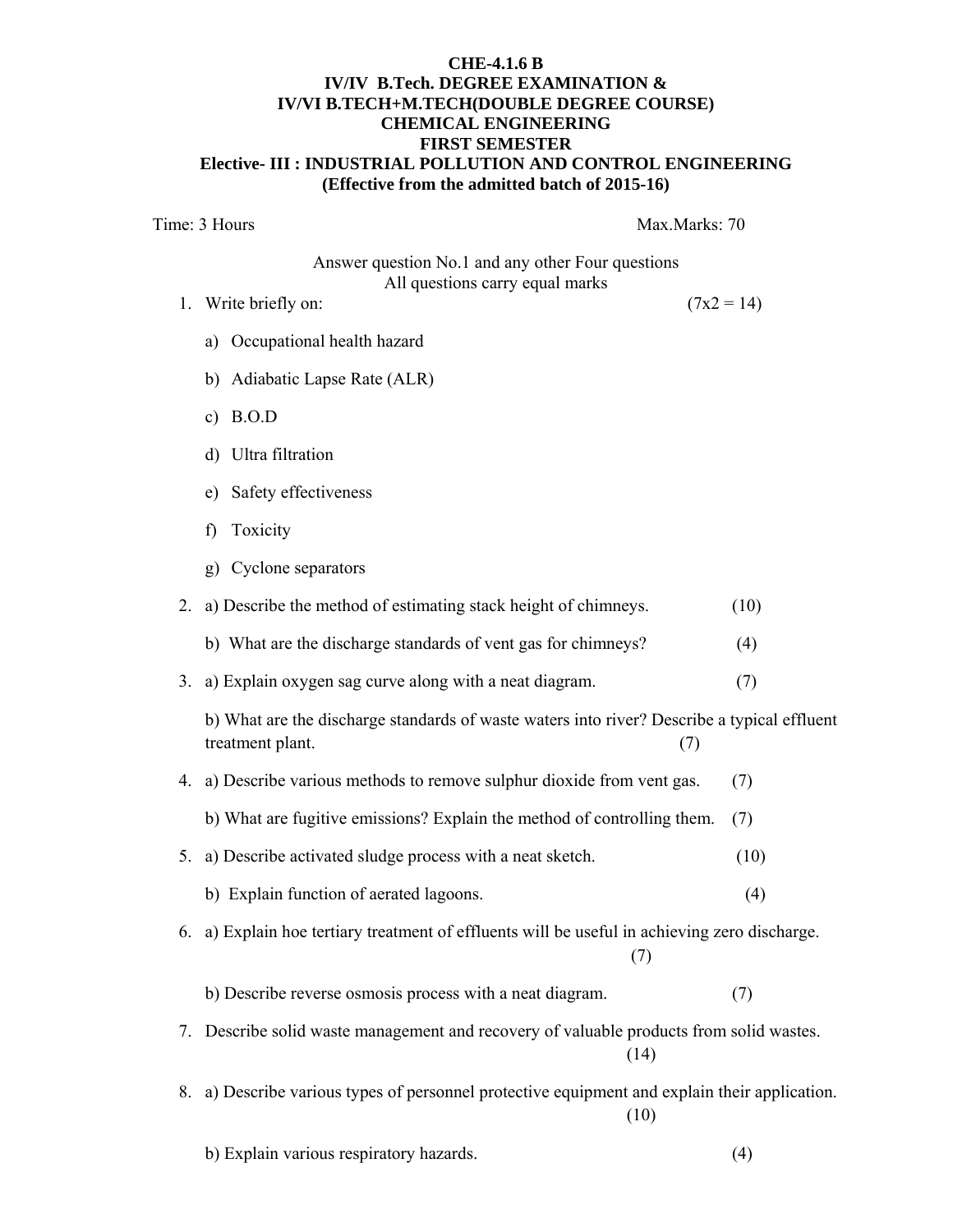#### **CHE-4.1.6 C Model Question Paper 4/4 B.Tech FIRST SEM (Chemical Engineering) & 4/6 B.TECH+M.TECH(DOUBLE DEGREE COURSE) Process Optimization (Effective from the admitted batch of 2015-16)**

Time: 3 hours Max. Marks: 70

 Question no.1 is Compulsory, Answer Four questions from remaining questions

1.Explain the following

- a) Optimization
- b) Concave Function
- c) Scanning and Bracketing
- d) Penalty fuction
- e) Global Optimization
- f) Hessian Matri
- g) Legrange Multiplier (14)
	-
- 2. Suppose you are a chemical distributor who wishes to optimize the inventory of a specialty chemical. You expect to sell 'Q' barrels of this chemical over a given year at a fixed price with demand spread evenly over the year. If  $Q=1,00,000$  barrels per year, you must decide on a production schedule. Unsold production is kept as inventory..(14)
- 3. Consider the following objective function  $f=x_1^2+2x_1+3x_2^2+6x_2+4$ . List stationary points and their classification: maximum, minimum and saddle point
- 4. a)Describe Golden Section method completely b)Minimize the function  $f(x)=x-x^2$ , Starting with  $x_0=0.3$ , delta =0.1byGolden Section method  $(6+8)$
- 5. a)Explain modified Marquardt method of multivariable search. b)You are to minimize  $f(x) = 2x_1^2-4x_1x_2+x_2^2$  and approximate H(x) that is positive definite by Marquardt's method. (6+8)
- 6. Minimize  $f(x) = 8.1 x_1 + 10.8 x_2$

Subject to  $0.80 x_1+0.44x_2 \leq 24000$ 

 $0.05 \text{ x}_1 + 0.10 \text{ x}_2 \leq 2000$ 

 $0.10 \text{ x}_1 + 0.36 \text{ x}_2 \le 6000$ 

by linear programming method. (14)

- 
- 7. Test the following function for necessary and sufficient conditions

Minimize  $f(x) = (x_1 - 1)^2 + x_2^2$ 

Subject to  $g_1(x) = -x_{1+} (x_2^2/4) \ge 0$  or

$$
g_2(x) = -x_{1+} x_2^2 \ge 0
$$
\n(14)

8. Minimize 
$$
f(x) = 2x_1^2 - 2x_1x_2 + 2x_2^2 - 6x_1 + 6
$$

Subject to  $h(x)=x_{1+}x_{2-}2=0$ 

by augmented Lagrange multiplier method (14)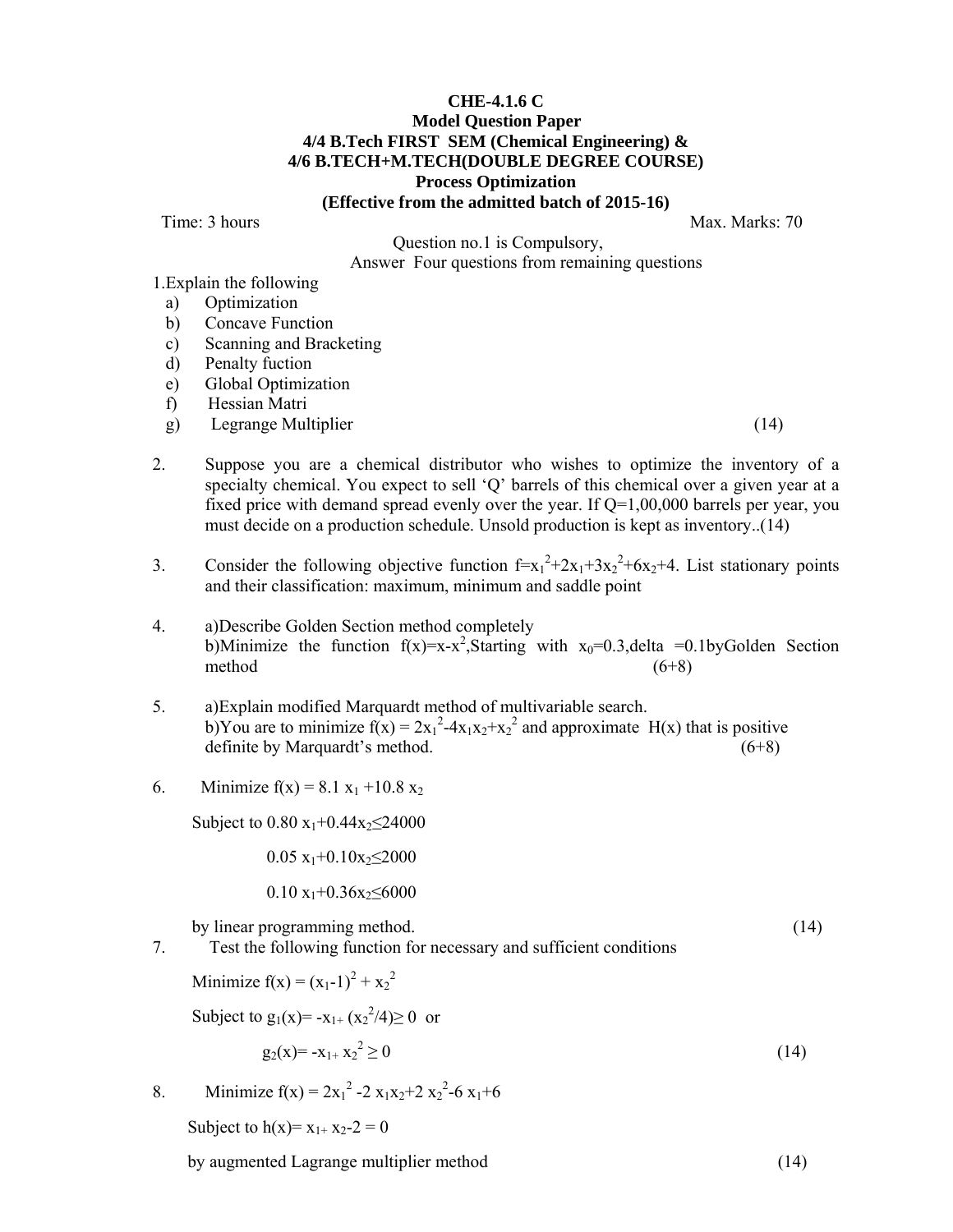#### **CHE-4.1.6 D MODEL QUESTION PAPER 4/4 B.TECH (CHEMICAL) FIRST SEMESTER & 4/6 B.TECH+M.TECH(DOUBLE DEGREE COURSE) SUB: ELECTIVE – III: FUELS, REFRACTORIES AND FURNACES. (Effective from the admitted batch of 2015-16)**

Time:3 hrs Marks:70

Answer Question no.1 and any four from the remaining Questions. All questions carry equal marks.

1. State the following (a)Nuclear Fuel (b)Biomass (c)Water gas (d)Blast Furnace Gas (e)RUL (f) Spalling resistance (g)combustion

2.(a) Define furnace. Discuss various possible reasons of heat losses in furnaces and suggest method to minimize heat loss

(b) Define refractory and classify it. Give two examples of each. Give the advantages of monolithic refractories.

3.(a) Explain the construction and working of arc furnace. Enlist the advantages of direct arc furnaces. (b) Describe the construction and working of cupola furnace. Give advantage of its applications.

4. What is Thermocouple? Explain the method used for thermocouple construction and calibration. Discuss about thermoelectric inversion.

- 5.(a)Write the composition and application of producer gas. Discuss the manufacturing process of it. (b)Explain the proximate analysis method for a given coal sample
- 6.(a)Explain the working principle of muffle furnace with figure (b) What are the general requirements of a refractory material?
- 7.(a)Explain the raw materials used, manufacturing method and properties of fire clay. (b) Explain the raw materials used, manufacturing method and properties of dolomite refractory.

8.(a)Define carbonization and differentiate between Low Temperature carbonization (LTC) and High Temperature carbonization (HTC)

(b) Define Stefan-Boltzmann's Law

(c) Draw flow sheet for wet or dry process of Magnesium bricks manufacture.